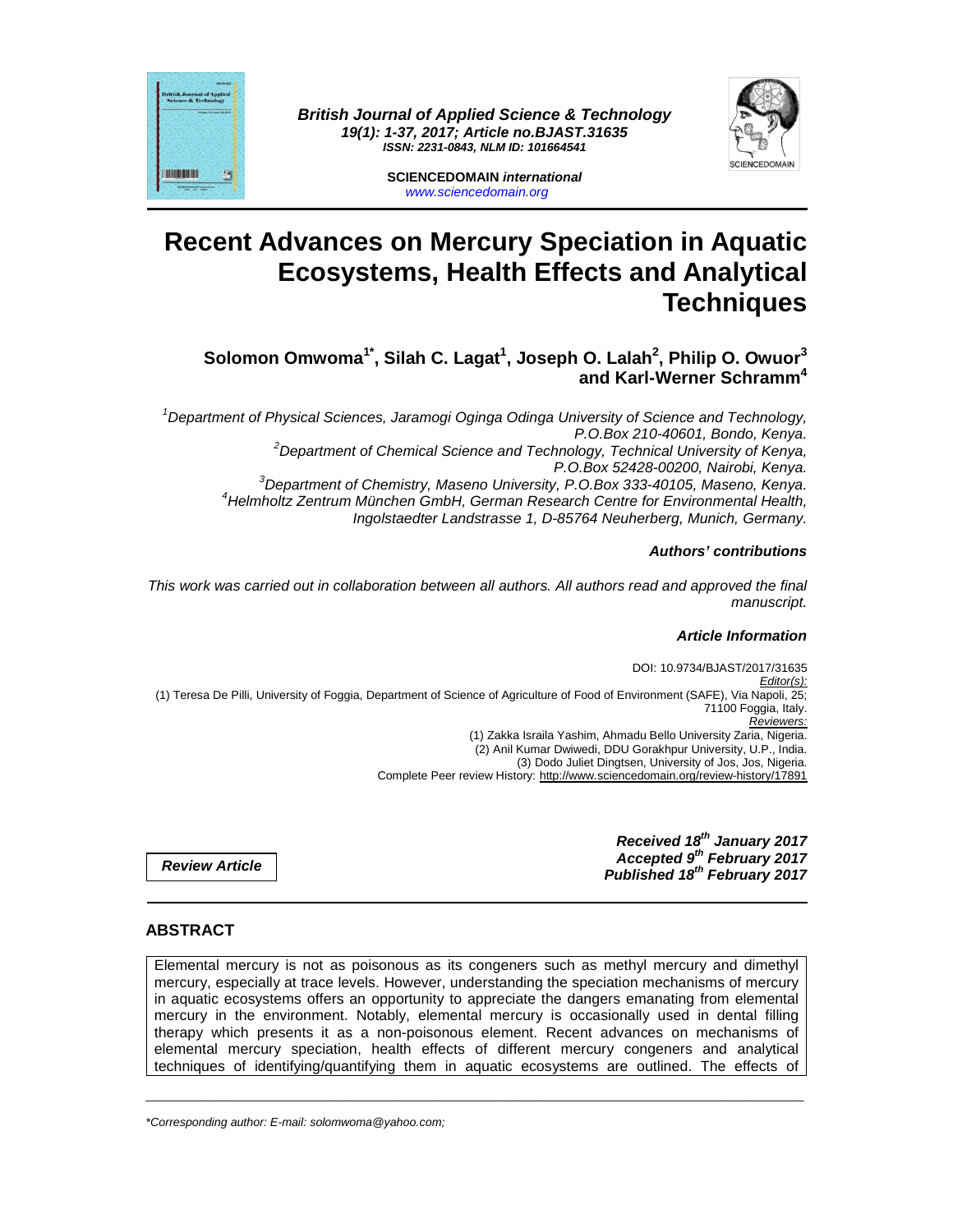anthropogenic activities employing the use of elemental mercury such as gold amalgamation are highlighted through a case study. Kenya Gold mines are identified as a potential risk zone amenable to mercury health effects.

Keywords: Mercury speciation; analytical techniques; mercury health effects.

## **1. INTRODUCTION**

Mercury (Hg), formerly named hydrargyrum and commonly known as quicksilver, is a heavy, silvery-white d-block metallic element that exists as a liquid at ambient temperature and pressure. Mercury has a low melting point of −38.83°C and boiling point of 356.73°C. These are exceptional temperatures for a metallic element and they are associated with the fully filled orbitals of  $[Xe]4f_{14}$ ,  $5d_{10}$ ,  $6s_2$  that make mercury to have weak intramolecular metallic forces [1].

Among the seven naturally occurring isotopes of mercury (<sup>194</sup>Hg, <sup>196</sup>Hg, <sup>198</sup>Hg, <sup>198</sup>Hg, <sup>200</sup>Hg, <sup>201</sup>Hg, <sup>202</sup>Hg, <sup>202</sup>Hg is the most abundant (29.86%)  $^{202}$ Hg),  $^{202}$ Hg is the most abundant (29.86%) while <sup>194</sup>Hg has the longest-lived radioisotope at 444 years half-life  $[2]$ .  $^{199}$ Hg and  $^{201}$ Hg with spins of  $\frac{1}{2}$  and  $\frac{3}{2}$  are the most studied NMR-active nuclei. Some of the physical properties of Hg include: a) high vapor pressure, Henry's constant = 0.3, b) low solubility in aqueous medium, approximately 6 µg per 100 mL of water at 25°C, c) highly volatile in a liquid:air interface, however, it coalesces into a liquid when placed in an enclosed/diffusion-free system.

Hg has a crustal abundance by mass of 0.8 ppm in Earth's crust, but due to its inability to blend geochemically with other elements, mercury ores are extraordinarily concentrated up to levels of 2.5% mercury by mass [3]. Common ores include cinnabar (HgS) and livingstonite (HgSb<sub>4</sub>S<sub>8</sub>), with cinnabar being the most common ore [4].

The demand and supply chain for Hg was initiated by the patio process and later pan amalgamation process in treatment of silver and gold ores until the late 19th century and dental filling applications [5]. Other earlier common uses of Hg that have been discontinued include its use in batteries, fluorescent lights, felt production, thermometers and barometers. Due to depleted sources, the price of Hg in 2006 was \$650 per 34.46 kg flask [6]. Current demand of Hg is driven by the need for fluorescent bulbs which has encouraged re-opening of deadly cinnabar mines in cities such as Foshan, Guangzhou, and Guizhou province in China [7].

Sources of mercury to the environment include abandoned mercury mine processing sites. Piles of hazardous wastes comprising of roasted cinnabar can be found in such sites. Water runoff acts as the transport medium of the mercury deposits from such mines to other environmental compartments. However, production of medicines, industrial production of chlorine and caustic soda through the Castner-Kellner process, laboratory uses, mercury vapor lamps and cosmetics may also contribute to anthropogenic levels of Hg to the environment [8- 10]. Burning of coal is also considered as a significant mercury contributor to the environment [11]. Approximately 75% of environmental mercury is as a result of anthropogenic processes [12]. And there is evidence of annual increase of environmental Hg input over the past two decades [13-17].

In this work, we consider the fate of mercury once it is introduced into environmental aquatic ecosystems. Notably, atmospheric mercury finally finds its way to aquatic systems after a residence time of 27 years; although aerosols can reduce this time significantly [18].

#### **1.1 From Hg<sup>0</sup> to Hg2+ in Aquatic Ecosystems**

The presence of elemental mercury (Hg $^{0}$ ) in an aquatic ecosystem leads to its conversion into inorganic mercury  $(Hg^{2+})$  through precipitation and/or oxidation reactions [23-26]. The equilibrium between  $Hg^0$  and  $Hg^{2+}$  is maintained by evaporation rates and the different conversion processes [24,27,28].

Although oxidation of Hg $^{\circ}$  to Hg $^{2+}$  is a negligible process in natural waters, presence of chloride ions facilitates such conversions [29]. The oxidation reaction also occur faster in water with high colloid concentration such as the shores of water bodies [30]. Aquatic ecosystems with high dissolved oxygen content, and oxidizing agents like carbon dioxide, nitrites, nitrates, iron hydroxides, iron phosphates, sulfur and sulfates, experience high elemental mercury oxidation rates [30].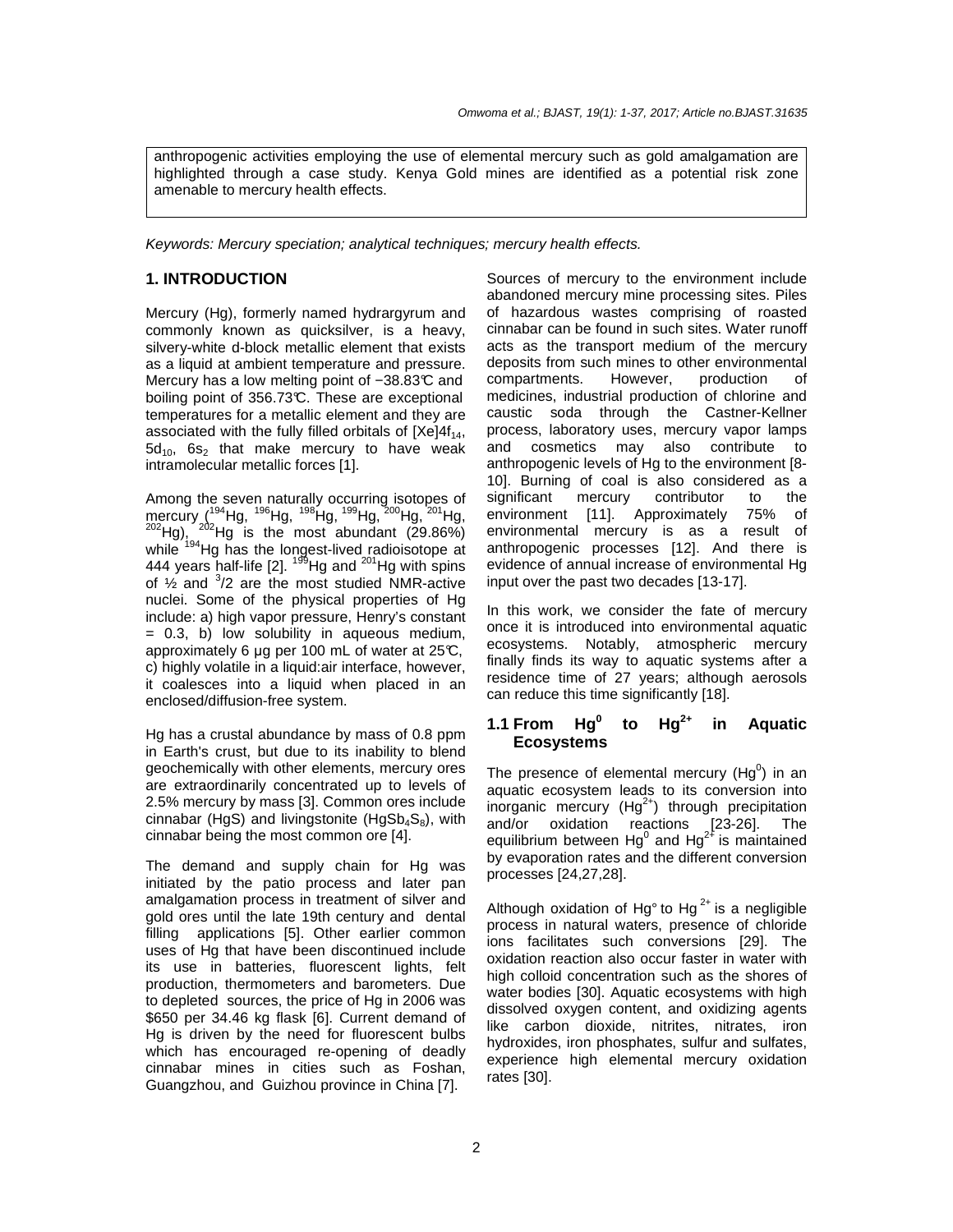Most mercury salts formed out of precipitation and oxidation reactions are slightly soluble at between 20°C to 30°C in aquatic ecosystems [31]. Some of these salts include  $Hg(CN)_2$ ,  $HgCl_2$ ,  $Hg(CIO_3)_2$ ,  $Hg(C_2H_3O_2)_2$ ,  $Hg_2CO_3$ ,  $Hg_2(CN)_2$ ,  $Hg_2(CIO_4)_2$ , and  $Hg_2CO_3$ ,  $Hg_2(CN)_2$ ,  $Hg_2(CIO_4)_2$ , and Hg2SO4 [31]. Those mercury salts that are not soluble settle down in sediments and/or exist as suspensions and colloids in water systems [31].

 $\mathsf{Hg}^0$  in soils is oxidized aerobically by bacteria like the Bacillus and Streptomyces [32- 34]. The resultant aqueous inorganic mercury salts are transported to aquatic ecosystems by either leaching or runoff water [35]. Although  $Hg^0$ is volatile and easily evaporates to the atmosphere, if present in surface waters or in wetlands, it is photo-chemically oxidized by UV-B in the presence of  $O_2$ ,  $O_3$ ,  $H_2O_2$ , CI,  $SO_4^2$ , BrO•, Br•, Cl• and benzoquinones to inorganic mercury salts [29,36-42]. Similar reaction mechanisms are also responsible for the deposition of  $Hq^0$ from the atmosphere to land and aquatic ecosystems (see Fig. 1).

The divalent  $Hg^{2+}$  ion does not exist as a free ion in aquatic systems but as complexed hydroxides and chlorides  $(Hg(OH)^+, Hg(OH)_2, Hg(OH)_3)$ ,  $HgCl<sup>+</sup>$ , HgClOH, HgCl<sub>2</sub>, HgCl<sub>3</sub>, HgCl<sub>4</sub><sup>2</sup>) depending on the pH of the systems [18]. Some of the  $Hg^{2+}$  ion may also exists as HgS or  $HgS_2^2$  and  $HgS_2H_2$  or  $HgS_2H$  in both oxic and anoxic waters [43]. Humic substances (dissolved organic matter) are also able to adsorb some of the  $Hg^{2+}$  and organic-Hg in aquatic environments [44]. However, note that the reactions due to  $Hg^{2+}$  are first and its various species, particulate phase inclusive, are at equilibrium.

Inorganic mercury is introduced into most food chains through consumption of contaminated water or sediments by aquatic animals and/or benthic organisms [31,45,46]. At higher trophic levels, in humans, toxic inorganic mercury may induce excessive perspiration, hyper salivation, renal tubular dysfunction, weight loss, paresthesia of the feet and hands, fatigue, insomnia, erythema, pruritus, neuropsychiatry disorders and progressive weakness in extremities [45,46]. However, of great concern is the conversion of inorganic mercury to organic forms by microorganisms, acidic environments and salts like hydrogen sulfide in aquatic environments [47-49].

#### **1.2 Methylation of Hg2+ in Aquatic Ecosystems**

Methylation of  $Hg^{2+}$  takes place in bottom sediments, soils and water [49]. The methylation process takes place both via the biotic and abiotic pathways [50-53]. The biotic pathway is initiated by sulfate-reducing bacteria [52,54,55]. Biotic methylation takes place in anaerobic conditions which prevail in bottom sediments and wetlands. However, it may also occur in aerobic conditions present in surface waters [47,48]. In a pure culture of methanogenic bacterium and methyl cobalamin substrate, formations of mono and dimethyl mercury from  $Hg^{2+}$  have been reported [56]. The transfer of methyl from methyl cobalamin ( $CH_3B_{12}$ ) to inorganic  $Hg^{2+}$  has been suggested as the most probable mechanism in the mercury methylation reaction (see Eqn. 1) [56,57]. In this reactions, the electrophile  $(Hg^{2+})$ attacks methyl cobalamine leading to a transfer of the carbanion methyl group to  $Hg^{2+}$  [57]. Methyl cobalamin  $(MeB_{12})$  is produced preferentially by sulfate reducing bacteria (SRB) [58,59].  $CH_3B_{12}$  can also be consumed by methanogens that use it to methylate  $Hq^{0}$ [60].

$$
[Hg(I)Cl_{n}(OH)_{m}]^{2-n-m} + CH_{3}B_{12}(III)
$$
  
\n
$$
\rightarrow [CH_{3}Hg(II)Cl_{n}(OH)_{m}]^{1-n-m} + B_{12}
$$
 (1)

Optimal biotic methylation conditions include high acidity, high  $Hg^{2+}$  concentrations and high temperatures of approximately 35°C [61]. However, in a lower acidic environment, the electron density of the methyl donor and electrophilicity of the metal ion in the reaction system are altered hence shifting the reaction equilibrium [57]. In addition, an increase in free sulphide ions (maximum 1.8 mg  $S^2/g$  of sediment) shifts the equilibrium towards methyl mercury formation [61]. However, above 1.8 mg  $S^2/g$  of sediment,  $CH_3Hg^+$  concentration decreases due to the formation of volatile dimethyl mercury [62]. And at a very high concentration of  $S<sup>2</sup>$  ions, the methylation equilibrium is altered by the formation of the insoluble HgS salt [51].

At the moment, the methylation process in water is speculated to follow a similar mechanism like in sediments [24]. The assumption is that in lakes, methyl mercury in surface layers is transported through diffusion and currents from the deeper anaerobic layers (see Fig. 1). However, in oceans, some methyl mercury can be formed in aerobic conditions as a result of conversion of dimethyl mercury coming from deeper layers [24].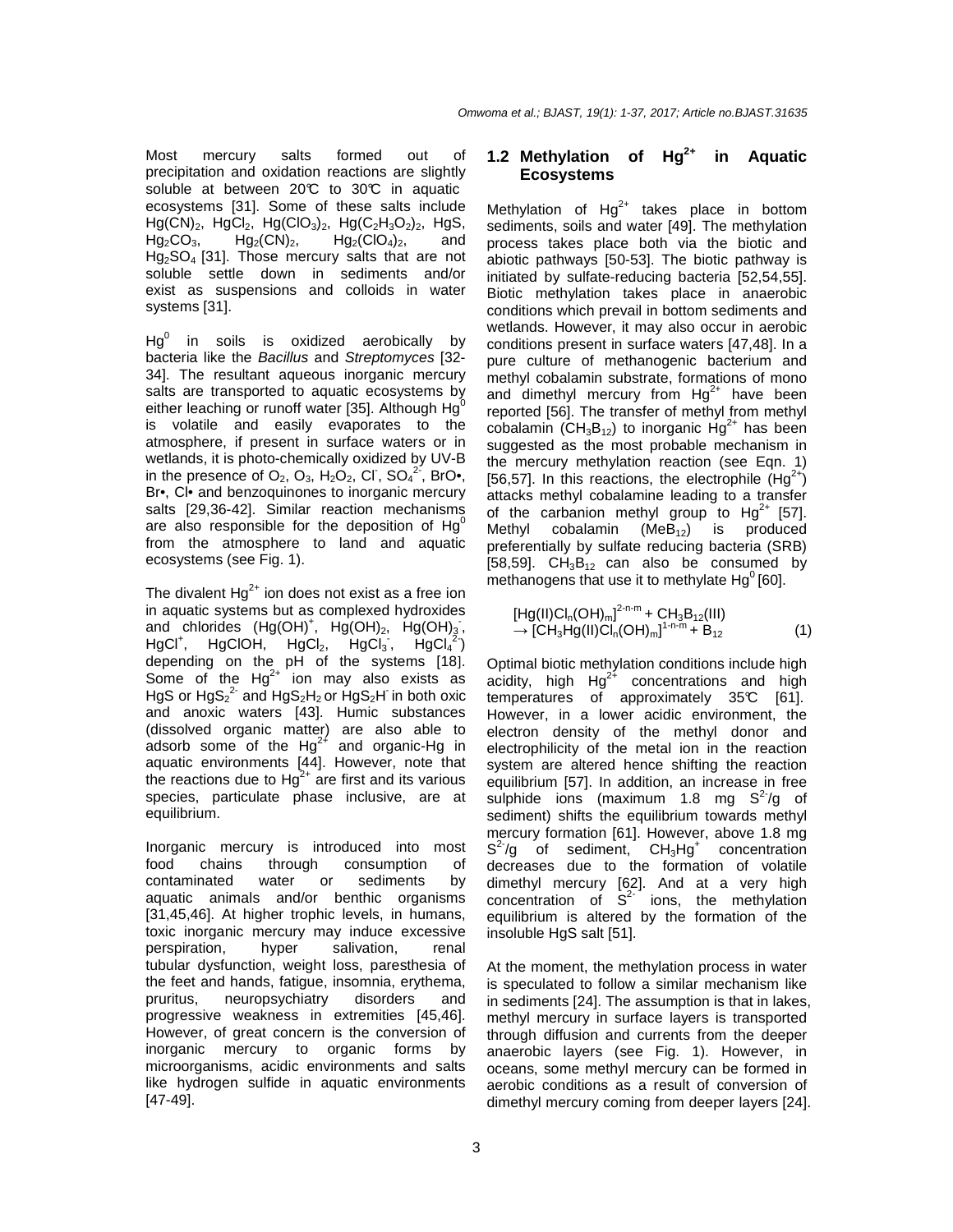The reactions involving microorganisms lead to the formation of both methyl mercury and dimethyl mercury [30,63].

The selectivity in formation of  $CH_3Hg^+$  or  $(CH_3)$ Hg depends on the ecosystems pH,  $[Hg^2]$ and  $[H<sub>2</sub>S]$ . Whereas rate of formation for  $CH<sub>3</sub>He<sup>+</sup>$ is accelerated at higher pH (pH 4-5) and with a relatively high Hg<sup>2+</sup> concentrations,  $(CH_3)_2$ Hg formation is faster in neutral or alkaline conditions, at a relatively low concentration of  $Hg^{2+}$  and in the presence of relatively strong complexing reagents such as H<sub>2</sub>S [27,64]. As<br>such. in most ecosystems. ICH<sub>2</sub>Hq<sup>+</sup>I ecosystems,  $ICH_3Hq^{\dagger}$ concentration is almost 6000 times higher than that of  $[(CH<sub>3</sub>)<sub>2</sub>Hg]$ . Therefore, only 3% of organic mercury occurs as  $(CH_3)$ -Hg species in the unpolluted environment [61].

Abiotic methylation can be achieved with or without irradiation [65]. Under the irradiation mechanisms, propionic acid, acetic acid, methanol and ethanol donates the methyl groups. However, without irradiation, the methylation process may include methyl cobalamin, transmethylation (methylated tin compounds) and those with humic substances [65]. The role of methylated tin compounds and humic substances in methylation of mercury has not yet been studied.

However, for methyl cobalamin, which is a derivative of vitamin  $B_{12}$ , the terminal ligand CN is substituted with a  $CH<sub>3</sub>$  group. As such, there is a strong correlation between methyl mercury concentrations and methyl cobalamin in bottom sediments [48]. Notably, methylated tin and lead compounds are potential reagents in abiotic methylation of mercury [51,67]. However, note that the abiotic pathway is a contentious topic [51].



**Fig. 1. Biogeochemical re-cycling of mercury in the environment. SRB = sulfate-reducing bacteria, merB and merA = genes activities that help in degradation of inorganic/organic mercury, Hum = humic acids, Dots = unicellular algae [18-22]. Elemental mercury in aquatic ecosystems** 



**Fig. 2. In vivo Hg2+ methylation by fish after a one month dietary exposure followed by two month depuration. The concentration of MeHg continuously increased in the muscles as it decreased in the liver during the depuration period. This was indicative of inter-organ transportation of MeHg from liver to the muscle tissues [66]**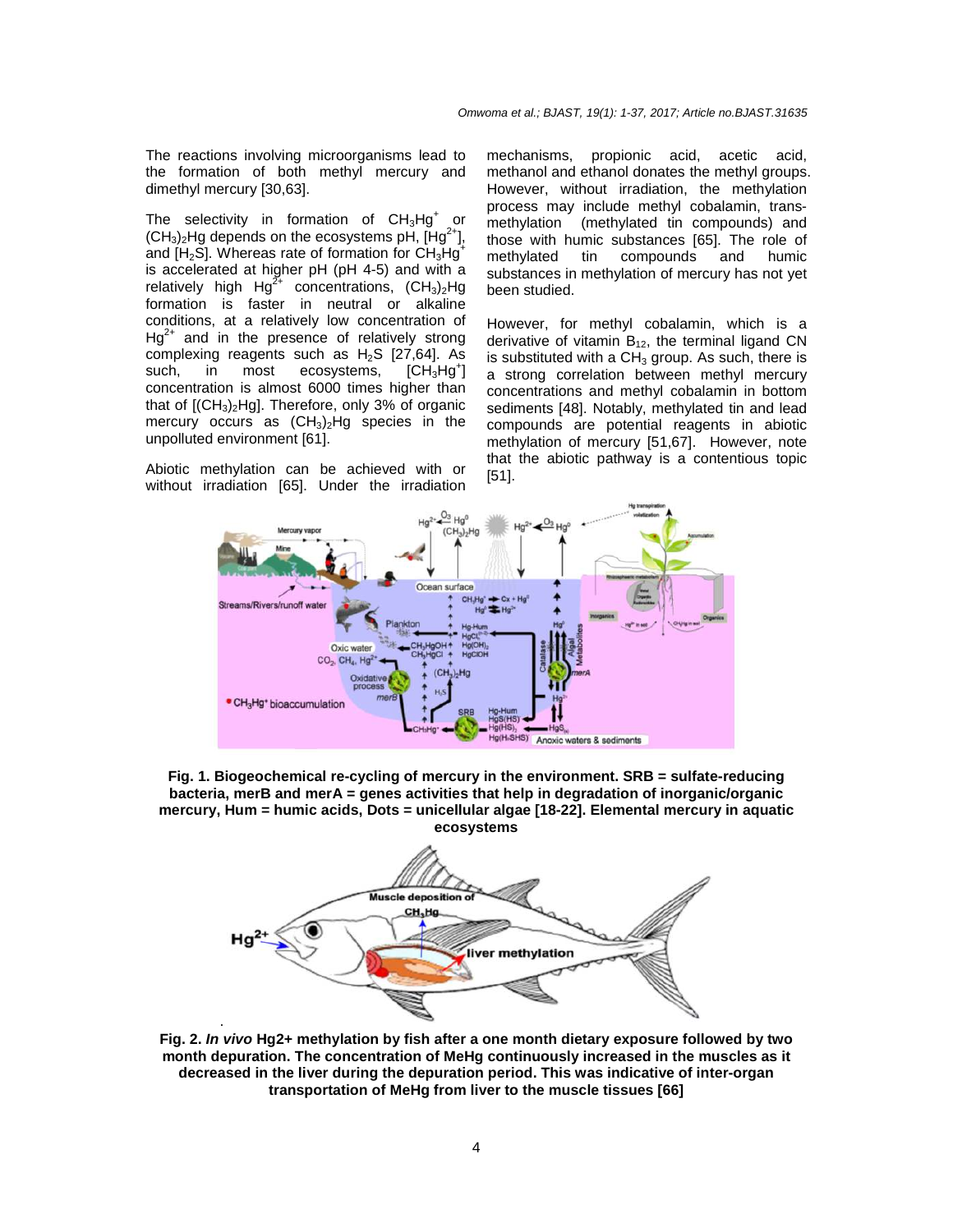Methyl halides  $(CH_3J)$ , especially CH<sub>3</sub>I, occurring at a relatively high concentration in unpolluted waters and produced by algae, has been reported to be involved in direct methylation of mercury [67]. These compounds are excellent substrates in  $S<sub>N</sub>2$  substitution<br>reactions because they are sterically because they open for attack by nucleophiles with iodide being a very good leaving group. The compounds have been demonstrated as alkylating agents for carbon, oxygen, sulfur, nitrogen, and phosphorus nucleophiles [68]. However, some experimental data exclude the possibility of mercury methylation through the CH<sub>3</sub>J mechanism [49]. CH<sub>3</sub>J can also be involved indirectly in mercury methylation process especially at trace concentrations of  $Hg^{2+}$  [51,69].

The carbon-to-metal bond in organic mercury compounds is stable in water due to partly the covalent nature and, although its hydrolysis is thermodynamically favorable, it is kinetically hindered [70]. As such,  $CH<sub>3</sub>HgCH<sub>3</sub>$  is unreactive whereas CH<sub>3</sub>Hg<sup>+</sup> predominantly exists as CH3HgCl, and CH3HgOH in oxic waters and  $CH<sub>3</sub>HgS<sup>-</sup>$  in anoxic waters (Fig. 1).

The stability and water-solubility of methyl mercury allows organisms to easily absorb and bio-concentrate it at different trophic levels. In contrast, dimethyl mercury evaporates into the atmosphere where it can be decomposed to methane and elemental mercury by photolysis or oxidized by hydroxyl radicals (Eqn. 2 and 3): [30, 71] and at low pH,  $(CH_3)_2$ Hg is easily converted to  $CH<sub>3</sub>Hg$  [72].

There is evidence that in vivo methylation of  $Hg<sup>0</sup>$ by organisms such as fish can also occur especially in the liver (Fig. 2). Wang et al demonstrates that at least 1.6% of the ingested  $Hg^{2+}$  is converted into MeHg and deposited in fish muscles [66].

The above biotic and abiotic processes, anthropogenic sources of  $Hg^0$  to the environment, various recycling processes of mercury congeners in the environment and bioconcentration of  $CH<sub>3</sub>Hg<sup>+</sup>$  in various organisms and concentration in plants are illustrated in Fig. 1.

 $(CH_3)_2Hg \rightarrow Hg^4$  2CH<sub>3</sub><sup>+</sup> (2)

$$
(CH3)2Hg+OH \rightarrow CH3HgOH + CH3+
$$
 (3)

## **1.3 De-methylation of CH3Hg in Aquatic Systems**

The de-methylation process can proceed through a biological route (microorganisms) and/or a photochemical route (as a result of irradiation) [71]. Biological de-methylation process is slow as compared to methylation and it is effective in aerobic conditions [30]. Since biological demethylation process involves microorganisms, it is affected by temperature fluctuations with most surface lake waters having an average of 13.2% loss daily [47].

The overall ionic equation involved in demethylation process is shown in Eqns. 3and4. The process is accompanied by hydrolysis of mercury-carbon bond leading to the formation of  $Hg^{2+}$  and methane. The hydrolysis reaction is made possible by enzymes/photolysis. Whereas  $CH_3$ <sup>+</sup> will react with water to give out methane that eventually escapes to the atmosphere,  $Hg^{2+}$ is reduced to the volatile  $Hg^0$  [30].

$$
CH3Hg+ \rightarrow CH3+ + Hg2+
$$
 (4)

$$
Hg^{2+} \rightarrow Hg^{\circ}
$$
 (5)

De-methylation of CH<sub>3</sub>Hg and detoxification of  $Hg^{2+}$  by bacteria from its surrounding environment is a fascinating phenomenon and could be an important de-methylation in aquatic ecosystem detoxification. Bacteria are able to detox inorganic and organic mercury compounds in their environment by converting them into volatile  $Hg^0$  species that escapes to the environment (Fig. 3) [11]. The detoxification mechanisms take place in chromosomes, plasmids, and transposable elements. Key detoxification enzyme include 1) Mercuric ion reductase (MerA) which reduces  $Hg^{2+}$  to  $Hg^{0}$ [192]) Organic mercurial reductase (MerB) that breaks the C-Hg bond [20]. Membrane-bound protein (MerT) that helps in the uptake of  $Hg^{2+}$ . 3) MerP which is a small periplasmic mercury binding protein that uses its two cysteine residues to displace nucleophiles like chlorides bonded to Hg<sup>2+</sup>. 4) MerR which binds to Hg<sup>2+</sup> to provoke allosteric change protein that is propagated to the DNA of the operator region. This leads to an under winding of the operator DNA. 5) MerD is an antagonist of MerR functions. Interested readers of these section are directed to a much more comprehensive review article by Barkay et al. [11]. The most important aspect is that bacteria are able to de-methylate organic mercury compounds. However, this research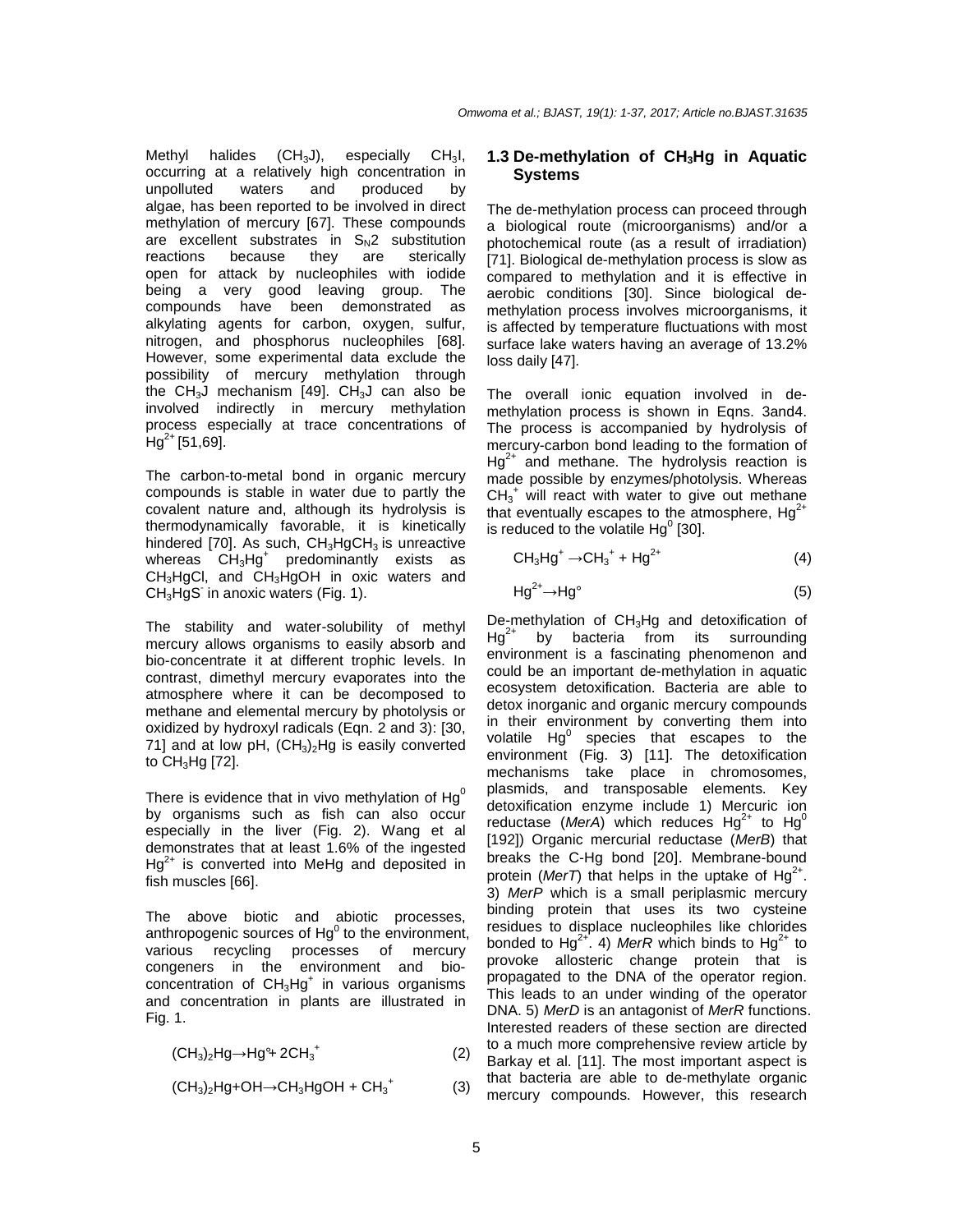remains to be laboratory based with no field experiments reported so far.

Photochemical de-methylation process takes place under the irradiation of UV-A and UV-B  $\frac{1}{2}$  from sunlight with volatile Hg<sup>0</sup> as the main product [73]. This irradiation de-methylation reaction rate has been shown to be of first-order with respect to  $[CH<sub>3</sub>Hg<sup>+</sup>]$  and UV radiation [73]. The de-methylation process is inhibited by singlet oxygen-trapping agents [74]. However, it is evident that in light exposed environments including lakes and wetlands, irradiation demethylation mechanisms may predominantly prevail [73]. Photochemical de-methylation process can be affected by dissolved organic carbon that competes for solar radiation [75]. In anoxic waters such as wetlands, methyl-mercuric sulfide ion  $(CH_3HgS)$  has been shown to be readily photo-decomposed to  $CH<sub>4</sub>$  and HgS [18].

#### **2. HEALTH EFFECTS DUE TO MERCURY AND ITS COMPOUNDS**

## **2.1 Health Effects in Humans Due to Hg<sup>0</sup>**

Mercury in form of  $Hg^0$  easily accumulates in the human body and attacks the central nervous system [76]. Acute toxicity of  $Hg^0$  is associated with numbness, unsteady limbs (especially hands and legs), tiredness, ringing in the ears, narrowing of the field of vision, loss of hearing, slurred speech, forgetfulness, loss of some senses such as smell and taste [25,77]. In most cases,  $Hg^0$  gets into the human body via direct inhalation of gaseous mercury [78] use of affected domestic water and/or through consumption of contaminated food (Fig. 1) [26].

#### **2.2 Health Effects in Humans due to CH3Hg<sup>+</sup>**

Among the compounds of mercury, organomercury derivatives are highly poisonous and are easily absorbed by the gastric and intestinal organs. They are carried by blood into the brain, liver, kidney and even foetus [63]. In most cases, humans accumulate MeHg<sup>+</sup> from contaminated foods such as fish. As such, the recommended level of MeHg<sup>+</sup> in commercial fish is set at 0.3 mg  $kg^{-1}$  [63]. The most stable form of MeHg<sup>+</sup> is CH<sub>3</sub>HgCl that is formed favorably in low pH (app. 4-5) regions with high chloride concentrations [44]. Other forms include  $CH<sub>3</sub>HgOH$ , and  $CH<sub>3</sub>HgS$  (see section 2.2).

Human acute toxicity epidemic of MeHg poisoning occurred in Minamata Bay, (1953) and Agano river basin (1965) both from Japan after bioaccumulation of MeHg in contaminated fish (Minamata disease).63 Similarly, a sentinel outbreak of MeHg poisoning happened in Iraq (1971-1972) after consumption of contaminated grains resulting in 6500 casualties and 459 deaths.63 Apart from death, other acute deformities include cerebral palsy, mental retardation, deafness, blindness, and dysarthria, especially in children exposed in utero [63].

Low level exposure to MeHg has been linked to subtle neurodevelopment [79]. Therefore, although mercury poisoning epidemics maybe rarely reported, pervasive low level chronic MeHg exposure primarily through fish consumption is a concern [80]. For instance, in human blood, about 5% MeHg was found in the blood compartment and 10% in brain meaning that MeHg crosses the brain barrier [79]. Levels in the placenta cord blood were higher than levels in maternal blood levels [79]. In addition, the foetal brain was found to have 5–7 times higher mercury levels than in maternal blood [79].

Micro-flora, found in the intestines, metabolizes MeHg to inorganic mercury at the rate of 1% of the body burden per day and the process is insufficient to mitigate MeHg bioaccumulations [81]. However, conversion of MeHg to  $Hq^{2+}$  also leads to the slow accumulations of  $H\ddot{g}^{2+}$  that eventually resides in the central nervous system leading to health complications [82]. Notably, removal of MeHg by the kidneys is negligible leading to extensive enterohepatic cycling of this compound in the body [81]. In addition, MeHg attaches to the sulfur atom of thiol glands making it a water soluble complex that easily enters endothelial cells of the blood-brain barrier with Lcystein [82].

MeHg affects the central nervous system in which the initial stage is characterized by a latent period whose duration depends on exposure and accumulated amounts. It is not yet clear what happens during this latent period. However, the first symptoms of MeHg poisoning to the central nervous system is paresthesia which may progress to cerebellar ataxia, dysarthria, constriction of visual fields and loss of hearing [83]. Loss of neuronal cells in specific anatomical regions of the brain is linked to the aforementioned signs/ symptoms [84]. The relationship between neurological and developmental defects due to MeHg poisoning is an abnormal muscle tone or tendon reflex that is abundant in boys [84-91].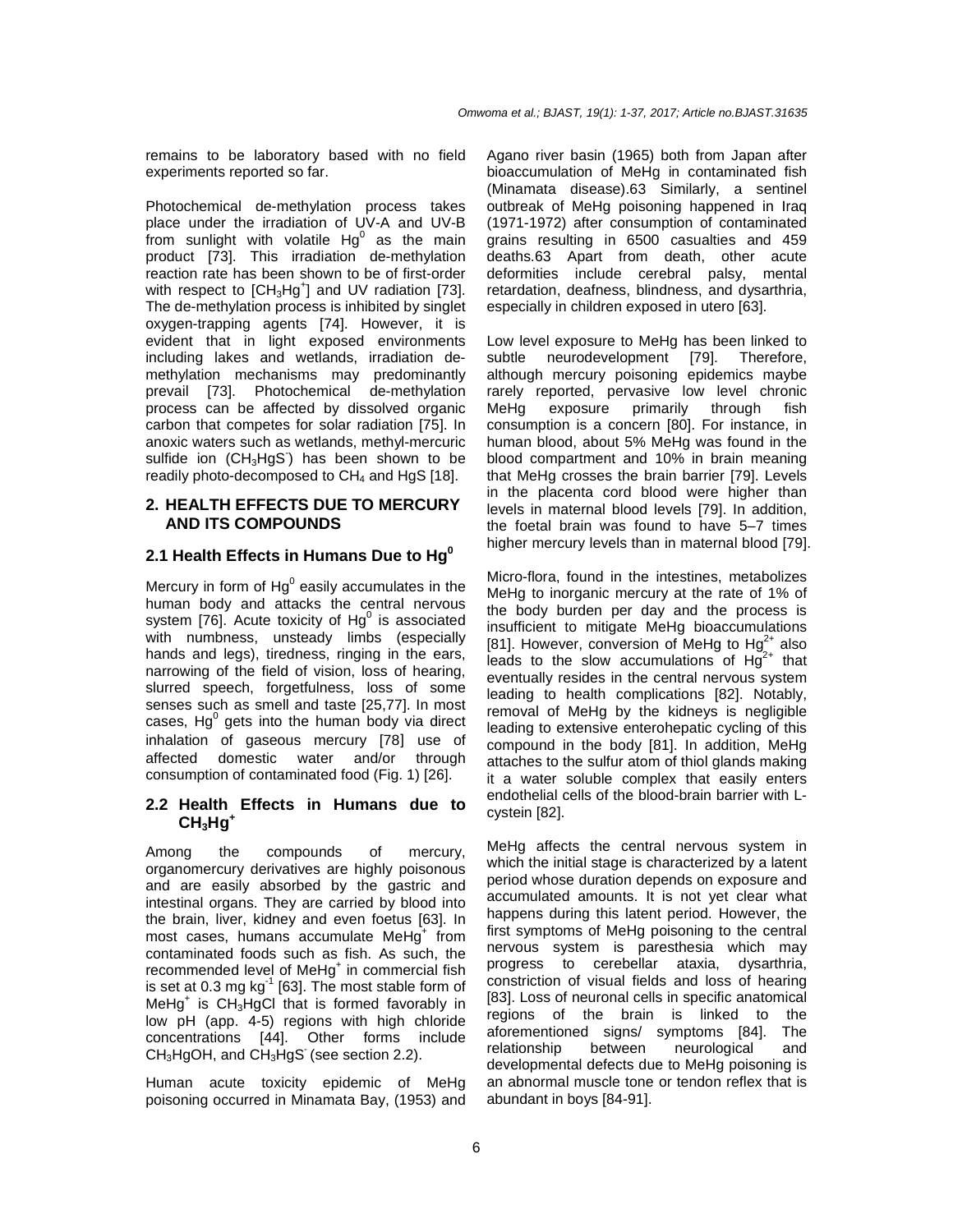

**Fig. 3. Degradation/resistance of mercury by bacteria (see text for explanation and/or refer to Barkay et al. [11] for finer details)** 

## **2.3 Health Effects in Humans Due to (CH3)2Hg**

Dimethyl mercury is equally a very toxic form of organomercury compound. The death of inorganic chemist, Karen Wetterhahn, is directly linked to the spill of dimethyl mercury on her latex-gloved hands [92]. Dimethyl mercury easily forms a complex with cysteine which easily crosses the blood-brain barrier. The latent period between exposure and symptoms makes treatment difficult owing to the fact that its elimination from organisms is very slow leading to bioaccumulation [92].

## **2.4 Health Effects in Humans Due to**   $C_2 h_5 hq^+$

The presence of ethyl mercury (EtHg) in human blood is mainly due to the break-down process of ethylmercurithiosalicylate that is frequently used as an antiseptic and a vaccine preservative [93]. Unlike MeHg, health effects of EtHg are not extensively studied probably due to the ability of organisms to clear it from blood metabolically (half-life of 7-10 days) [93]. EtHg relies on simple diffusion to enter the brain since it does not have the ability to cross the blood-brain barrier [93].

Other sources of EtHg in human blood may arise from thimerosal which is a topical antiseptic and a preservative in vaccines routinely given to children [94]. Thimerosal is made-up of 49.6% Hg by weight which once in the system, it undergoes metabolism to yield EtHg and thiosalicylate [94]. A pediatric vaccine dose may contain up to 12.5-25 mg of Hg per 0.5 ml of the vaccine and cases of hypersensitivity are observed in some cases after dosage administration [94]. As such, some countries such as USA have banned the use thimerosal as a preservative in vaccines [94]. Apart from thimerosal, EtHg may be found in products containing ethyl mercury thiosalicylic acid as a preservative such as cosmetics, including makeup removers, mascara, and eye/ear moisturizers/ ointments, antiseptic soap-free cleaners, contact lens solutions, medicated sprays, medications, vaccines, antitoxins, tuberculin tests, desensitizing solutions, adhesives, air conditioner filters, etc.

EtHg may also induce neurodevelopmental disabilities associated with language delay and attention deficit-hyperactivity disorder (more specifically the autism spectrum disorder) [95]. Health effects of EtHg are similar to those of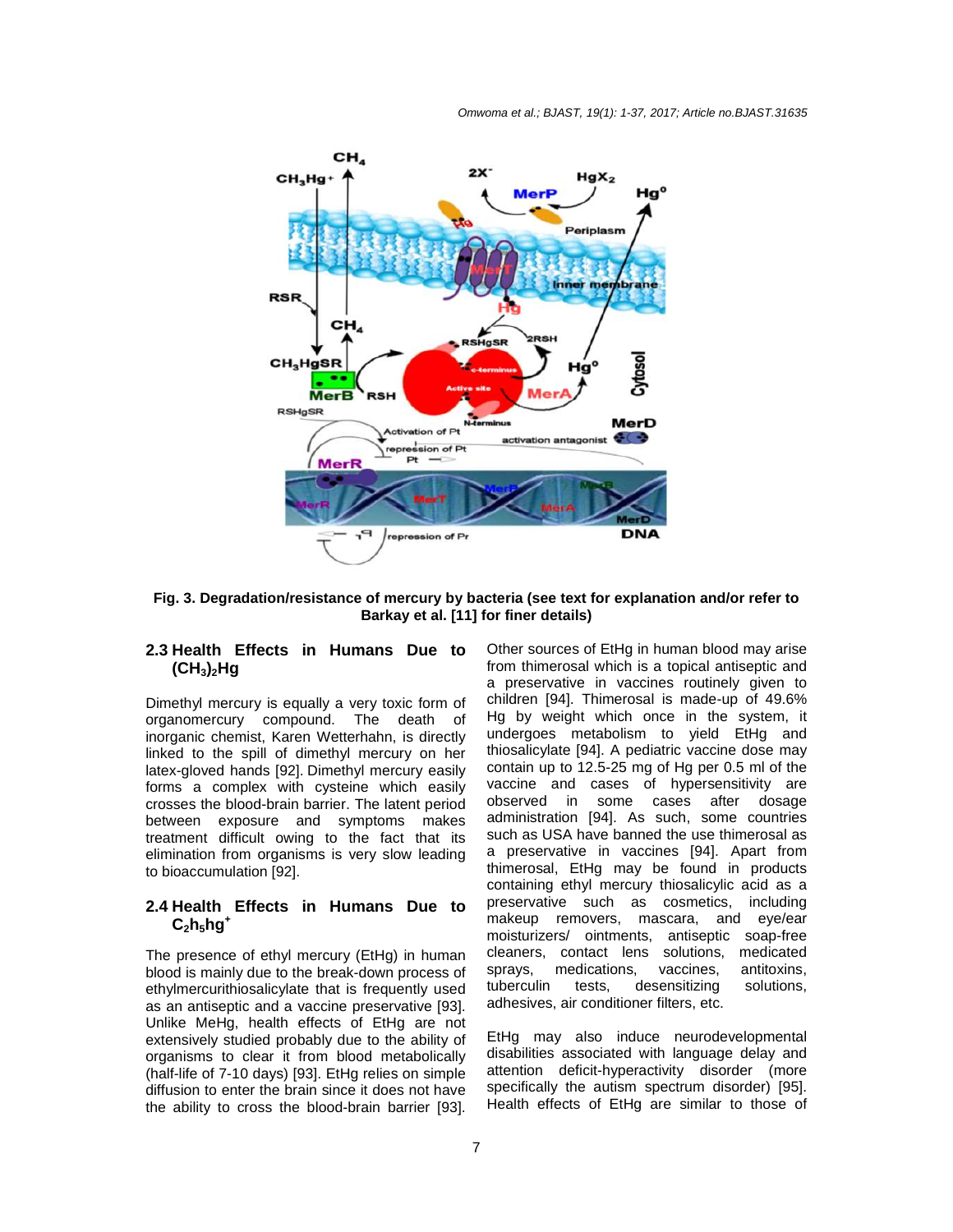MeHg at higher toxic levels but effects of lower doses remain undetermined [94,96]. However, at micromolar concentrations of thimerosal, experiments using cortical human neurons show changes in cell membrane permeability, induced DNA breakages and apoptosis [97]. Nevertheless, neurologically, health effects due to EtHg are viewed as less toxic than MeHg [98].

There seems to be no studies outlining the possibility of biogeochemical reactions that could lead to the formation of EtHg in the ecosystem from ethyl mercuricthiosalicylate.

## **3. BIOMONITORING OF MERCURY SPECIES IN AQUATIC ECOSYSTEMS**

## **3.1 Biological Magnification**

The process of acquiring food by organisms from their ecosystems is also accompanied by absorption of unnecessary inorganic substances such as Hg and its compounds. Unlike other toxins that might be excreted through metabolic pathways, Hg and especially its organic congeners bioaccumulate in the organisms and their successive trophic levels within their respective food webs (biological magnification) [99-101]. It is therefore possible to monitor the contamination process of ecosystems using organisms found in that particular environment [102]. Such information is very important in planning, and conservation efforts by relevant authorities. The process is called biomonitoring and the organisms used are called bioindicators [102]. Invertebrates and periphyton are widely used as bioindicators [103-105]. However, fish has also been widely used as bioindicators [106, 107].

#### **3.2 The Use of Invertebrates as Bioindicators**

Earthworms, midges and stoneflies present some of the best invertebrates commonly found in most ecosystems and they can clearly show the contamination level of an ecosystem especially for heavy metals including Hg [6]. The earthworms might be considered as standard bioindicators for soil due to their ecological importance in most temperate and tropical soils [108,109]. As such, they are constantly used to monitor heavy metal concentrations in soils especially mercury and its congeners [78,79].

#### **3.3 The Use of Mosses Plants as Bioindicators**

Mosses plants do not have real roots and vascular system but obtain nutrients using the entire plant. As such, they mostly absorb nutrients from the atmosphere and precipitation. Hence the use of mosses to monitor atmospheric heavy metal pollution is a common process [110] and has been used intensively to study Hg atmospheric distribution [111-113]. Nevertheless, most of the cited studies were done in Europe and the North America [114-116].

## **3.4 The Use of Sediments to Monitor Hg Pollution**

Sediments are another important area that should be monitored for accumulation of mercury and its compounds. This is partly due to the partial insoluble nature of most of mercury salts forms on the surface from methylation and other reactions in mercury speciation. In addition, most benthic organisms are exposed to sediment than aquatic water, hence it is an important ecoenvironment that should be continually monitored and evaluated for accumulation.

## **4. ANALYTICAL TECHNIQUES FOR MERCURY SPECIATION STUDIES**

## **4.1 Study Design**

Study design is an important concept in research and should take place before sampling commence. This insures that the exact point source of the toxicant is determined for the necessary authorities to be informed such that best mitigation measures can be put in place. It is important to differentiate background contaminant concentrations from anthropogenic induced concentrations. Hence a very important component in study design is the control.

Choosing a good control is very critical in mercury speciation studies as mercury is capable of leaching even to underground waters. As such, bore holes and springs may not provide the best controls. Generally, when choosing a control, care must be taken such that the control does not give higher values than the sample. The study should be designed such that the sampling methodology ensures representativeness of the samples collected. In addition, all samples should be collected at least in triplicates from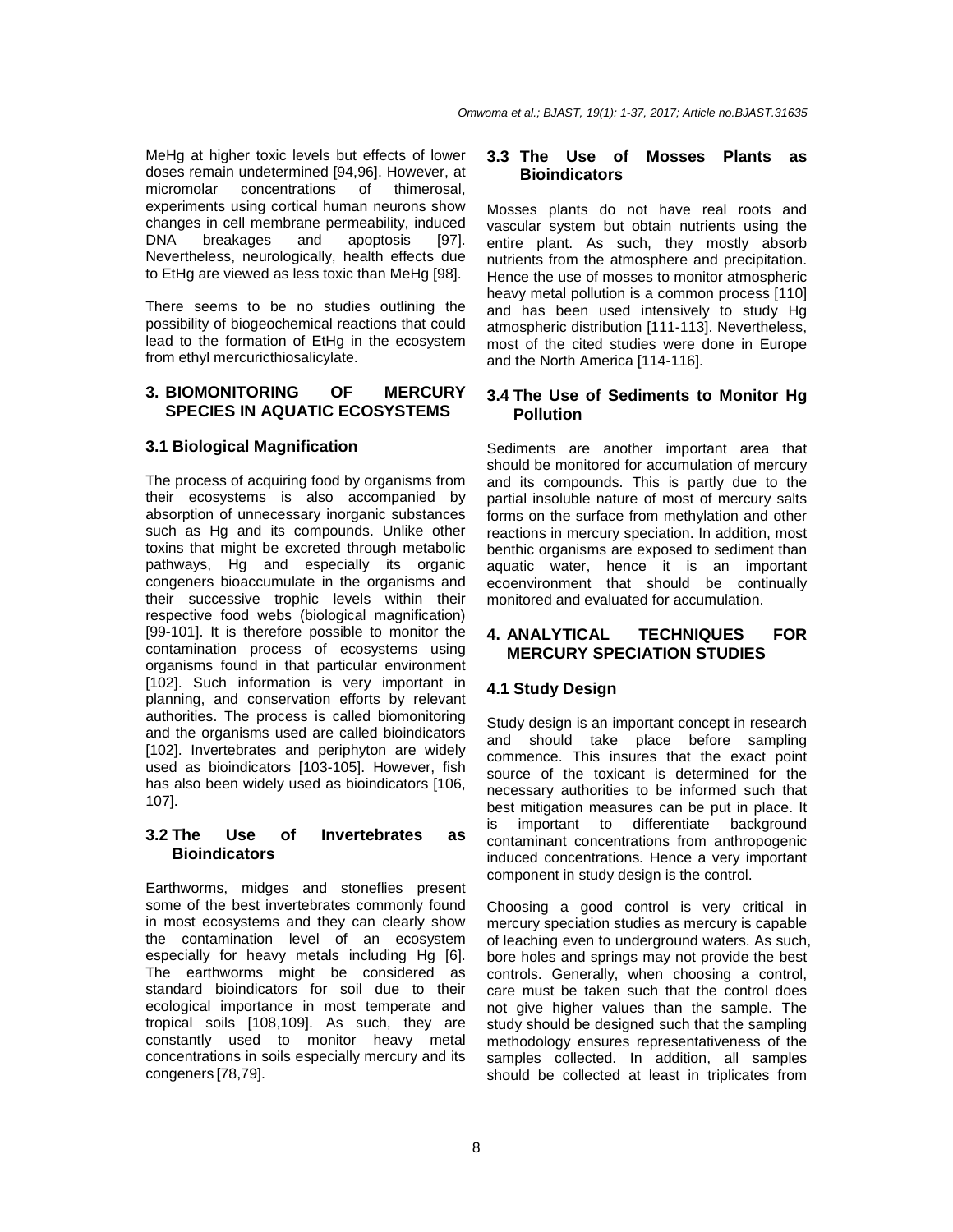each sampling site to ensure correct representation of the ecosystem being studied.

In the design of aquatic ecosystems experiments, one may prefer to use completely randomized design if only a single aquatic ecosystem at one location is being examined. Under this design, the effect of one primary factor without the need to take into account other extraneous sources of variability is studied. Examples of common primary factors in aquatic ecosystems include season, location (site), aquatic type (Lentic – slow moving water such as pools, ponds, and lakes; Lotic – rapidly moving water such as streams and rivers; wetlands – areas where the soil is saturated with water), floods, landscape, factories and agricultural fields located near aquatic ecosystems, municipal waste discharge, benthic organisms, aquatic animals and plants.

Nuisance factors are those that may affect the measured result, but are not of primary interest. Examples of nuisance factors that may bring extraneous variability in samples apart from the primary factors in aquatic ecosystem include inexperienced sample collectors who are often employed in sampling, temperature of the aquatic ecosystem, time of day of sampling, flow of the water in the aquatic ecosystem, physicochemical conditions of the aquatic ecosystem, different anthropogenic activities at different locations on the same aquatic ecosystems and others that are study area specific.

Complete block design (CBD) is considered as the basic statistical design for making inferences on treatment means. Treatments/variables are randomly allocated to different experimental units in CBD [117,118]. Homogeneous experimental units with respect to the response variable receive equal treatment while heterogeneous experimental units are blocked so as to control extraneous sources of variability. In any experiment, there exist some nuisance factors and the experimenter has the obligation of determining significant nuisance factors to control or keep them in track.

Uncontrollable nuisance factors are blocked so as to eliminate/reduce experimental errors. Basically, it is mandatory when designing an experiment to create homogeneous blocks with constant nuisance factors such that the factor of interest (primary factor) is allowed to vary. Such a design is referred to as a randomized complete

block design (RCBD) [119]. As such, the possibility of assessing/evaluating the effects due to the primary factor without the influence of blocked nuisance factors is achieved. In RCBD, the effect of nuisance factors is catered for in the analysis stage using programs such as the Michigan statistical computing programme (MSTAT-C). In randomization of nuisance factors, the key point is to make sure that in each block, the primary factor occurs at the same number of times as the nuisance factor [119]. Therefore, the analysis focuses on variation of the primary factor as the nuisance factor is kept constant (or assumed to vary across the population equally, creating an equal random error).

The purpose of blocking is to avoid undesired effects from other factors that are not of interest. Samples for mercury speciation analysis can easily be affected by nuisance factors such as temperature, pH, land terrain, speed of water, season etc. It is desirable to have the blocks arranged perpendicular to a gradient/extraneous variable for effective randomization [119]. Consider each block to be a set of experimental units blocked together such that variations within the block are minimized while variation among blocks is maximized. This kind of blocking yields precise results of the desired primary factor and makes the data more valid for decision making [119]. The advantage of using RCBD against CBD lies in the reduction of the variance error while the loss is a decrease in the error of degrees of freedom [119].

#### **4.2 Sampling and Sample Preservation**

Collected samples should be well preserved to prevent possible changes of the mercury species during storage and/or during transportation to the laboratory. Solid samples like aquatic animals, plants and sediments should be collected in glass or Teflon large-mouth containers. The containers should be double bagged in opaque brown polyethylene bags and shipped for analysis. Wilder recommends that mercury samples should be collected in an ice box and preserved for not more than 28 days in a freezer at -20°C [120]. The solid samples should be homogenized prior to digestion to ensure representative sub-sampling and particle size reduction. Samples such as earth worm tissues, sediment, moss and fish tissues can be homogenized using a mechanical biohomogenizer. It is highly recommended that air dried solid samples should be used for all the characterization tests [121].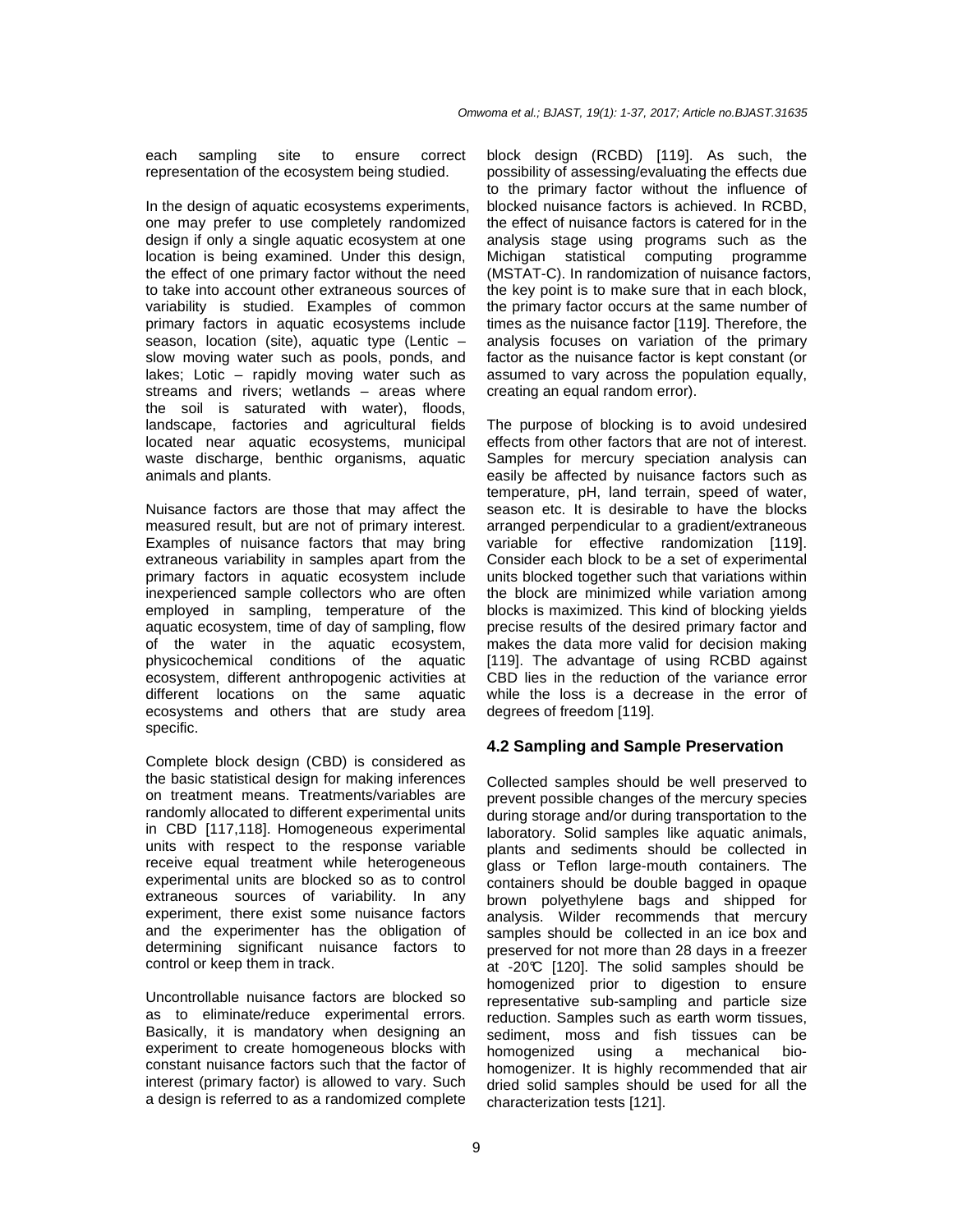Liquid samples of different types (water, precipitations, urine and blood) for mercury speciation should be collected in amber glass bottles or Teflon bottles. The bottles should be labeled, placed in polyethylene bags and shipped for analysis in an ice box. The samples should be immediately preserved upon receipt in the laboratory by acidifying the samples with 0.20 mL of 12 N HCl per 100 mL of sample [120]. The samples should then be stored in a sample refrigerator at 4.0  $\pm$  2°C away from light until analysis. The holding time for preserved liquid samples should not exceed 28 days from the time of sample collection [120]. Alkinization agents (e.g. NaOH) and oxidizing agents (e.g. NaClO,  $K_2Cr_2O_7$ , and KMnO<sub>4</sub>) are added to avoid volatization of mercury from the liquid sample [122-125].

## **4.3 Preparation of Samples for Analysis**

Sample preparation is a complicated operation, depending on type of analyte, sample type and origin, utilized method and technique of final determination. Some of the stages involved include different unit processes such as sample mineralization and/or dissolution, removal or masking interfering substances in the sample, extraction of analytes, purification of the extract, derivatization of the analytes and enrichment of the analytes. Some of these processes can be performed separately or combined in order to save time required for sample preparation and/or reduce the risk of loss by elimination of multiple transfer of solutions, as well as the risk of contamination of the sample; the latter factor being of particular importance when trace analysis is required. The scheme in Fig. 4 gives a brief step by step procedure for sample preparation before trace speciation analysis and determination of individual organometallic compounds in samples of different types. More information on sample preparation can be found in the following research papers for various samples [120,126-146].

## **4.3.1 Preliminary sample preparation**

Solid samples should first be homogenized. This can be achieved by application of special mills or grinders, after drying or deep freezing in liquid nitrogen. Consequently, some procedures require dissolution of a sample matrix with the purpose of liberating these portions of the analytes, which are adsorbed, complexed or otherwise, bound to the main components of the sample. This operation is most frequently met in handling biological samples, in which the

analytes are chemically bonded to the protein chains. Similar situations may take place when sediments samples are treated, taken from sediments rich in humic substances, capable to form complexes with many metals [126].

In sample dissolution, the most frequently utilized solvents are 1) diluted acids (HCl,  $CH<sub>3</sub>COOH$ ), and their mixtures with alcohols, 2) aqueous or alcoholic solutions of hydroxides (NaOH, KOH, tetramethylammonium hydroxide - TMAH), 3) enzymes containing solutions permitting partial decomposition of a protein matrix for instance, in determination of metal proteins [126]. Addition of a suitable buffer or certain amount of acid or base solution adjusts the pH of the resulting solution to the desired value.

Operation of matrix dissolution used in sample preparation for speciation analysis, despite its formal similarity to mineralization of a sample in cases of determination of total contents of a component, is usually carried out under much more gentle conditions [126]. In the latter case, total conversion of all the forms present in the sample to free metal ions is usually required. This is most frequently achieved using concentrated mineral acids (HCl,  $H_2SO_4$ , and HClO4) or their mixtures, which reduce matrix to simple inorganic compounds. The method cannot be employed in case of speciation analysis, as destruction of matrix would mean losing information belonging to the very goal of analysis. Gentle conditions of sample dissolution, used in speciation methods, do not result in matrix destruction, but rather in its partial decomposition and liberating the analytes from macromolecules [126].

## **4.3.2 Extraction of analytes**

This important step of sample preparation procedure is present in most (if not all) procedures used in trace analysis. It is therefore inseparable from speciation analytics. Extraction of analytes may be included in different phases of the whole process of sample preparation to achieve different objectives. Organometallic compounds such as MeHg and  $Me<sub>2</sub>Hg$  are present in environmental samples at very low concentrations and as such the principal objective of sample preparation before analysis is to enrich the compounds for ease of extraction and accurate results. To this end, liquid solvent extraction, gas extraction (stripping), solid sorbent extraction, and supercritical fluid extraction are used [126]. Another objective of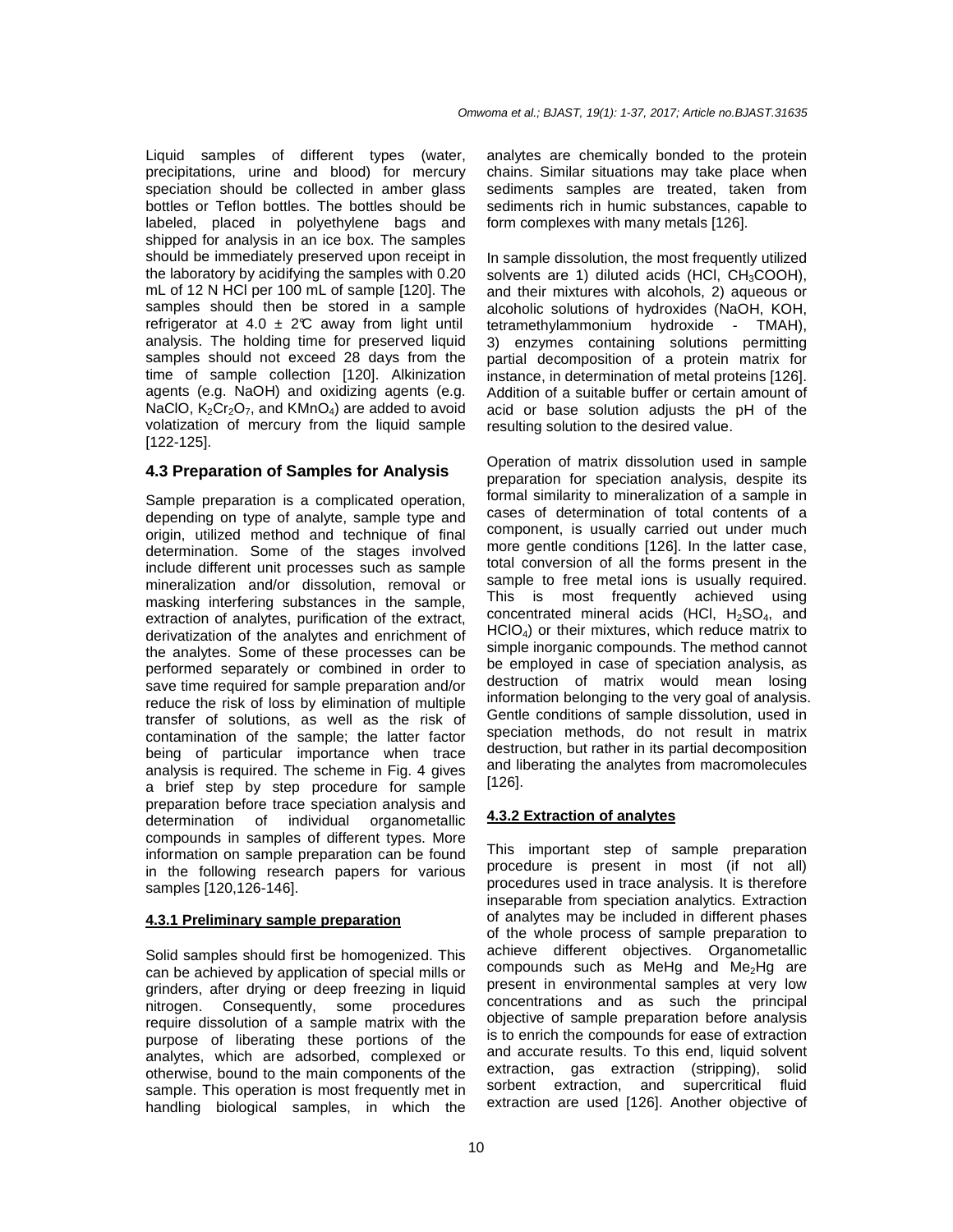this operation is matrix exchange prior to any subsequent step of sample preparation or just before final determination. Other substances that might interfere in speciation analytics are avoided through the extraction process. Analyte enrichment, change of the matrix, and removing interfering substances are the three main targeted objectives in sample preparation.

Extraction of analytes from aqueous solutions by organic solvents is usually enhanced by addition of complexing agents, like tropolone (2-hydroxy-2,4,6-cycloheptatrienone) or sodium diethyldithiocarbamate (NaDDTC, DDTC). These enhancers form weak non-polar complexes with ionic forms of analytes originating from sample or as a result of matrix dissolution which are easily transferred to the organic phase.

These additives offer advantageous recoveries when methods including subsequent derivatization of analytes using Grignard reagents, or their extraction to a non-polar solid phase, are employed [126]. In a case of derivatization using sodium tetraalkyl or tetraarylborates (ethyl borate, propyl borate, phenyl borate), the reaction is usually carried out in a solution obtained directly in the matrix dissolution step, after a suitable pH adjustment. Some authors suggest a possibility of carrying out the extraction of solid samples using supercritical fluids (SFE) without any previous treatment [126]. Frequently, extraction of analytes is aided by ultrasounds or microwave field energy. USEPA has developed a method used for specific species extraction in solid samples called Microwave Mercury Extraction (EPA 3200) which follows immediately before analysis of the specific species by HPLC-UV-CVAFS [147]. The main process in this method is extraction of mercury species under the influence of microwaves using a 4.0 M  $HNO<sub>3</sub>$  solution. The microwave extraction vessels are loaded with 1.0  $\pm$  0.2 g of the wet or dried sample before addition of 10 mL (4.0 M)  $HNO<sub>3</sub>$  solution. The vessels are sealed and irradiated at 100°C for 10 min, cooled down and filtered through a whatman no. 40 filter and stored at 4°C until analysis.

It seems worth mentioning that in cases of the determination of total metal contents, as opposed to speciation analyses, extraction of analytes is rarely necessary. It is included, as a rule if only determination of trace amounts of metals is involved (e.g., extraction of gold using ion exchanging resins before its determination from sea water).

#### **4.3.3 Derivatization of analytes**

This operation is included in majority of procedures for determination of mercury compounds [148]. Its objective is to change the chemical form of an analyte which simplifies (or even enables) the subsequent analysis. As mentioned previously, the analytes present in solution after sample dissolution are usually in ionic form. Separation of polar substances, which is the case when ions are involved, may lead to many problems when typical chromatographic systems usually designed for separation of non-polar substances are employed. Ionic analytes may result in peak tailing, which makes proper (or automatic) interpretation of peaks difficult, as well as gradual worsening of separation power of the column, caused by irreversible adsorption of analytes on active sites of the column [126]. Even if some procedures are available, permitting separation of analytes without their derivatization prior to separation on specially prepared columns [139,149], they have never enjoyed wide popularity due to their increased labor consumption (column deactivation after several analyses is required). Notably, the derivatization step might increase the risk of error bearing results of analysis due to either loss of analytes or unintentional contamination of samples with analytes.

The aim of derivatization is: 1) facilitating the separation of a mixture of analytes; 2) making detection possible; 3) enhancing sensitivity of the final determination of analytes. While speciation analytics involving gas chromatography employs practically exclusively different types of selective detectors (chiefly spectrometric), when it comes to liquid chromatography, derivatization may make it possible to employ common, universal detectors, e.g., a UV-VIS spectrophotometric detector or fluorescence detector, thus increasing applicability of the latter separation technique; 4) to facilitate or enable analyte enrichment.

Derivatization provides extractable forms of analytes for processes such as stripping, solvent extraction, solid phase extraction or stationary phase micro extraction. Among the methods of derivatization, the following are popular: derivatization utilizing Grignard reagents, sodium alkyloborates and sodium hydroborate. A serious disadvantage of derivatization using Grignard reagents is high labor consumption, due to the necessity of using non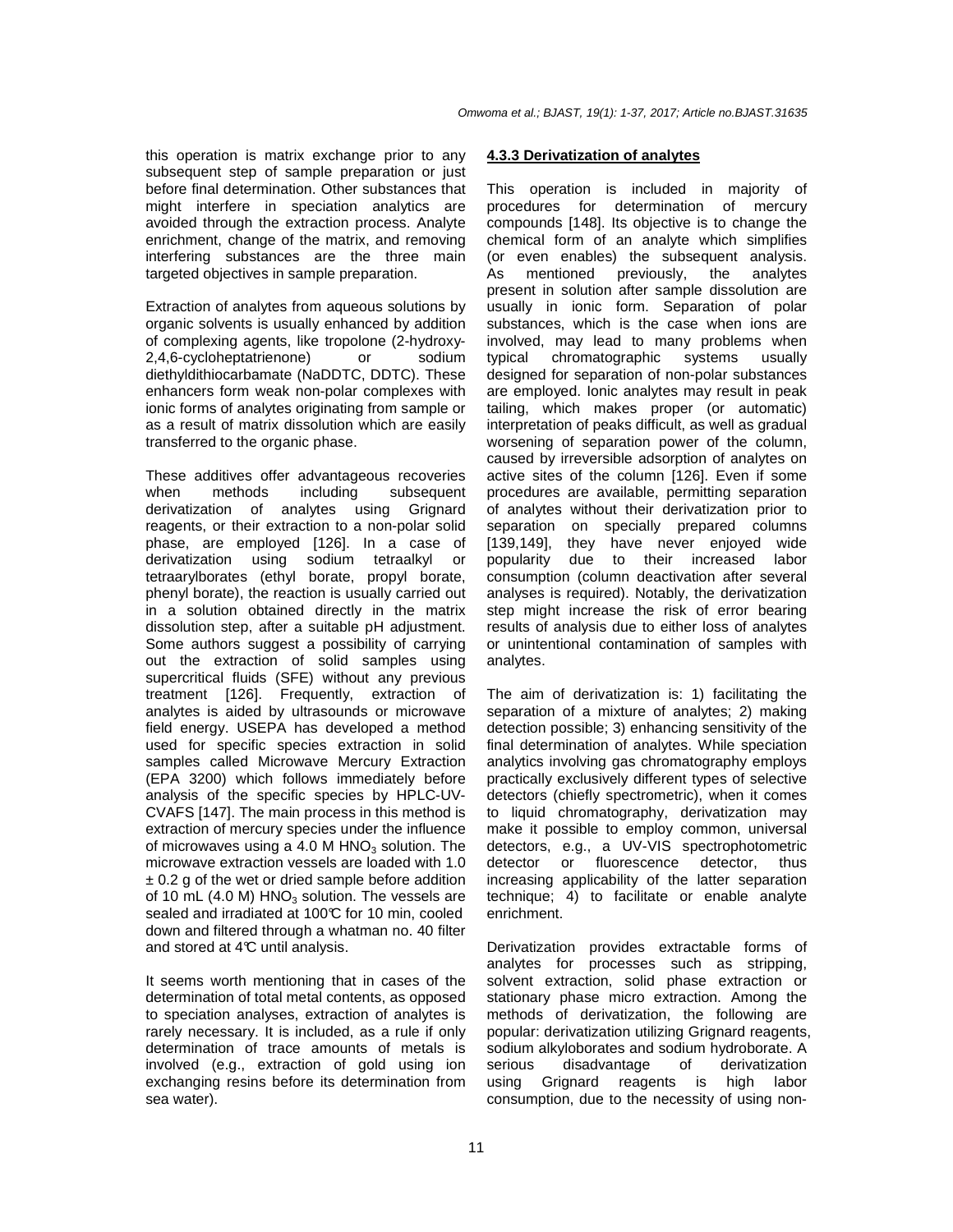aqueous media [126]. In most derivatization techniques, adsorption processes of methyl mercury take place at the stationary phase in chromatographic analysis. As such, peak broadening and ghost peaks appear due to this adsorption [150]. Therefore, polar methyl mercury compounds should be converted to nonpolar methyl mercury compounds before chromatographic separation. Sodium tetraethylborate (NaBEt<sub>4</sub>) is<br>occasionally used in derivatization of derivatization of polar methyl mercury compounds to nonpolar ethylated methyl mercury (see eqns. 6 and 7).

 $Hg^{2+}$  + 2NaB(C<sub>2</sub>H<sub>5</sub>)<sub>4</sub>  $\rightarrow$  Hg(C<sub>2</sub>H<sub>5</sub>)<sub>2</sub> + 2Na<sup>+</sup> +  $2B(C_2H_5)_3$ 

$$
CH_3Hg^+ + NaB(C_2H_5)_4 \to CH_3Hg(C_2H_5) + Na^+ + B(C_2H_5)_3
$$
\n(7)

While the methods using sodium alkyloborates or sodium hydroborates are much simpler (respective reactions occur in aqueous medium), their application is not always possible. Ethylation of analytes using  $N$ aBE $t_4$  does not always provide an unambiguous answer to the question, 'What kind of analyte was present in the original sample?' (e.g.,  $Pb^{2+}$ , PbEt $3^+$ , PbEt $2^+$ , PbEt<sup>3+</sup>, all will produce PbEt<sub>4</sub> after ethylation), while the reaction with sodium hydroborate is limited to analytes yielding volatile products (this fact excludes it from use in lead compounds) [126].



**Fig. 4. General procedures in mercury speciation analysis. Purification of extract can be done using Al2O3 or silica gel and extraction solvents such as dichloromethane etc. SPE = solid phase extraction, SPME = stationary phase microextraction [126]**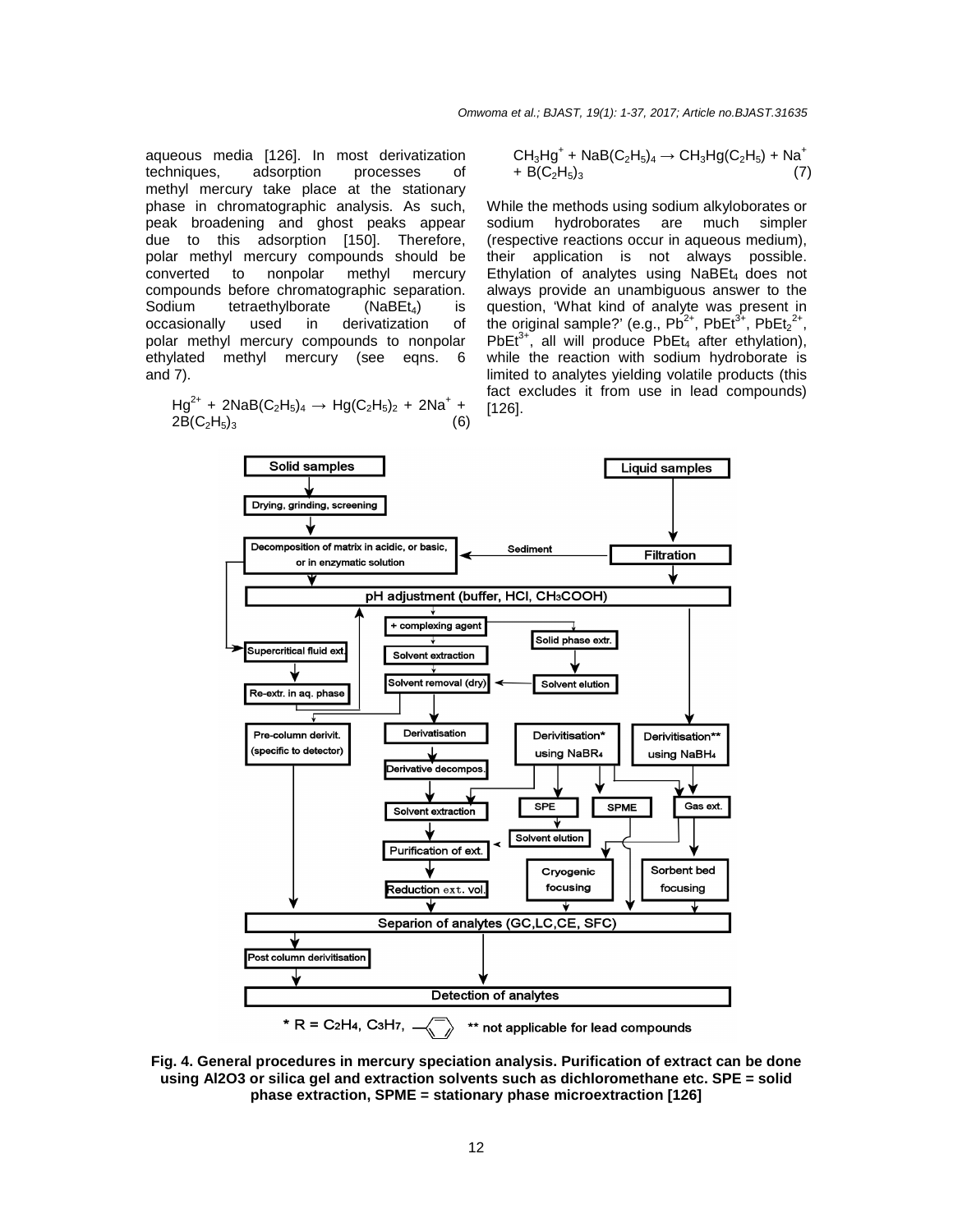Nevertheless, derivatization in aqueous medium is such an easy method with new derivatization reagents being tested, like sodium tetrapropylo and tetraphenyloborate [138]. Application of these new reagents brings opportunity to eliminate the aforementioned ambiguities. The derivatization process may be carried out before, after or even during the extraction step. It is usually performed before the separation of analytes; sometimes it takes place prior to the detection step. While derivatization is presented as a step of many methods for determination of mercury compounds, it is relatively/rarely included in procedures for the determination of total metal contents, unless derivatization is counted like such operations as precipitation or reduction of metals to atomic form.

#### **4.3.4 Enrichment of analytes**

As previously mentioned (see section 5.3.2), enrichment of analytes, while in different styles, is embraced by all procedures of speciation analytics. Most frequently, this process occurs during solvent extraction of analytes. Other popular methods include: solid phase extraction, supercritical fluid extraction and gas extraction. Each of these methods has its own advantages and disadvantages. Undoubtedly, solvent extraction may be among the most versatile methods. However, it also has its share of disadvantages. First of all, when high enrichment is desired, relatively large samples must be used. In turn, adequately large volumes of liquid solvents are consequently consumed. This solvent (or solvents) must subsequently be separated from the analytes to achieve the desired degree of enrichment.

To this end, solvent evaporation in a stream of inert gas or distillation is usually utilized. Both of these operations are time consuming and cause air pollution either with substances which are neutral to human health or to the environment. Economic considerations also provide arguments against this method. Solvents used for extraction must be of high purity, which means they are of relatively high price. Although they may be recovered (e.g., by distillation), laborious process of their purification must be done. Despite the handicaps, enrichment by solvent extraction remains quite popular due to simplicity and the use of unsophisticated equipment. Although, there is a trend in analytical chemistry to eliminate this method replacing it by other methods such as analyte enrichment, limited use of solvents is still in practice.

Among such methods, there are: 1) solid phase extraction, 2) supercritical fluid extraction, and 3) gas extraction. Solid phase extraction (SPE) is a method which might become a complete substitute for solvent extraction. Unsophisticated equipment, simplicity, wide selection of sorbents and high values of the enrichment coefficient contribute a wider application of this technique. Additionally, there is always a possibility of analyte enrichment in situ and analysis of samples in an on-line mode. Among the limitations, there is a necessity of previous transfer of analytes to a liquid or gaseous phase when solid samples are involved, and also some difficulties in extraction of highly contaminated samples.

Supercritical fluid extraction (SFE) is a method used for analyte enrichment from solid samples. A great and unique advantage of this technique is the opportunity of almost complete control of extraction properties of the supercritical fluid. Unknown to other methods of extraction, this feature creates the opportunity to influence the process, even when in progress. The most common extracting agent is carbon dioxide, pure or with the addition of the so-called modifiers (methanol, acetone, ethanol and dichloromethane). Additionally, other rarely used media are freons, ethane, sulfur hexafluoride, nitrous oxide, methanol, ammonia, and water. The limited number of these substances does not limit versatility of SFE. When using an extracting agent like carbon dioxide, some parameters of the process can be determined such as temperature, pressure, type and amount of a modifier used which best suit our actual needs. Despite numerous and undisputable advantages of supercritical fluid extraction, it is not yet common in analytical laboratories (quite the opposite situation is found in industry). That can be attributed to the high price of instrumentation required [134].

Gas extraction is a method of analyte enrichment, usually coupled with gas chromatography. The method is employed when analytes are sufficiently volatile or may be suitably transformed by means of derivatization. Gas extraction is one almost perfect method of enrichment, when applicable [151]. The technique is used for analysis of both solid and liquid samples. It provides an opportunity of practically complete transfer of analytes from the sample to the separation system, at the same time permitting significant lowering of the detection limit of the method. It eliminates any need for using solvents.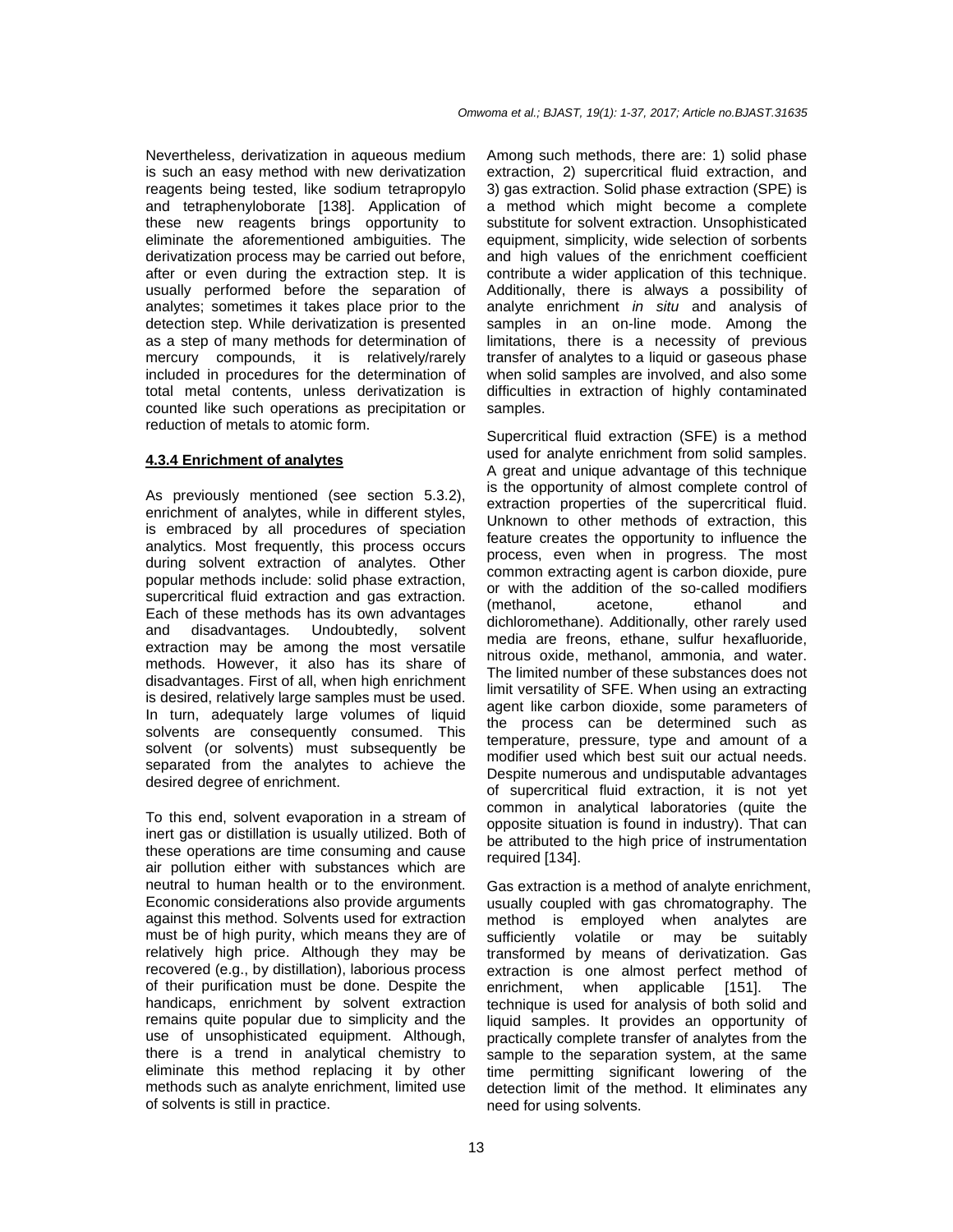Additional gains are: simple equipment and almost "natural" compatibility with on-line analytical systems. Its most serious disadvantage is limited applicability. As mentioned before, the analytes (or their derivatives) enriched by this technique must indicate suitable volatility, which eliminates any chances for analysis of high molecular weight substances (e.g., biomolecules). A limited repertoire of derivatization reagents also narrows the application of gas extraction for enrichment of analytes. Additional problems may arise not from the type of analytes present in the sample, but rather from the sample matrix. For example, when the sample matrix contains surfactants, the formation of foam during gas extraction may be observed.

In summary, an ideal and perfect method of analyte enrichment does not exist. The repertoire of available ways and means is sufficiently broad to permit an optimal choice of most suitable method in a given case.

#### **4.3.5 Integrated sample preparation procedures**

The problem associated with shortening analysis time is closely related to the chosen procedure of sample preparation method. Sample preparation is the bottleneck step of all analytical methods (if it is included), limiting further reduction of time required per single analysis. Among the methods of sample preparation used in speciation analytics, special attention should be paid to integrated (accelerated) sample preparation procedures which combine several sample preparation steps into one operation. Microwave assisted sample preparation procedure has been successfully applied for organotin, organomercury and organolead compounds for samples of different origin [126,128].

Besides shortening analysis time integrated sample preparation procedures are easier for automation and less susceptible to human errors than multistep protocols. Analytes separation is an imminent feature distinguishing procedures belonging to the field of speciation analytics from procedures for determination of total metal contents. The necessity of this step, or stage, is indicated by the very definition of speciation analysis. Liquid and gas chromatographic methods are commonly employed in integrated sample preparation as well as supercritical fluid chromatography [151-154].

Attempts have been made to apply capillary electrophoresis for speciation analytics of organometallic compounds [155]. However, its utilization is rather marginal despite the high separation potential. There are several reasons for this situation: For instance, a requirement to use a highly sensitive detector (e.g., ICP-MS) to ensure an adequate detection limit, due to a small volume of the sample that may be introduced to the detector [128,156]. Additionally, in many cases there are no sufficiently sensitive and selective detectors for organometallic compounds.

A similar situation may be observed for the use of chromatography with supercritical fluid as a mobile phase. This technique combines the features of gas and liquid chromatography. Despite its advantages (e.g., a possibility of determination of substances of significantly different boiling points, even non-volatile ones, in a single run), it has not yet found wide application in speciation analytics. The most probable reason is the high cost of required instrument compared to instruments used in competitive methods, like both gas and liquid chromatography which for many reasons and in many cases are better methods.

Liquid chromatography, capillary electrophoresis and supercritical fluid chromatography are irreplaceable methods when separation of high molecular mass, non-volatile, or thermally labile substances is required. It does not mean that applications of liquid chromatography are restricted to these groups of compounds. Many cases are described which utilizes liquid chromatography for the determination of derivatives usually analyzed by gas chromatography [157]. Sometimes liquid chromatography enables analysis of samples without previous derivatization of analytes. Unfortunately, the "Achilles heel" of liquid chromatography is the high value of the detection limit.

This result from the fact that most frequently, detectors used in speciation analytics require introduction of the sample in a gas phase (as a vapor or aerosol) [128,157]. This requires turning the elute from the column into a form of spray, which leads to losses in analyte contents up to 98% of their original amount, according to some authors [128]. The leading place among the separation methods employed in speciation analytics is, undoubtedly, occupied by gas chromatography [151]. It is used for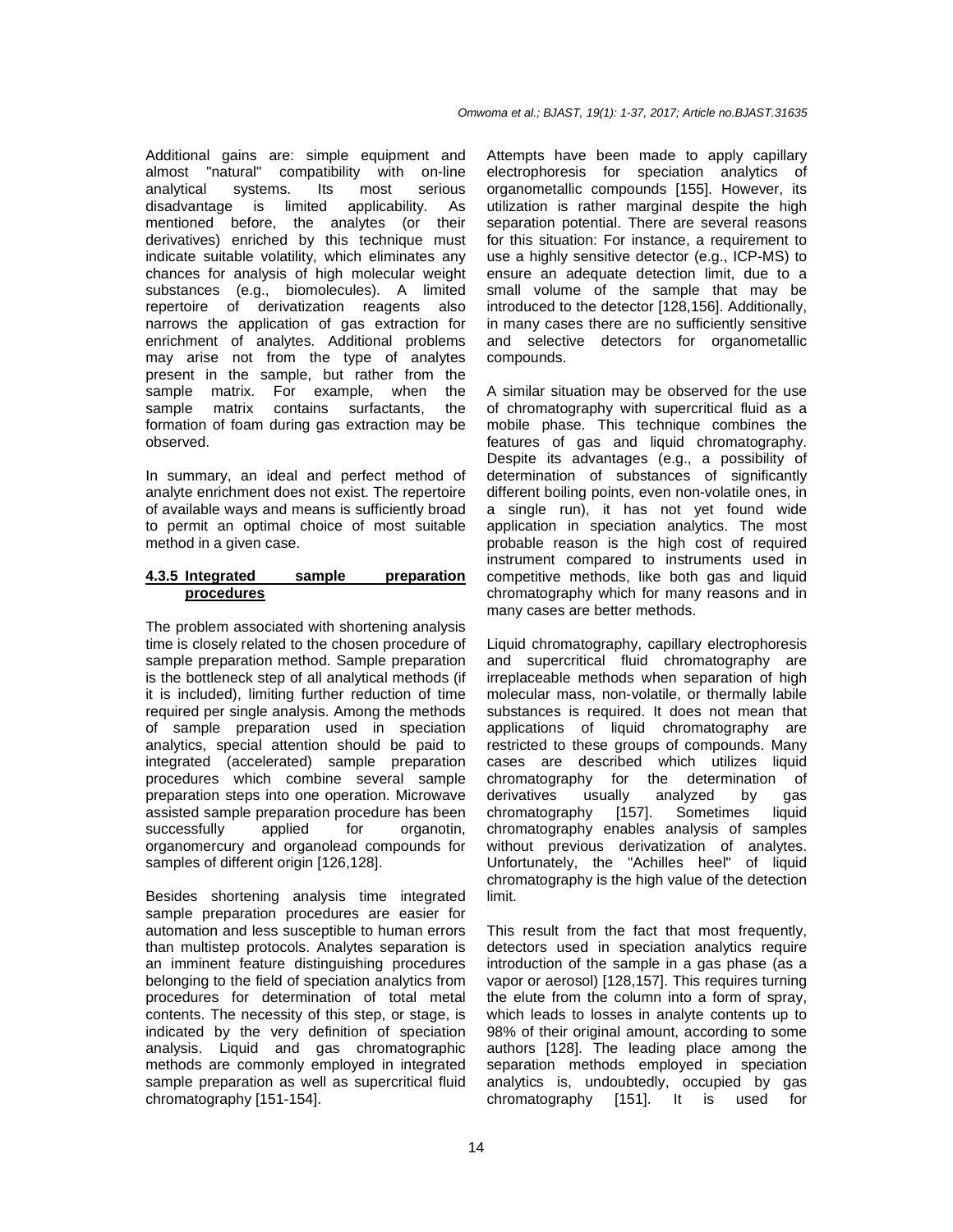determination of compounds which are characterized by suitable volatility and thermal stability under separation conditions, or may be transformed to a suitable form. This group includes chiefly alkyl and aryl derivatives of such metals as mercury, lead, tin [158] arsenic [159, 160] and selenium [161]. The situation here is paradoxical, as the analytes present in real samples are basically compounds of ionic character, usually polar and of not particularly high thermal stability. Generally, these are not good candidates for determination by gas chromatography. In the field of speciation analytics, using different reactions of derivatization of the analytes solved the problem. These reactions yield non-polar compounds, sufficiently stable at elevated temperatures, quite suitable for separation by gas chromatographic techniques.

Utilization of gas chromatography in speciation analytics brings several advantages. For instance, there is flexibility in combining this technique with different systems of final determination and/or analyte identification. As opposed to liquid chromatography, it is relatively easy to introduce a whole sample to the detector. Additional advantages favoring this technique are: Moderate instrument prices, wide variety of available detectors, and one of the best separation powers.

#### **4.3.6 Final determination**

The last stage in analysis (if one skips the data handling) is identification and final determination of analytes. Different spectroscopic methods enjoy wider application in analysis of metals. Also detectors such as electron capture detector (ECD) or a flame-photometric detector (FPD) are occasionally employed. The type of detector employed is related to the technique of separation of the analytes, although some detectors are of broad or universal use. For instance, the aforementioned ECD and FPD are not used when the analytes are separated by means of liquid chromatography or capillary electrophoresis, while a fluorescence detector is not suitable for gas chromatography. Spectroscopic methods such as mass spectrometry or atomic emission spectrometry with inductively coupled plasma (ICP-MS, ICP-AES) belong to the most universal, sensitive and selective methods of detection utilized both in speciation analytics of organometallic compounds and in determinations of total contents of metals. Due to the low detection

limits offered by inductively coupled plasma, techniques of combining this detector with all major methods of analyte separation (GC-ICP-MS, LCICP-MS, SFC-ICP-MS, CE-ICP-MS) have been developed [99].

In a similar case and gaining wider popularity is the atomic emission detector with microwave induced plasma, MIP-AED. Its coupling with gas chromatography has been solely described todate. Due to its lower sensitivity (by several orders of magnitude), usage of the atomic absorption detector (AAS) is limited to GC-AAS and LC-AAS combinations [162]. For some metals, specific and highly sensitive detectors exist such as atomic fluorescence detector (AFS) which has been successfully used in determinations of mercury, arsenic, and selenium compounds [163], or a flame photometric detector (FPD), offering an opportunity of selective determination of tin, selenium [161] and germanium [164].

Another feature differentiating speciation analytics from determination of total contents of metals is a trend toward utilization of detectors enabling identification of structure of the analyte detected. Among such detectors are mass spectrometers of several types (MS, MS-MS) as well as detectors utilizing the infrared spectrometry principles (IR, FTIR, FFTIR).

## **4.4 Loss of Mercury during Sampling and Prevention**

Volatization of mercury to the environment is a fast and viable process in which mercury can be lost from a sample before analysis [124,165]. A significant loss of mercury to the atmosphere during sampling has been reported [124,165]. However, this loss significantly reduce on addition of KMnO<sub>4</sub>, NaClO, K<sub>2</sub>Cr<sub>2</sub>O<sub>7</sub>, KMnO<sub>4</sub>, and Au(III) to the sample before storage [122-125].

Mercury adsorption to container walls also significantly reduces mercury concentrations in solution. Specifically, polyethylene bottles can accumulate significant amounts unless the sample is acidified with nitric acid, sulfuric acid, or a combination of acid and oxidizing agents such as  $K MnO<sub>4</sub>$ , NaClO,  $K<sub>2</sub>Cr<sub>2</sub>O<sub>7</sub>$ , KMnO<sub>4</sub>, and Au(III) [165,166]. It is also possible for mercury to adsorb onto colloidal particles in the sample [167]. Furthermore, if the surrounding environment is contaminated with mercury, then it is also possible for atmospheric mercury to affect sample concentrations. It has been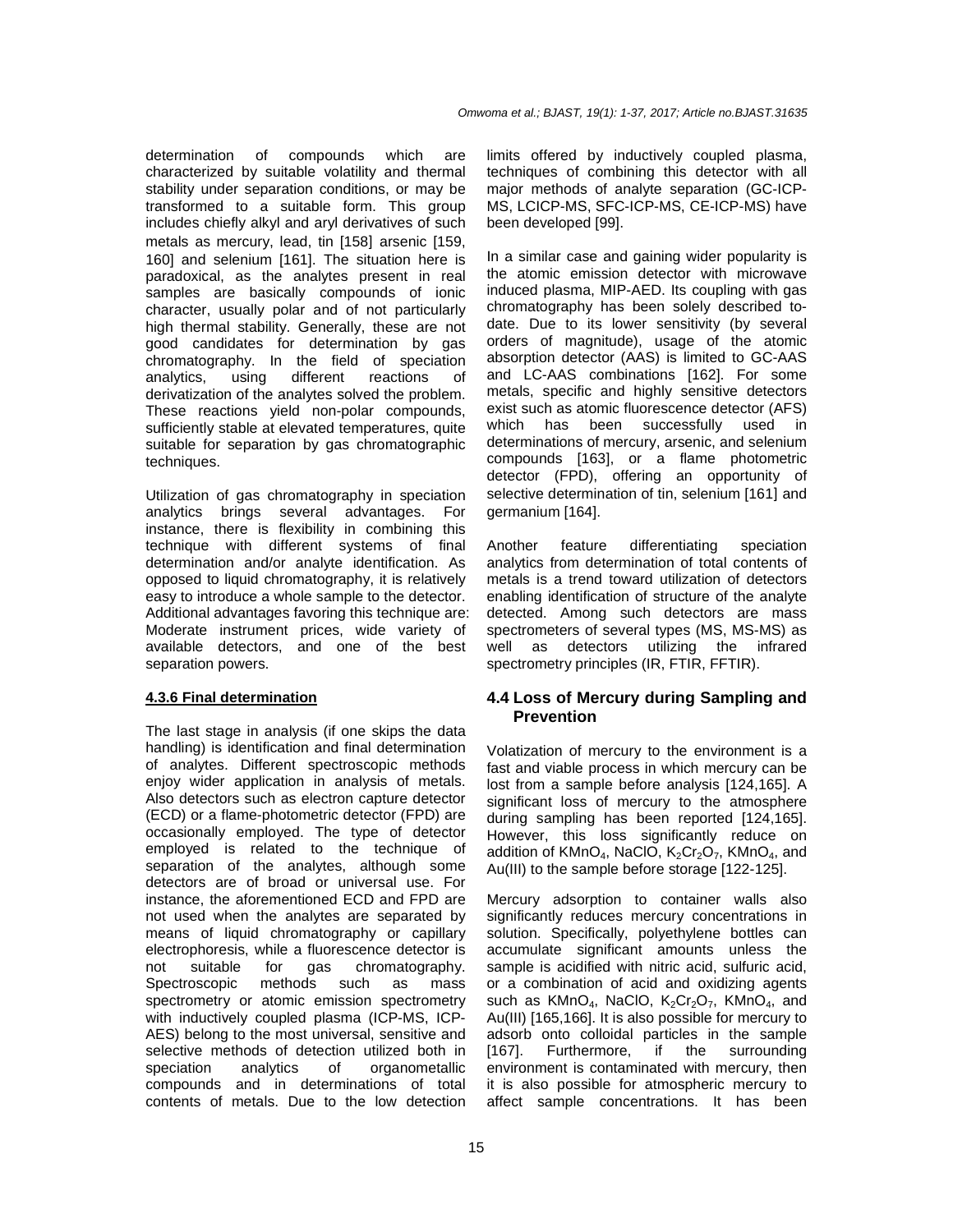demonstrated that a mercury concentration of 1 mg/m<sup>3</sup> in the air produces 2 ng/m<sup>3</sup> in the associated aqueous phase [165] and that the addition of acid/oxidants can increase mercury partitioning in favor of the water phase, hence acting as a mercury sink [167].

 $Hg^0$  can easily be oxidized in hydrocarbon solvents especially for samples exposed to oxygen, [168] hence the need to take great care during analytics procedures to avoid errors in speciation data.

## **4.5 Sampling of Mercury from the Atmosphere (Air)**

The need to determine, with precision, the exact point source of mercury into an aquatic ecosystem requires elimination of possible atmospheric contaminations [169]. As such, it is important to collect atmospheric samples near the sampling point for complete data interpretation. In order to collect an air sample, one may use chemically selective adsorption traps: 1) Chromosorb-W treated with hydrogen chloride (HCI) - retains only  $Hg^{2+}$  compounds, 2) Chromosorb-W treated with sodium hydroxide (NaOH) - retains MeHg compounds only and even excludes  $CH<sub>3</sub>CH<sub>2</sub>H<sub>g</sub>$  compounds, 3) Glass beads coated with silver  $-$  collects  $Hg^{\circ}$  by forming an amalgam, and 4) Glass beads coated with gold - retains dimethyl mercury only [170].

The specificity of atmospheric mercury collection by the above chemo-traps was evaluated [171]. Chromosorb-W (HCI) and Chromosorb-W (NaOH) did not collect elemental mercury and dimethyl mercury vapors. However, both silver-coated and gold-coated glass beads retained both species completely. Other chemo-trap tubes include: 5) Tenax-GC which is a porous polymer based on 2,6-diphenyl-p-phenylene oxide at room temperature – it retains  $CH<sub>3</sub>Hg$  compounds only, 6) Carbosieve-B which is a granular form of activated charcoal at  $180\degree\text{C}$  – it collects  $CH<sub>3</sub>CH<sub>2</sub>Hg$  compounds only, and 7) Gold wire at room temperature – it collects elemental mercury [170,171].

## **5. SPECIFIC METHODS OF DETERMINING DIFFERENT MERCURY SPECIES**

## **5.1 Vapor Generation Atomic Absorption Spectroscopy (VGAAS)**

Different mercury species in aquatic ecosystem can be analyzed using VGAAS. Initially, this method was used solemnly in determination of total mercury, even at trace levels in foodstuffs [172]. The analytical method follows conversion of all the mercurial species to atomic mercury vapor. Using this approach, different mercury species can also be determined in a sample if the species are separated before analysis. We describe briefly how these separations can be achieved and later analyzed differently using VGAAS [173-175]. The Separation procedures have been used successfully in extracting different mercury species in biological samples [176].

In order to separate inorganic mercury species from an aquatic sample, 1 g of the dry solid sample is homogenized in distilled water using homogenizers like Polytron homogenizer. Then, 0.25 ml of the aliquot (or of water sample) of each homogenate is acidified with 6 M HCl (0.1 ml) and mixed with toluene (1 ml) in 2 ml screwcapped tube with 4 zirconium particles (2-mm diameter) using the micro homogenizing system and centrifuging at 12000 rpm for 1 min. The upper phase is removed before the MeHg in the homogenate is completely removed by addition of 4 ml toluene extractions. The resultant aqueous phase contains exclusively inorganic mercury and is washed once with petroleum ether (1 ml) to remove residual toluene and neutralized with 4 M NaOH (0.15 ml) and thereafter total mercury is determined using VGAAS.

In order to separate MeHg from a sample, 0.5 g of dry sample (10% w/v) is homogenized in distilled water using a polytron homogenizer. Addition of MeHg-L-cysteine (2.5 µM which is equivalent to 0.5 ppm as Hg) to each homogenate is done and then 0.25 ml of the homogenate or filtered liquid sample is acidified with 6 M HCl (0.1 ml) in a 2 ml screw caped polypropylene tube. Toluene (1 ml) and 4 zirconium particles (2 mm diameter) are subsequently added to the sample.

**Table 1. Experimental conditions for the mercury speciation analysis** 

| Injection volume (µL)  | 100     |
|------------------------|---------|
| Sample flow (mL/min)   | 1.5     |
| Reductor Flow (mL/min) | $4 + 1$ |
| Blank Flow (mL/min)    | 8±1     |
| Detector Gain          | 1.0     |

The mixture is then vigorously mixed at 3000 rpm for 2 min using a micro homogenizing system. Thereafter, the samples are centrifuged at 12000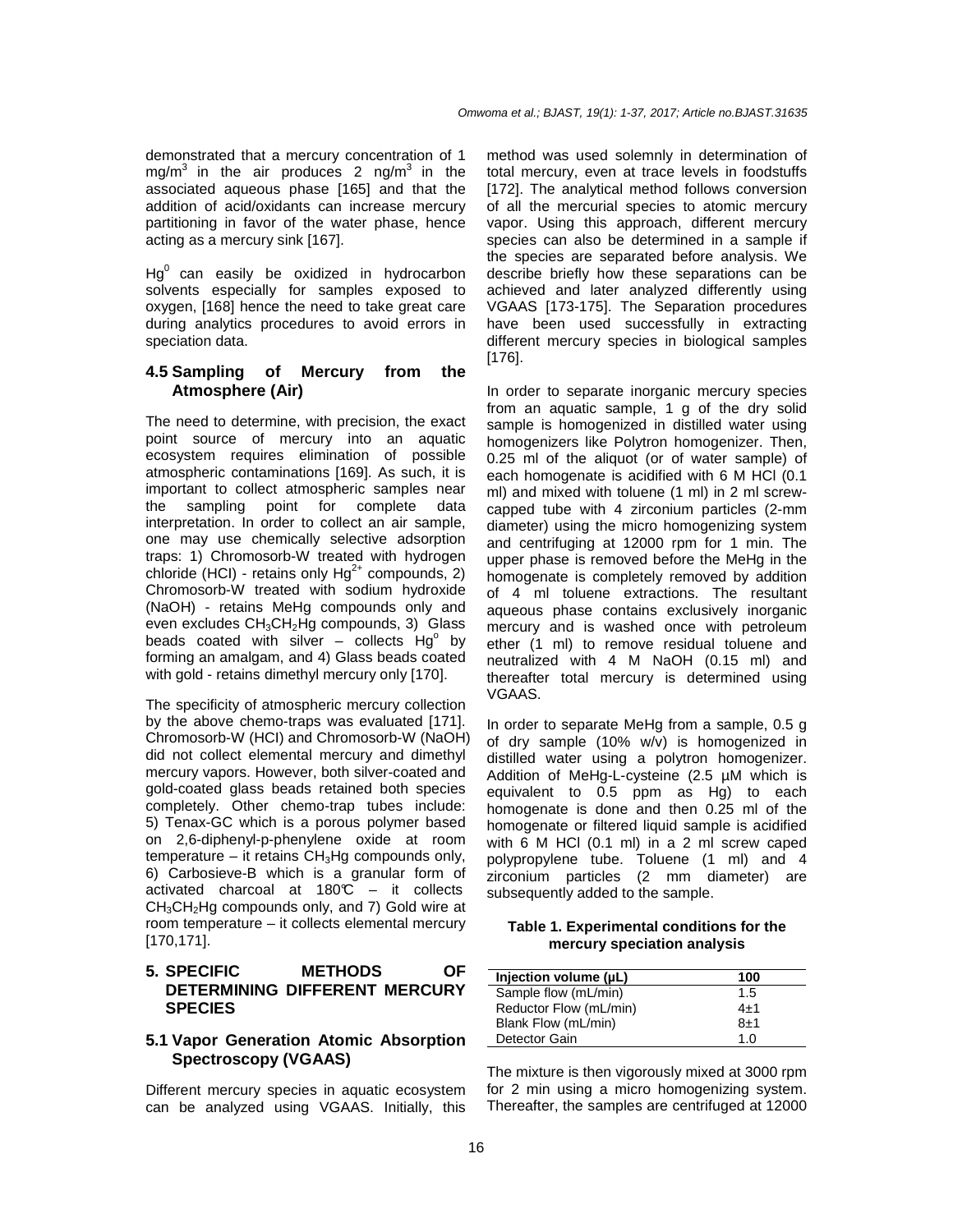rpm for 1 min and exactly 0.5 ml of toluene solution at the upper phase is transferred to a 1.5 ml polypropylene tube. In this tube, exactly 0.25 ml of 5 mM glutathione in 100 mM sodium phosphate buffer (1 mM EDTA, pH 7.5) is added. The resultant mixture is shaken (5 min) in a microtube mixer; one can use the MT-360 type, to extract MeHg by the aqueous phase as its glutathione conjugate.

Centrifuge the resultant sample (12000 rpm for 1 min) and remove toluene by aspiration; an insoluble material phase is mixed with petroleum ether (0.5 ml) using a vortex mixer for 1 min, then the organic phase is removed by aspiration. The residual petroleum ether is removed completely under an air stream of aspiration. The sample solution thus prepared is diluted by 2 times from the initial homogenate and contains exclusively MeHg. The mercury level in the final sample is determined together with the initial homogenate by VGAAS.

Total mercury in different aquatic environmental samples can also be determined using this method. Solid samples like fish, earth worms, sediments and plants can first be homogenized then placed in an oven set at  $80^{\circ}$  until a constant weight is attained. Thereafter, 0.5 g of the homogenized sample is placed into digestion vessels then 10 ml of  $HNO<sub>3</sub>$  is added and allowed to stand in a fume chamber for 30 minutes. The vessels are then sealed and digested for 2 hours then cooled in the fume chamber. Lastly, the extract is transferred into a 100 ml volumetric flask, then topped up to the mark with double distilled water.

All the above extracts are subjected to VGAAS analysis by adding 60 ml of potassium permanganate solution (6%). The samples are left loosely capped for at least 2 hours, followed by slow addition of 15 ml hydroxylamine chloride solution (20 %m/v). Deionized water is added to the sample to make 100 ml by volume. The sample is then analyzed in a VGAAS using the following spectrometer parameters: Wavelength  $= 253.7$  nm, Lamp current  $= 75\%$ , Bandpass  $=$ 0.5 nm, Background correction = D2 Quadline, Resamples =  $5$ , Measurement time =  $4.0$  s. While Vapor parameters are: Pump speed = 40 rpm, Gas flow =  $200$  ml/min, Acid reagent =  $50\%$ HCI, Reductant =  $7.5%$  stannous chloride in 10% HCl, Measurement delay = 70 seconds. During these processes: 1) take care as the reaction is exothermic; 2) add hydroxylamine chloride slowly as the solution may foam and eject some sample from the flask.

## **5.2 Use of Cold Vapor Generation Atomic Fluorescence Spectrometry Coupled to an Online Uv Post-Column Oxidation System**

Currently, the method used for mercury speciation is the HPLC-UV-CVAFS (cold vapor generation atomic spectrometry coupled to an online UV post-column oxidation system) [178]. The samples for this analysis are prepared/extracted by microwave mercury extraction method described in EPA 3200 [147]. The dried or wet homogenized solid samples are weighed  $(1.0 \pm 0.2 \text{ g})$  into microwave extraction vessels (or 1 mL of water sample) and 10 mL of 4.0 M  $HNO<sub>3</sub>$  added to each sample. The microwave vessels are then sealed and irradiated at  $100^\circ$  for 10 min. Thereafter, the vessels are allowed to cool and the extracts filtered through a whatman no. 40 filter. The extracts are then stored at  $4\mathbb{C}$  until analysis.

Separation of mercury compounds is achieved by injection of 100 µL of the sample/blank/ standard into a reverse phase column (for example ODS Hypersil Thermo. 250 x 4.6 mm, 5 µm) [120]. The separation mobile phase is composed of methanol: Ammonium pyrrolidinedithiocarbamate (APDC) at pH 5.5,



**Fig. 5. Diagram of the mercury flow system [177]**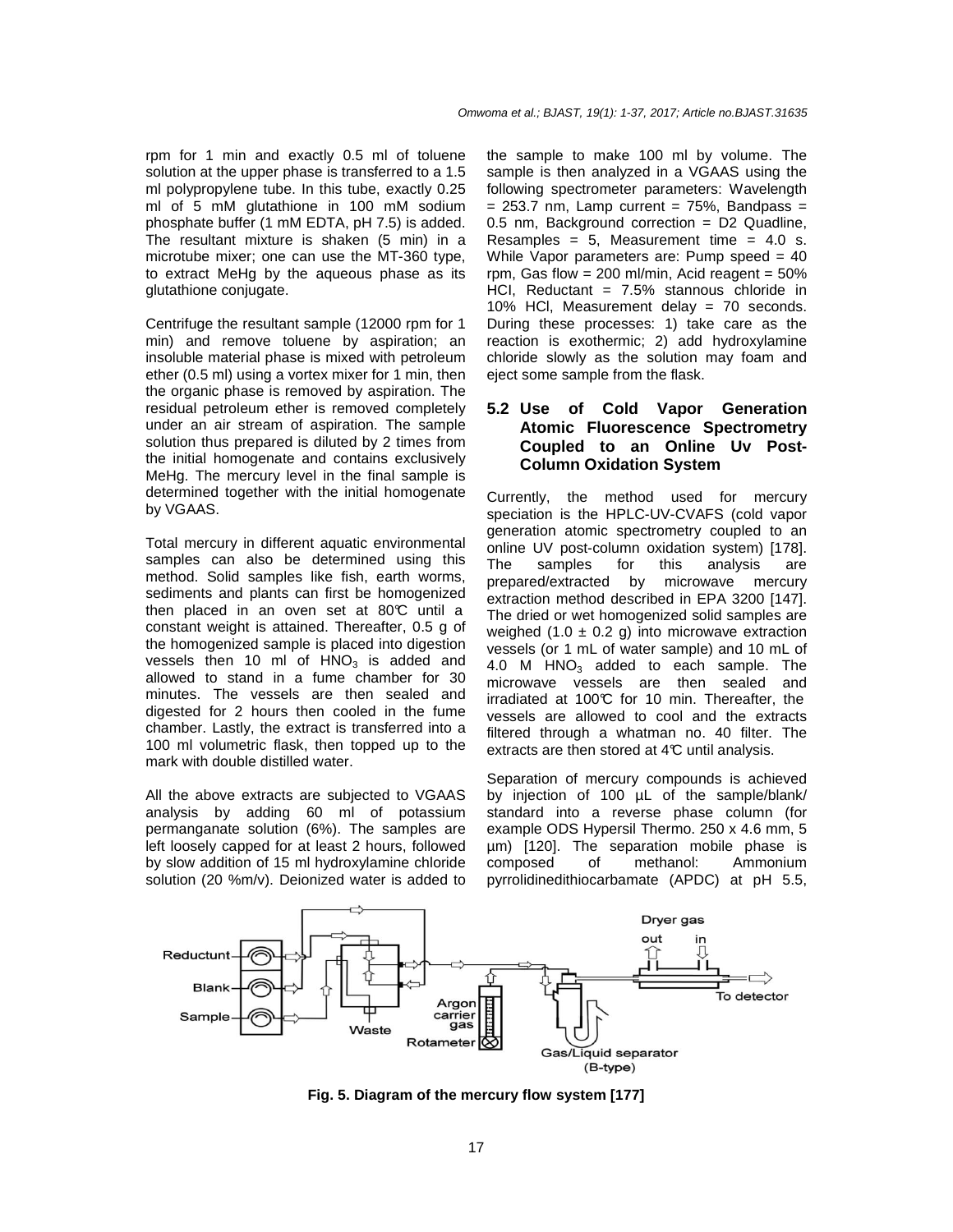Omwoma et al.; BJAST, 19(1): 1-37, 2017; Article no.BJAST.31635

 $(1.5 \text{ mL } APDC + 10 \text{ mL } NH<sub>4</sub>AC)$  in a ratio 80:20. Simultaneous analysis of Hg<sup>2+</sup>, MeHg<sup>+</sup> and EtHg<sup>+</sup> is optimized through adjusting the ratio between organic and aqueous phase, however, the mobile phase remains to be of the same composition. Some of the experimental conditions as used by Wilder (2010) are shown in Table 1 [120]. APDC is highly stable and it forms stable non-ionic complexes with Hg species suitable for reverse phase separation.

The separated species are converted to  $Hq^{2+}$  for determination by CVAFS system. The Hg-C bond in HPLC separated organomercuric compounds is broken by an online oxidation photo-reactor. The reactor consist of a poly(tetrafluoroethylene) (PTFE: 0.5 mm diameter and 12 m long) tube coiled on a UV lamp that generates 150 W of radiation at 250 nm. Emission of non-absorbed radiations from the reactor is prevented by covering it with an aluminum sheet that reflects the emissions back to the system. After passing Hg-C compounds through the reactor, the generated  $Hg^{2+}$  is converted to  $Hg^0$  by acidified stannous chloride (Eqn. 8) or sodium borohydride (Eqn. 9) [120,163].

$$
Hg^{2+} + Sn^{2+} \to Hg^0 + Sn^{4+} \tag{8}
$$

 $Hg^{2+}$  + 2NaBH<sub>4</sub> + 6H<sub>2</sub>O  $\rightarrow$  Hg<sup>0</sup> + 7H<sub>2</sub> +  $2H_3BO_3 + 2Na^+$ (9)

Introduction of argon gas into the transference line helps to pick up  $H\breve{g}^0$ . The gas-liquid mixture is separated in another separator device in which the argon gas mixed with  $Hg^0$  is taken to AFS detector.

During the reduction step, a multi-channel peristaltic pump running at a constant speed of 100 rpm delivers tin chloride/ sodium borohydride to the sample solutions. An electronically controlled switching valve helps to alternate between blank and samples for accurate measurements. Thereafter, the gas/liquid separator isolates and delivers the gaseous products to an atom reservoir where subsequent spectroscopic determination takes place (see Fig. 5 for an illustration). In the detector, mercury vapor absorbs radiation emitted at 254 nm from Hg lamp and fluoresces at its characteristic wavelength of 254 nm enabling its detection. Microwave extracted samples should be oxidized before analysis by adding 50  $\mu$ L BrO<sup>3-</sup>/Br<sup>0</sup> 55% solution

Total mercury can also be determined using this method by feeding the sample, blank and/or standard directly into the CV generator. However, the volume intake should be increased (<20 mL) due to continuous pumping of the samples until the detection signal is well stabilized. Method detection limits of up to 0.05 µg /L have been recorded [120,163].

## **5.3 Methyl Mercury and Dimethyl Mercury Determination in Aquatic Water Samples Using Distillation, Aqueous Ethylation, Purge and Trap and CVAFS**

Cold vapor atomic fluorescence spectroscopy (CVAFS) has been successfully employed in analysis of CH3Hg concentrations from various environmental samples including filtered and unfiltered water [179]. Before analysis, the samples undergo distillation, aqueous ethylation, purge and trap and deposition techniques [179]. Although detection limits of up to 0.02 - 5 ng/L have been recorded, much lower limits can be achieved with a smaller sample size. This is particularly so as detection limits (MDL) and minimum level (ML) of quantization depend on the level of background elements rather than instrumental limitations. As such, MDL; 40 CFR 136 for  $CH<sub>3</sub>Hq$  has been determined to be 0.02 ng/L excluding background elements and matrix interferences. Similarly, the minimum level (ML) is set at 0.06 ng/L. It is possible to achieve lower MDLs of up to 0.009 ng/L if samples and reagents are handled cautiously and only 'for ultra-low level only' distillation equipment are employed [179].

Among the speciation techniques in this method, the following steps are highlighted: 1) Collect water samples using specially cleaned and pretested fluoropolymer or borosilicate bottles  $(100 - 2000 \text{ mL})$ . 2) If dissolved CH<sub>3</sub>Hg is the target species, filter the samples through a 0.45 µm capsule filter. 3) Preserve the water samples by adding 4 ml/L of pretested 11.6 M HCl. For saline samples ([Cl] > 500 ppm), preserve them by adding 2 ml/L of 9 M  $H_2SO_4$  solution which prevents distillation interferences caused by excess chloride. 4) Put 45 ml of the sample into a fluoropolymer distillation vessel and add 35 ml of ultra-pure water and distill the sample into a receiving vessel at 125 $\mathbb C$  under N<sub>2</sub> environment. 5) Adjust the distillate pH to 4.9 using acetate buffer. 6) Ethylate the resultant sample by addition of sodium tetraethyl borate (NaBE $t_4$ ) (Fig. 6a). 7) Separate the ethyl analog of  $CH<sub>3</sub>Hg$ , methyl-ethyl mercury  $(CH_3CH_3CH_2Hg)$ , by purging with  $N_2$  onto a graphitic carbon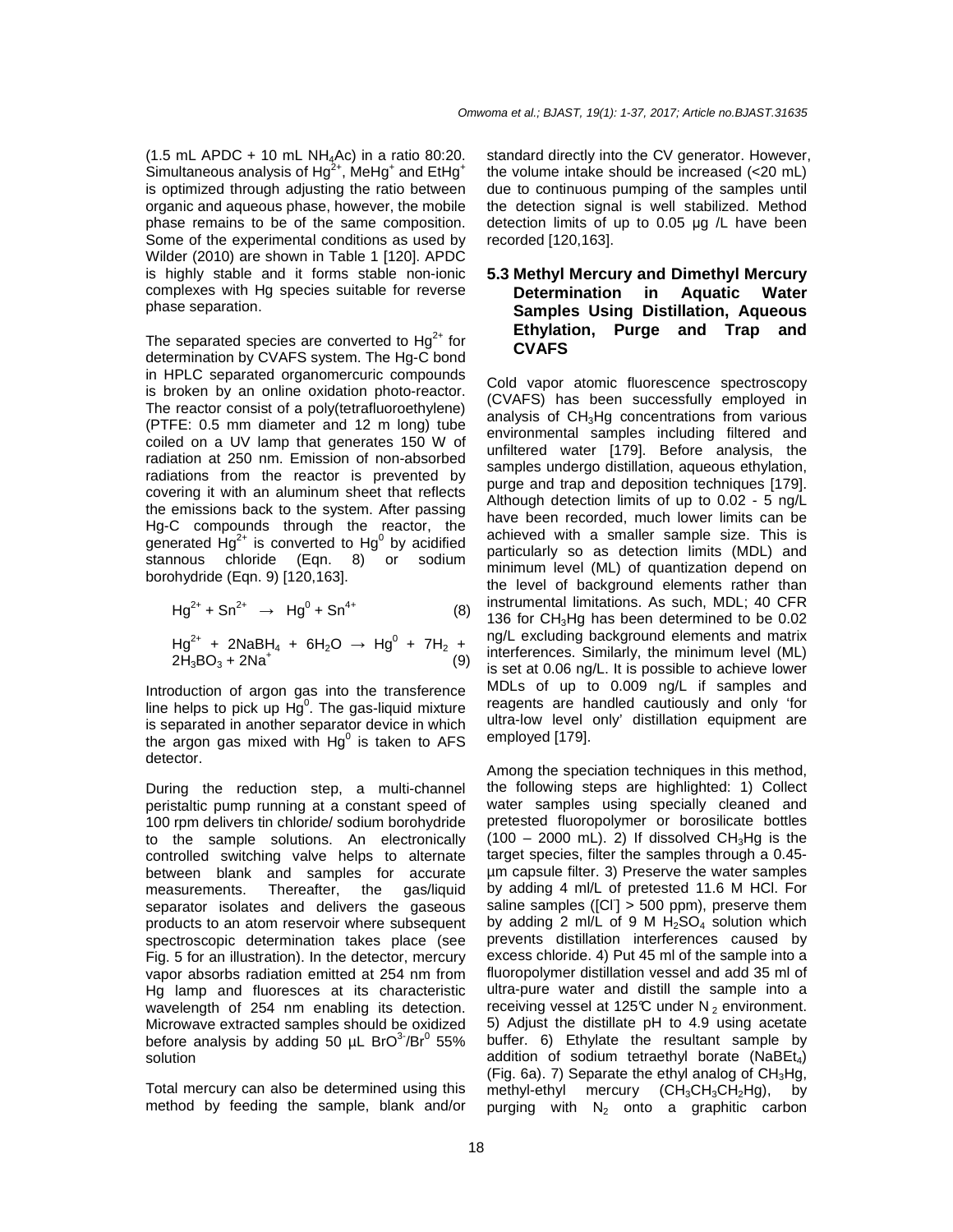

**Fig. 6. Schematic diagram of bubbler setup and carbotrap® trap orientation [179]** 

(Carbotrap®) trap (Fig. 6a). 8) The trapped  $CH<sub>3</sub>CH<sub>3</sub>CH<sub>2</sub>H<sub>9</sub>$  is then desorbed from the Carbotrap® thermally (using a GC) into an inert gas stream (Fig. 6b). 9) The gas stream carries the released  $CH_3CH_3CH_2Hg$  to a pyrolytic decomposition column, to convert organomercury to elemental mercury, and then into the cell of a CVAFS for detection. 10) Carry out quality tests to validate the results through the use of standards and blank samples (calibration range =  $1 - 100$  pg Hg).

Dimethyl mercury,  $(CH_3)_2Hg$ , can also be determined by the same method. However, the following additional steps are necessary. 1) The analysis should be performed on fresh unfiltered and unpreserved water samples. 2) To minimize analyte losses, all efforts must be made to speed the time between sample collection and sample analysis. 3) To minimize contact of the sample with the atmosphere prior to purging, the samples should be purged and analyzed in the field. 4) If it is impossible to do onsite analysis, samples should be collected directly into headspace-free 1 L glass bottles with fluoropolymer-lined caps, and sent via express to the laboratory for analysis. 5) The sample can have a stable  $(CH_3)_{2}Hg$  concentration for up to 48 hours under the dark and cool environments without preservation. 6) Do not collect samples in plastic bottles of any kind (including fluoropolymer) for determination of  $(CH_3)_2Hg$ (half-life of dissolved  $(CH_3)_2Hg$  in fluoro-polymer bottles is 6 h). 7) The distillation step is avoided and 1 L of the sample is purged onto a Carbotrap® trap under  $N_2$  environment at a flow rate of 300 mL/min for 30 min. (In most cases, a specially designed 1 L bottle with 24/40 ground glass fitting and fritted bubbler cap is used for

purging see Fig 6). 8) Analyze the samples within 6 hours after purging. 9) Set the GC oven at 80°C for  $(CH_3)_2$ Hg and 110°C for CH<sub>3</sub>CH<sub>3</sub>CH<sub>2</sub>Hg. This facilitates the separation of  $Hg^{\circ}$  from  $(CH<sub>3</sub>)<sub>2</sub>Hg.$  10) during analysis, the first peak that appears at 1.0 min belongs to  $Hg^0$  while the second peak at 1.5 min belongs to  $(CH_3)_2Hg$ . The peaks are close to one another hence the need to set an event marker which will signal the start of GC run as positive identification of the analyte is dependent on retention time. 11) While preparing standard samples, it is advisable to use a stock solution prepared by dissolving 1 ppm of  $(CH_3)_2$ Hg in methanol, or purchase one from Strem Chemical (Newburyport, MA).

A good working stock solution of 1 ng/mL maybe prepared by 1:1000 dilution of the purchased stock solution in methanol. Such solutions can be stable for up to 4 years under refrigeration in dark glass bottles. It is important to note that the purchased stock solution will have an approximate concentration hence the need to determine its exact concentration by spiking 1 ng into a bubbler of pre-purged reagent water, and then purged onto a gold coated sand trap.

Analyze total Hg in the sand trap (use EPA Method 1631 for this analysis). Alternatively, one can purchase pre-calibrated working standards from Frontier Geosciences Inc., or equivalent. In most cases, it is advisable to analyze three method blanks after a batch of 20 samples. Note also that since  $(CH_3)_2Hg$  is rarely detected in the environment, matrix spikes should be low (i.e., 1- 5 pg), to assure the ability to measure near the MDL. Furthermore, there are no certified reference materials (CRMs) or second source LCSWs available for  $(CH_3)_2Hg$ . There are no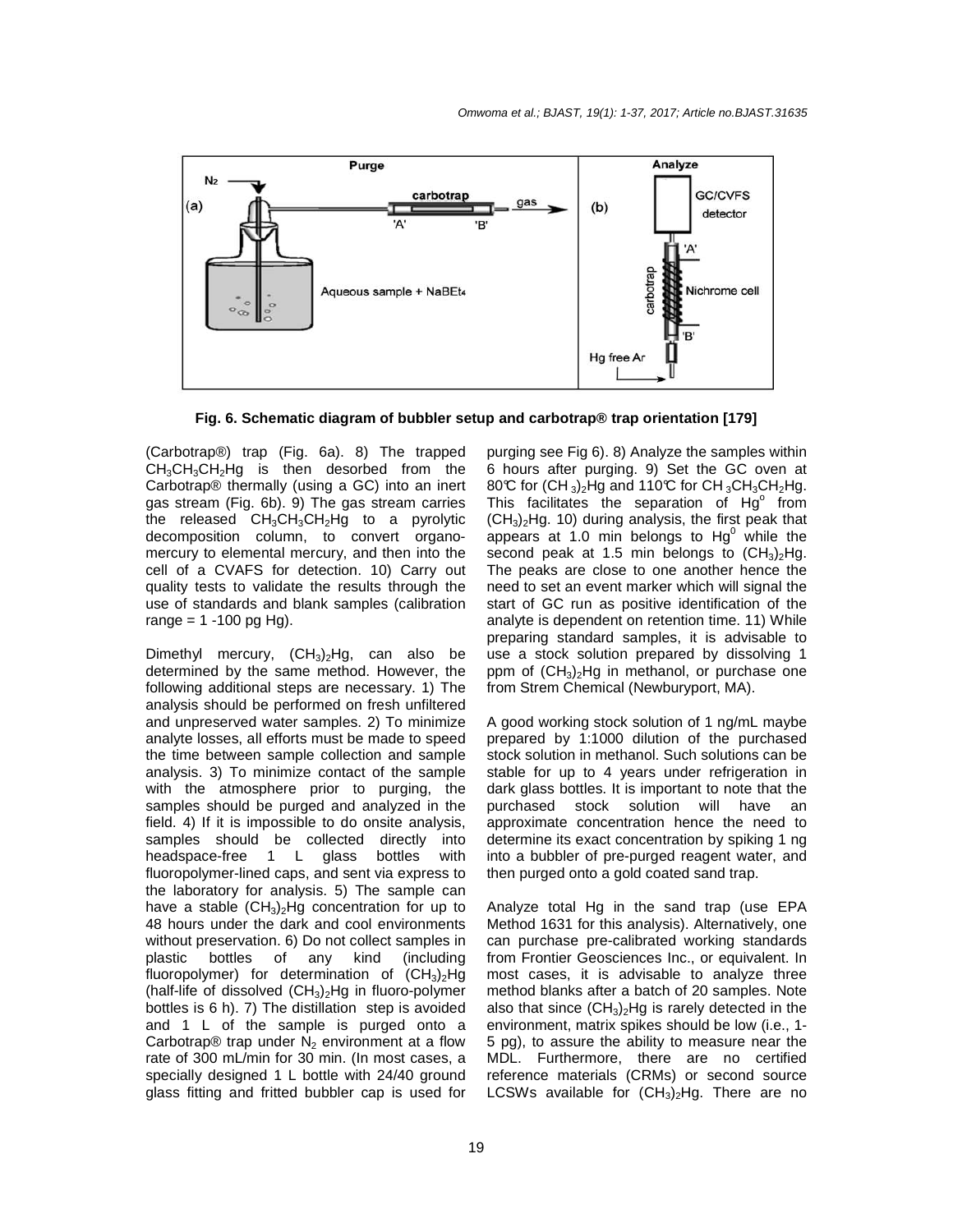interferences registered so far in  $(CH_3)_2Hg$ <br>determination, however, volatile organic determination, compounds mostly present in waste-waters/ effluents could elute together with  $(CH<sub>3</sub>)<sub>2</sub>Hg$  in the GC hence quenching the signals from atomic fluorescence detector. Do not forget to analyze/ collect samples in replicate and if a sample is opened, it must be analyzed immediately as  $(CH<sub>3</sub>)<sub>2</sub>Hg$  will evaporate. In addition, do not filter the samples prior to analysis and do not store the samples in acidified environment as this will convert  $(CH_3)_2$ Hg to CH $_3$ Hg. Nevertheless, sample acidification can be done immediately before analysis if both  $Hg^0$  and (CH<sub>3</sub>)<sub>2</sub>Hg are to be analyzed together. Furthermore, note that if samples are stored in light,  $(CH_3)_2Hg$ decomposes to CH<sub>3</sub>Hg<sup>+</sup>, and if stored in plastic bottles,  $(CH_3)_2$ Hg diffuses into the plastic matrix.

## **5.4 Determination of Methyl Mercury in Biological Samples Using Dithizone Extraction Method Followed by Purge and Trap GC-MS**

Speciation analytics of mercury mainly involves extraction, separation and detection. GC and LC are well advanced technologies in separation whereas ECD, AAS, AFS and ICP-MS are used for detection [27,180]. Extraction of  $CH<sub>3</sub>Hg<sup>+</sup>$  from water samples has been achieved through solvent extraction and distillation techniques (see section 6.3). However, CH<sub>3</sub>Hg<sup>+</sup> extraction from solid and biological samples cannot be achieved through the above techniques due to matrix interference. For instance, toluene or dichloromethane solvent extraction of solid/biological samples yield very low extraction efficiency [181]. The distillation technique leads to transfer of large amounts of volatile organic compounds into the distillate leading to interference at the ethylation stage and GC detection inaccuracies [182]. As such, new techniques have been developed to extract and analyze  $CH<sub>3</sub>Hg<sup>+</sup>$  from solid biological samples such as the dithizone extraction method combined with GC-MS detection [145]. This method successfully alleviates matrix interference from blood and fish samples with very high extraction efficiencies resulting from dithizone complexation with  $CH<sub>3</sub>Hg<sup>+</sup>$  [181].

Among other analytical procedures, the following steps are highlighted. 1) Dissect/grind all solid samples to a homogenized pastry state (if blood sampled, proceed to step 2). 2) Mix the resultant paste with 1 N KOH-ethanol solution at 100°C for

1 hour. 3) Cool to room temperature and add 1 N HCl and then wash with n-hexane. 3) Add 20% EDTA-4Na solution into the aqueous phase (this step helps to mask other metal ions in the samples). 5) Add purified 0.01% dithizonetoluene and discard the aqueous layer. 6) Remove the excess dithizone in toluene by washing the product with 1 N NaOH. 7) Transfer a fixed amount of the resultant toluene into centrifuge tubes, add  $Na<sub>2</sub>S$  solution and centrifuge at 1,200 rpm for 3 minutes. 8) Repeat step 7 three times and in each time, discard the toluene phase, only keep the aqueous phase (Na2S solution acts as a back extraction agent for  $CH<sub>3</sub>Hg<sup>+</sup>$ ). 9) Acidify the resultant solution with 3-4 drops of 1 N HCl and aerate the resultant sample with  $N_2$  at 50 mL/min for 3 minutes (this expels excess sulfide ions). 10) Add ultra-pure distilled water and sodium acetate buffer to the resultant sample followed by sodium tetraethylborate solution. 11) Treat blanks and standards in a similar manner. 12) Inject the samples into the sparser connected on the purge & trap sampler. 14) Monitor the following ions in SIM mode:  $m/z$  202, 217, 246 for  $CH_3HgC_2H_5$ ; m/z 202, 231, 260 for  $Hg(C_2H_5)_2$  (during MS detection). 15) Do not forget to calibrate the method using blanks every after a batch of 20 samples and use standards for calibration. Find the summary of the steps in Fig. 7.

In a similar way, Sali and coworkers [183] used dithizone-anchored micro-beads, for adsorption/ desorption of different mercury species such as  $Hg^{2+}$ , CH<sub>3</sub>HgCl, and C<sub>2</sub>H<sub>5</sub>HgCl from aqueous media. The adsorption of different mercury species was complete in about 60 min with adsorption capacities of 138 mg/g for  $Hg^{2+}$ , 221 mg/g for CH<sub>3</sub>HgCl, and 207 mg/g for C<sub>2</sub>H<sub>5</sub>HgCl. The desorption process was achieved through the use of eluent solutions such as a mixture of  $CuSO<sub>4</sub>$  and KBr for organomercury species, and HNO<sub>3</sub> for inorganic mercury. And the inorganic mercury. adsorption/desorption process was recyclable. Ultra-trace analyses of organomercury species using a GC-AAS coupled system were performed.

#### **5.5 Determination of Methyl Mercury by the GC-ECD Method**

A relatively cheap and effective method of determining methyl mercury in biological samples such as fish has been developed by the use of GC-ECD [184]. The biological samples are digested in hydrochloric acid followed by extraction in toluene. Methyl mercury can then be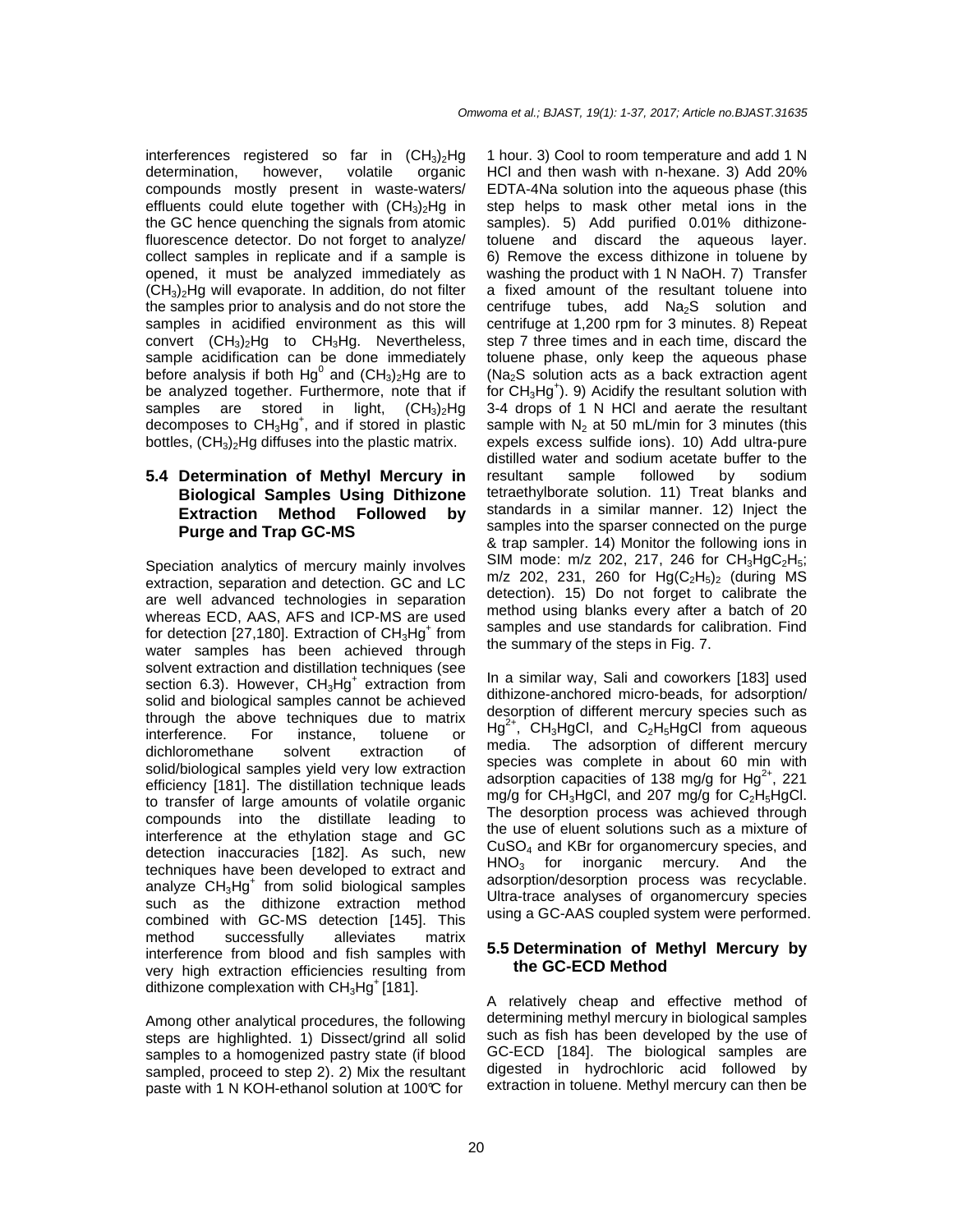#### Omwoma et al.; BJAST, 19(1): 1-37, 2017; Article no.BJAST.31635



**Fig. 7. Schematic flowchart of the purge & trap GC-MS method for the analysis of methyl mercury in biological samples [145]** 

determined using GC-ECD with a DB-608 (30 m, 0.53 mm) capillary column. ECD detectors can be very useful instruments in mercury speciation analytics because they are readily available and can directly determine methyl mercury without the need for derivatization. The only disadvantage they face is the adsorption of polar MeHg on active centres of the stationary phase. As such, repeatability, retentions times, peak tailing and broadening are frequently reported [184]. However, this disadvantage can easily be overcome by conditioning columns with  $Hg^{2+}$ salts, or the use of columns that are inert in nature instead of the packed columns [150,185- 188].

Specific experimental procedures include weighing approximately 0.2 g of the biological homogenized sample into 10 mL centrifugation tubes. Acetone (5 mL) is added with vigorous stirring. The resultant mixture is centrifuged at 3500 rpm for 5 min and the supernatant carefully discarded (remove only 4 mL from the tubes). The procedure is repeated twice with acetone and once with toluene. Thereafter, 0.7 ml of hydrochloric acid (1:1 dilution (v/v) and washed with toluene) and 4 ml of toluene are added to the tubes (agitate the aqueous phase with a glass rod to ensure complete digestion before the addition). Transfer the organic phase carefully after centrifugation into a stoppered test tube with 2 g of anhydrous sodium sulphate. Add another 4 mL to the same aqueous phase and repeat the above procedure for at least three

times to ensure complete extraction. The resultant extracts are frozen at 4°C before analysis. Shelf life for the extracts has been determined to be 14 days at 23°C. Instrument parameters used by the authors were: 2 min 140°C; gradient 4°C/min to 160°C; 2 min at 160°C; injector temperature 240°C, detector temperature 300 $\mathbb{C}$ ; sample volume of 2  $\mu$ l; use of external standards in detection [184].

## **5.6 The Use of Chronopotentiometric Stripping Analysis at Gold Film Electrodes after Microwave Digestion for Total Mercury Determination**

EPA recommends stripping analysis in mercury analytics and, whenever possible, in situ analysis using some of the well-developed portable Hg analytical instruments [189-191]. The mechanisms involved in stripping analysis include two steps. Firstly, the analyte of interest is electroplated onto an inert electrode at a constant potential (deposition step). The preconcentration step involves either anodic or cathodic processes. For instance, halide deposition on mercury drop electrode hanging in the form of an insoluble film of mercurous chloride is considered to be anodic process. While reduction of a metal ionic species from solution onto a mercury electrode results in amalgam formation and may be considered as an example of cathodic process. Secondly, the oxidation of the analyte from the inert electrode is done (stripping step).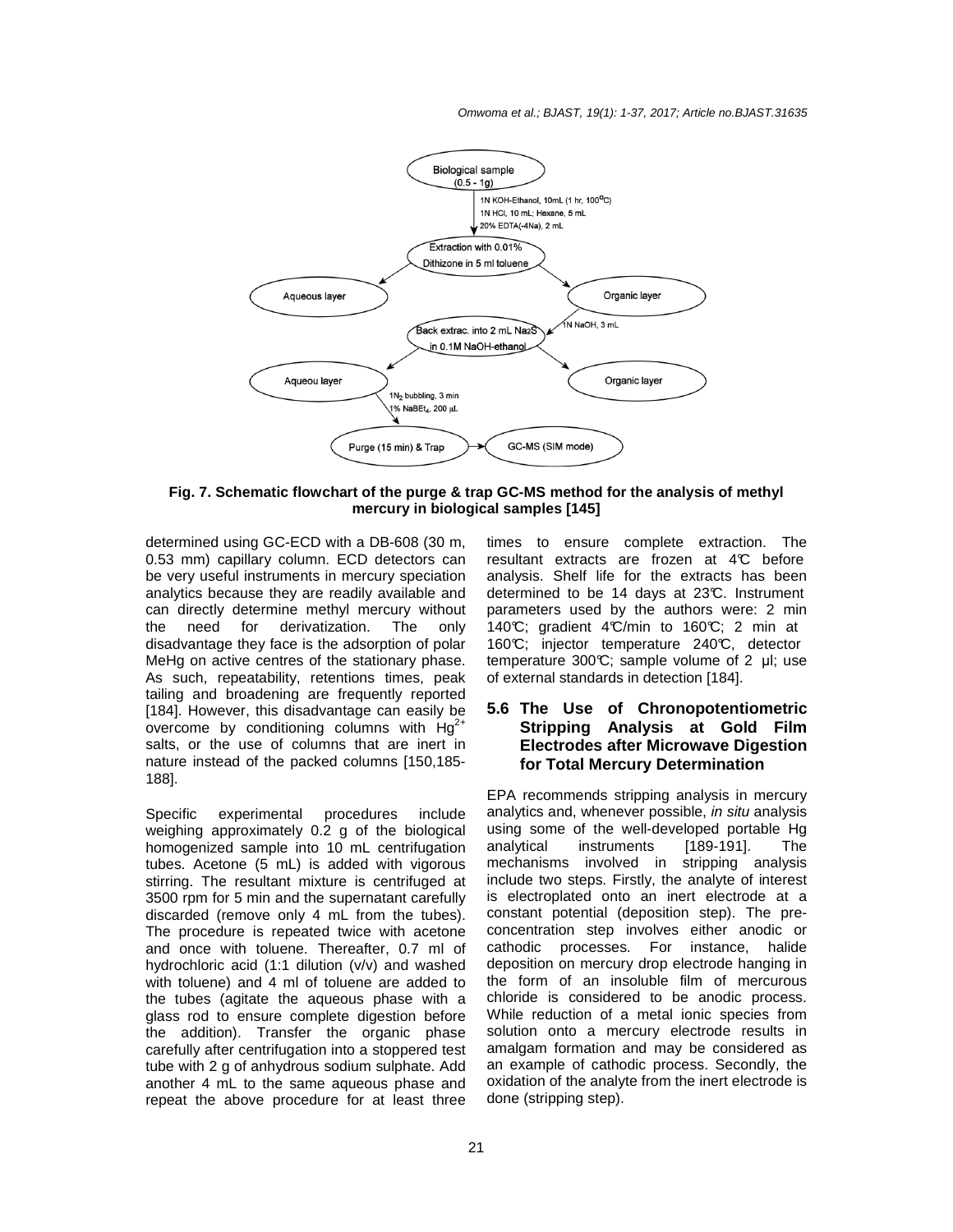The stripping stage uses a voltage scan on the electrode. This process causes stripping of various species in the amalgam (also called electrolytic dissolution) at characteristic potentials.

In summary, this electrochemical voltammetry technique involves the study of a currentpotential behavior at an electrode surface, whereby the potential is varied in some systematic manner to cause electro-active chemical species to be reduced or oxidized at the electrode. The current that results from this process is proportional to the concentration of the analyte. However, note that stripping voltammetry may not be appropriate for samples with a concentration exceeding 1 ppm. Such samples should be analyzed polarographically [190].

There exist some sensitive and reliable analytical techniques such as optical and atomic flame spectrometry. However, neutron activation analysis and spark spectroscopy are more reliably used in trace analysis. High instrumentation cost, rigorous sample preparation and selectivity may reduce efficiency of the aforementioned techniques, especially when multicomponent trace analysis in complex sample matrices is required [190]. As such, stripping analysis provides the most viable pathway for trace analysis. Trace components of up to  $10^{-5}$  to  $10^{-9}$  M concentration have been quantified using the electrochemical technique with excellent sensitivity and selectivity [192].

For reusable electrodes, it is important to clean the electrode (using double distilled water) from previous analyte before use. This step, also called conditioning, involves the application of a specified potential to the electrode for a controlled time. The step removes contaminants not removed at the stripping stage. In order to ensure oxidation of the metals back into solution, it is important to have the conditioning potential as positive with respect to half-wave potentials of the analyte.



**Fig. 8. Schematic analytical procedure for the anodic stripping voltammetry (ASV). GCE = glassy carbon electrode [189]**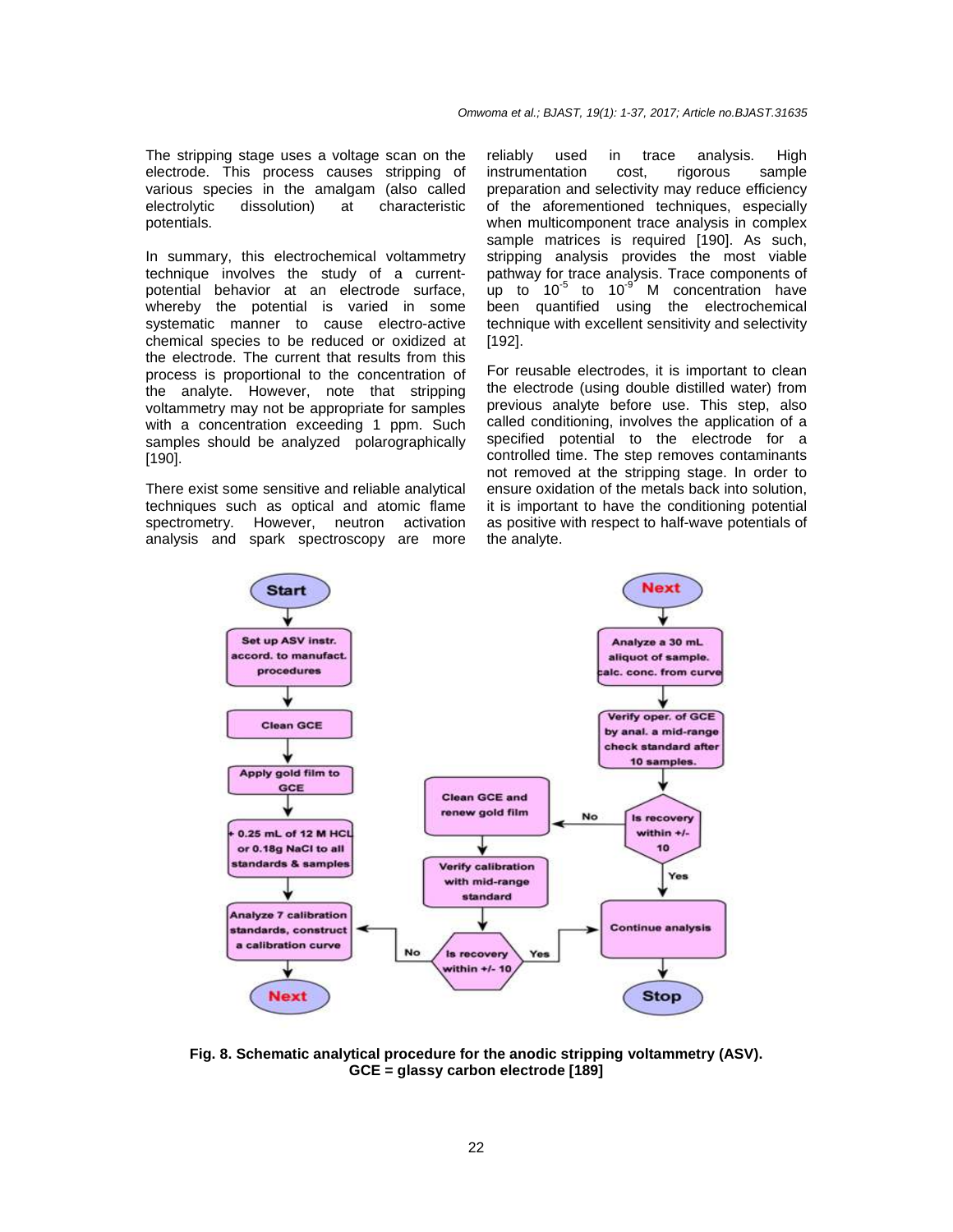

**Fig. 9. Schematic representation of mercury speciation studies of natural gas condensates [194]** 

Furthermore, in order to make sure that a clean electrode surface for deposition step is achieved, the TFME should be formed in situ, with the conditioning potential being set positive to the oxidation potential of mercury.

Anodic stripping voltammetry (ASV) has been used to determine the concentration of trace metals such as mercury in aquatic samples [189, 193]. Solubilization of solid matrices is achieved through acid digestion prior to quantification by ASV or by microwave digestion [193]. However, since this method may not be useful in direct determination of water-insoluble mercury compounds, liberation of such ions is first achieved through chemical processing before the ASV analysis. The MDL for  $Hg^{2+}$  is 0.1 µg L using a 10 - minute plating time and 3  $\mu\text{g}$  L<sup>-1</sup> using a one minute plating time. See Fig. 8 for the summary outline of the method.

#### **5.7 Detection and Speciation Studies of Mercury in Natural Gas Condensates**

Natural gas condensates from petroleum refinery industry are contaminated with various mercury species in the range of 10 – 3000 ng/mL of total mercury, especially mercuric sulfide [168,194, 195] Apart from catalyst poisoning and corrosion of aluminum alloys in steam cracker cold boxes

by mercury, products from natural gas condensates serve as a great source of mercury to aquatic ecosystems [194,196]. Besides, the damage caused to industrial plants due to the presence of mercury, it has diverse financial implications such as unscheduled shut-downs especially in petrochemical industry. As such, the need to determine the exact species of mercury present in natural gas condensates, it is very vital as this will help in understanding the mechanisms of interaction of mercury with equipment, catalysts, mercury removal systems and its final deposits in aquatic ecosystems [197].

The complexity of natural gas condensate matrix coupled with pico-levels of different mercury species makes speciation studies a difficult venture. However, Bouyssiere and co-workers [194] employed capillary gas chromatography with inductively coupled plasma mass spectrometric detection methods to effectively isolate and quantify different mercury species present in natural gas condensates. Firstly, 1 ml of gas condensate is diluted with toluene in the ratio of 1:4 or 1:9. Secondly, 2 ml of the diluted sample in a 20-ml glass vial is mixed with 200 ml of 2 M butylmagnesium chloride in tetrahydrofuran, followed by shaking for complete butylation before addition of 10 mL 0.5 M sulfuric acid to destroy the excess Grignard reagent.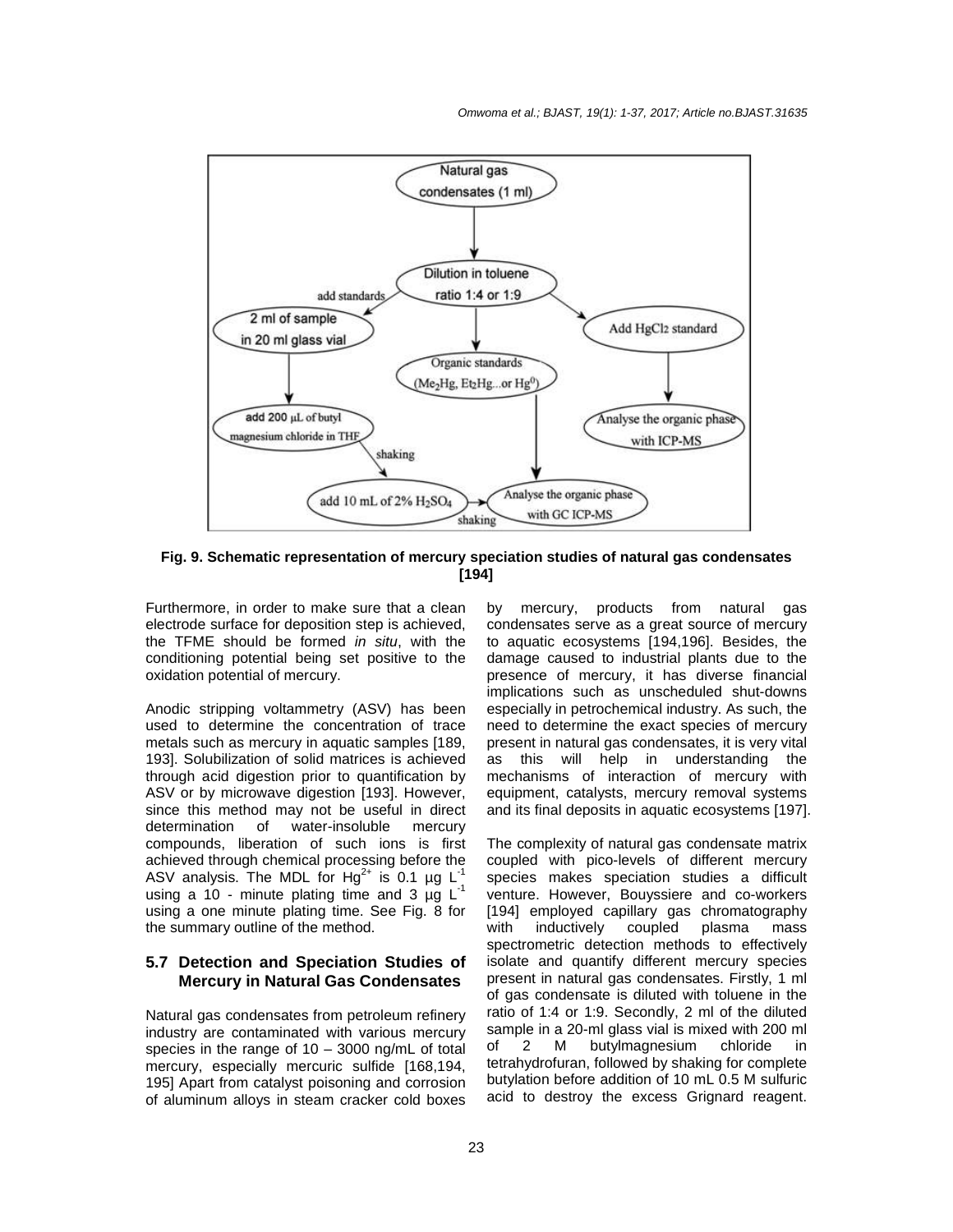After vigorous shaking, the phases are separated by centrifugation and the organic supernatant placed in an auto-sampler vial and analyzed by GC–ICP-MS. Total mercury is determined by diluting the sample with 2-propanol and analyzed by high-resolution ICP-MS. This method is summarized in Fig. 9.

Shafawi and coworkers [198] have developed methods that can be used to remove mercury from natural gas condensates by converting all the species to elemental mercury. In the first method, they adsorb the converted mercury species with alumina-adsorbent impregnated with a metal sulphide and in the second method they adsorb the converted mercury using sulphide impregnated with carbon or molecular sieves.

## **5.8 The Use of Atomic Fluorescence/ Absorption Spectroscopy (Afs/Aas) in Mercury Speciation Studies**

Atomic fluorescence spectrometry has been used to determine the concentrations of mercury at trace levels [165]. In this method, tin(II) chloride is used to reduce different mercury species in solution to  $Hg^0$  [199,200]. This reduction method experiences less interference since mercury is separated from solution before measurements. Another reducing agent is sodium tetrahydroborate  $(NaBH<sub>4</sub>)$  mostly employed in cold vapor technique (CV-AFS/AAS) [165].

The success of this method in mercury determination lies in the ability of mercury to vaporize completely ensuring effective separation from other constituents in the sample. However, noble metals such as Au, Pt, Pd and Ag can interfere with such measurement techniques [201]. In addition, substances that produce stable complexes with mercury ions and/or those that reduce mercury ions to elemental form may interfere with CV-AAS/AFS measurements unless the complexes are decomposed before the reduction process. Such substances include bromide, iodide, cysteine, sulfide, thiosulfate, and selenium (IV) [202-204]. Iodide and its related compounds are particularly singled out as the worst interference substances especially for trace mercury analytics [205]. In addition, it is noted that the reducing power of tin(II) is more powerful in alkaline medium than acidic medium (Standard redox potentials for tin(II) = -0.93 V at pH =14 and 0.15 V at pH = 1, using normal hydrogen electrodes) [165].

The detection limits in CV-AAS/AFS determinations are very high; therefore, for trace analytics, pre-concentration of samples is highly required. Methods such as amalgamation with metals like copper, silver, gold and the use of liquid traps such as brominating solutions, acidic solution of KMnO<sub>4</sub>, liquid nitrogen, chelating<br>resins and chelating exchangers have and chelating exchangers have been reported [165,206-212]. Gold amalgamation offers the best pre-concentration results in addition to the ease of separation at 800°C [213].

The success of using tin (II) reduction method arises from its ability to selectively reduce inorganic mercury ions to elemental mercury in acidic solution, whereas organomercury compounds cannot be reduced by this reducing agent. In order to detect organomercury species, the use of other oxidants such as  $K_2S_2O_8$  or strong UV-light irradiation have been employed to convert organomercury to inorganic mercury species [203,214,215].

## **5.9 Some of the Mercury Speciation Results Obtained Using Various Analytical Techniques**

Table 2 lists some of the results reported by different researchers on the concentrations of different mercury species in different aquatic ecosystems using some of the analytical methods highlighted above. The analytical methods include: vapor generation atomic absorption spectroscopy, cold vapor generation atomic fluorescence spectrometry coupled to an online UV post-column oxidation system, aqueous ethylation, purge and trap, dithizone extraction method followed by purge & trap GC-MS and the use of GC-ECD.

## **6. A CASE STUDY OF MERCURY DISTRIBUTION IN KENYAN AQUATIC ENVIRONMENT**

The only deposit of mercury in the Kenyan soils was discovered in cinnabar form in a thin veinlet cutting mudstones in 1937, Malindi district [216]. They discovered it during prospecting operations in a little north of Cottar claims, at<br>Vitengeni. The deposit on subsequent Vitengeni. The deposit on subsequent examination by the Mines and Geology Department of Kenya proved to be of very limited extent, and to have shallow depth. The maximum tenor of samples was about ½ percent mercury [216].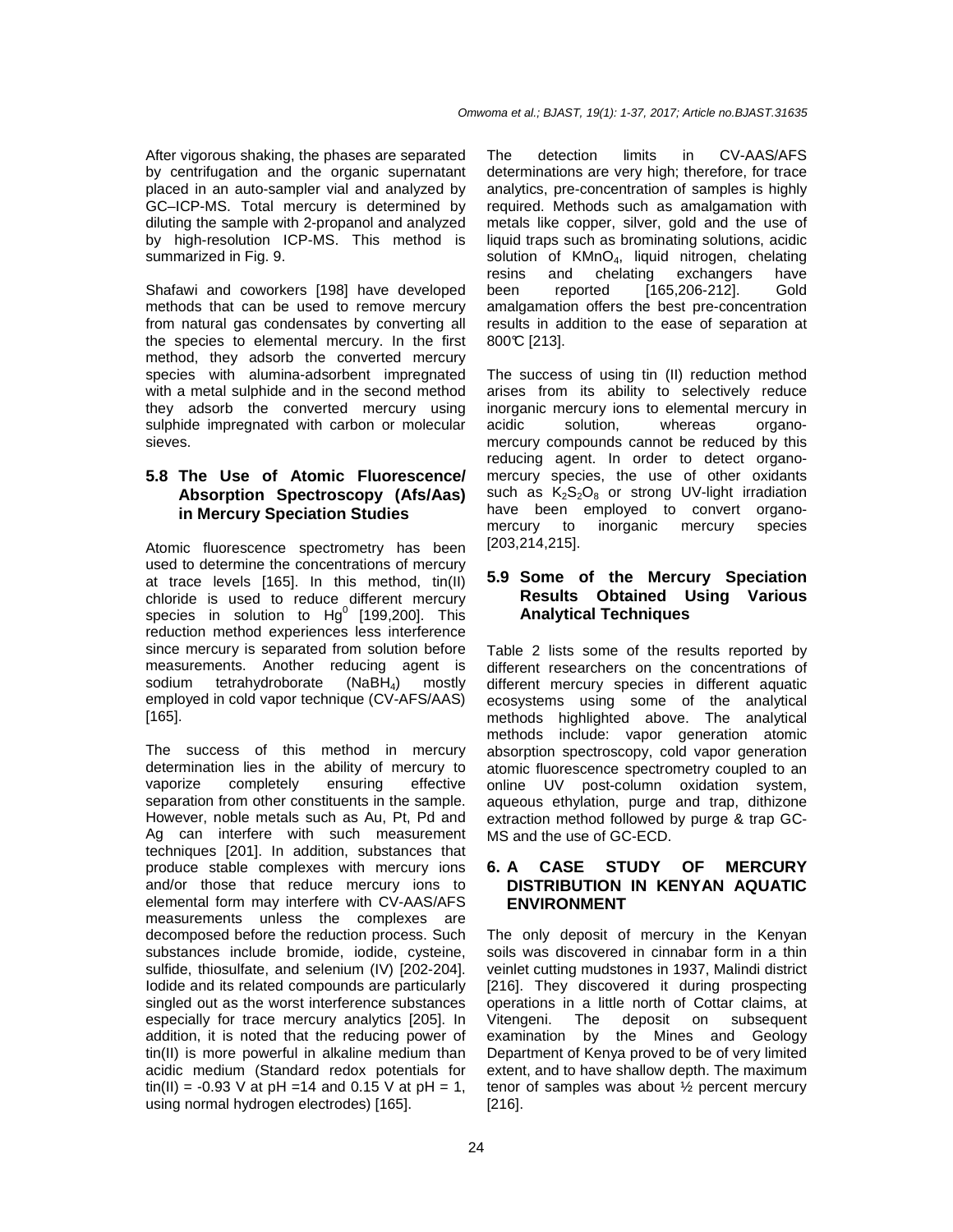| Aquatic<br>ecosystem                  | Sample type                   | <b>Method</b><br>of analysis                                                   | <b>Method detection</b><br>limit                         | Recovery<br>studies                        | <b>Total Hg</b>  | MeHg             | $(Me)$ <sub>2</sub> Hg | $Hg^{2+}$    | Ref     |
|---------------------------------------|-------------------------------|--------------------------------------------------------------------------------|----------------------------------------------------------|--------------------------------------------|------------------|------------------|------------------------|--------------|---------|
| R. Vltava -<br>Zelèín                 | Fish                          | CVAAS (T-Hg),<br>GC (MeHg)                                                     | 1 mg/kg (t-Hg)<br>21 mg/kg (MeHg)                        | <b>ND</b>                                  | $0.30$ mg/kg     | $0.27$ mg/kg     | <b>ND</b>              | <b>ND</b>    | $[225]$ |
| R. Labe -<br>Obøíství                 | Fish                          | CVAAS (T-Hq),<br>GC (MeHg)                                                     | 1 mg/kg $(t-Hg)$<br>21 mg/kg (MeHg)                      | <b>ND</b>                                  | $0.36$ mg/kg     | 0.34 mg/kg       | <b>ND</b>              | <b>ND</b>    | $[225]$ |
| R. Ohøe -<br>Louny                    | Fish                          | CVAAS (T-Hg),<br>GC (MeHg)                                                     | 1 mg/kg $(t-Hg)$<br>21 mg/kg (MeHg)                      | <b>ND</b>                                  | $0.15$ mg/kg     | $0.12$ mg/kg     | <b>ND</b>              | <b>ND</b>    | [225]   |
| Mississippi wet<br>land               | Fresh marsh<br>soil           | CVAAS (T-Hg)<br>GCAFS (MeHg)                                                   |                                                          | <b>ND</b>                                  | 140 µg/kg        | 4.19<br>µg/kg    | <b>ND</b>              | <b>ND</b>    | [226]   |
| Mississippi wet<br>land               | Salt marsh soil               | CVAAS (T-Hq)<br>GCAFS (MeHg)                                                   |                                                          | <b>ND</b>                                  | 80 µg/kg         | 1.34<br>µg/kg    | <b>ND</b>              | <b>ND</b>    | $[226]$ |
| Reservoirs and<br>streams in<br>Korea | Mandarin fish                 | Dithizone extraction<br>method followed by purge<br>& trap GC-MS               | $0.9$ ng/g MeHg)                                         | 53% MeHq                                   | $413.1 \pm 57.8$ | $219.0 \pm 45.7$ | <b>ND</b>              | <b>ND</b>    | [145]   |
| Reservoirs and<br>streams in<br>Korea | Korean<br>piscivorous<br>chub |                                                                                | 0.9 ng/g MeHg)                                           | 86% MeHq                                   | $357.9 \pm 75.7$ | $254.2 \pm 68.2$ | <b>ND</b>              | <b>ND</b>    | $[145]$ |
| Reservoirs and<br>streams in<br>Korea | Skin carp                     | GC-ECD                                                                         | 0.9 ng/g MeHg                                            | 88% MeHq                                   | $220.4 \pm 90.3$ | $194.5 \pm 95.4$ | <b>ND</b>              | <b>ND</b>    | [145]   |
| <b>River Water</b>                    | <b>River Water</b>            | Cold Vapor Atomic<br><b>Absorption Spectrometry</b><br>after Pre-Concentration | <b>NG</b>                                                | 98.0% Hg <sup>2+</sup> ,<br>97.5 %<br>MeHq | <b>ND</b>        | <b>ND</b>        | <b>ND</b>              | 0.68         | [227]   |
| Effluent 1                            | Effluent 1                    | with Bis (2-<br>Mercaptobenzothlazole)<br>Immobilized on                       | <b>NG</b>                                                | 98.0% Hg <sup>2+</sup> ,<br>97.5%<br>MeHg  | <b>ND</b>        | 1P.85            | <b>ND</b>              | 3.72         | $[227]$ |
| Effluent 2                            | Effluent 2                    | Microcrystalline<br>Naphthalene                                                | <b>NG</b>                                                | 97.5 Hg <sup>2+</sup><br>97.1 MeHg         | <b>ND</b>        | 3.67             | <b>ND</b>              | 6.42         | [227]   |
| Venice canal                          | Sediments<br>station 7        | <b>HPLC-UV-CVAFS</b>                                                           | 12 $\mu$ g/L for Hg <sup>2+</sup> ,<br>MeHq <sup>1</sup> | 100% MeHg,<br>150% for $Hg^{2+}$           | 7.5mg/kg         | <b>BDL</b>       | <b>ND</b>              | 7.5<br>mg/kg | [120]   |

**Table 2. Some of the results reported by different researchers on the concentrations of different mercury species in different aquatic ecosystems**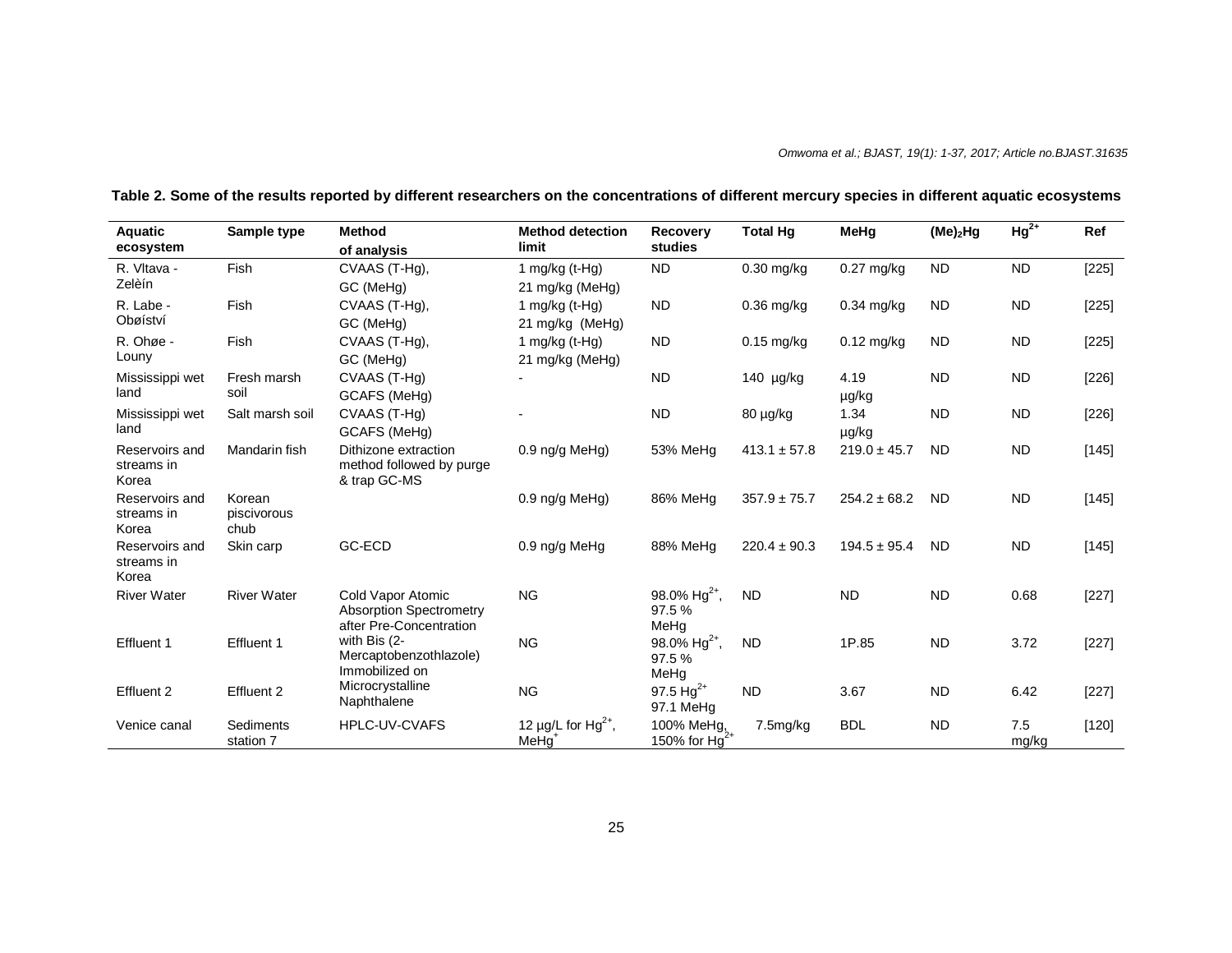Mercury minerals are therefore rare in Kenya and volcanic eruptions are also not common [217] hence natural sources of mercury deposition into the Kenyan environment and consequently aquatic ecosystems is not common. Mercury that is present in the Kenyan aquatic ecosystems is of anthropogenic origin such as from thermometers, sphygmomanometer, barometers, cathartics, incandescent lights, batteries, dental amalgam, topical medicines, medical waste incineration, municipal waste disposals, artisanal gold mining among others [26,218-221] and among these artificial sources of mercury, artisanal gold mining is the major contributor. The processes of purifying gold through amalgamation, releases  $Hg^0$  directly into aquatic systems and as mercury vapor during the amalgamation process [26, 218-221].

 $Hg^0$  has been used in the amalgamation of gold for centuries [26]. During the amalgamation process, approximately 1.32 kg of  $Hg^0$  is lost to different environmental compartments for every 1 kg of gold produced [222]. Nearly 0.5 Kg of the 1.32 Kg loss takes place at the initial amalgamation process and the receiving environmental compartments include soil, streams canals, wells, dams and rivers [26]. As discussed in various sections of this document, the introduced Hg<sup>0</sup> will be converted to Hg<sup>2+</sup> and eventually to organic-Hg in different environmental systems [24]. The remaining 0.8 kg of  $Hg^0$  is directly released into the air during the heating stage of Hg–Au amalgam. The Hg $<sup>0</sup>$ </sup> released to air is often inhaled by the miners and by their immediate family members including their children [26,78]. Due to high volatility of  $Hg^0$ , dangerous levels are readily obtained in air exceeding the set limit of 0.1 mgm $^{-3}$  in air [63].

Kenyan artisanal gold miners use the amalgamation process both at the mines and in homesteads [223]. This activity takes place mainly in the western part of the country, especially Migori, Siaya and Kakamega districts [223]. The population of artisanal gold miners depends on the gold seasons. About 30000 miners can be encountered at peak periods relative to 10000 miners at low peak periods [223]. Previous research in Migori and Kakamega gold mines revealed elevated levels of total mercury in aquatic ecosystems [220,221,223,224]. However, the exact chemistry of mercury in these aquatic ecosystems remains to be a big challenge since mercury toxicity is species dependent.

In the aquatic system, the dangers due to elemental mercury are incomparable to inorganic mercury and to a larger extent, organic mercury. However, there are no specific speciation studies done to determine possible environmental effects from the mercury present in Kenyan aquatic systems. Neither is there any mercury health related research done to this population, hence it is difficult to explain the effects of the identified total mercury to the ecosystem.

## **7. CONCLUSION**

This work presents the environmental fate of elemental mercury with a detailed discussion on its methylation processes. Conditions favoring the methylation processes include high acidity, sulphide ions, CH<sub>3</sub>J produced by algae, microorganisms and irradiations. Health effects due to the presence of methyl mercury in the environment to humans include a possible attack of the central nervous system. This in turn results to numbness, unsteadiness, awkward movements, tiredness, ringing in the ears, narrowing of the field of vision, loss of hearing, slurred speech, loss of sense in smell and taste, forgetfulness and at higher concentrations, death. Organomercury compounds such as CH3Hg and CH3CH2Hg are highly poisonous and are easily absorbed by the gastric and intestinal organs, and they are carried by blood into the brain, liver, kidney and even foetus.

Various analytical techniques have been analyzed in the speciation analytics of elemental mercury in aquatic ecosystems. Among others, the use of vapor generation atomic absorption spectroscopy, cold vapor generation atomic fluorescence spectrometry coupled to an online UV post-column oxidation system, aqueous ethylation, purge and trap, dithizone extraction method followed by purge & trap GC-MS and the use of GC-ECD method have been explored intensively.

#### **8. RECOMMENDATION**

The role of methylated tin compounds and humic substances in methylation of mercury remains a challenge to scientists working in speciation studies of mercury. There is also need for field experiments to demonstrate the action of bacteria in the demethylation of organic mercury compounds. Furthermore, there is a need to develop an analytical method that is robust enough to carry out trace analysis of mercury in environmental samples.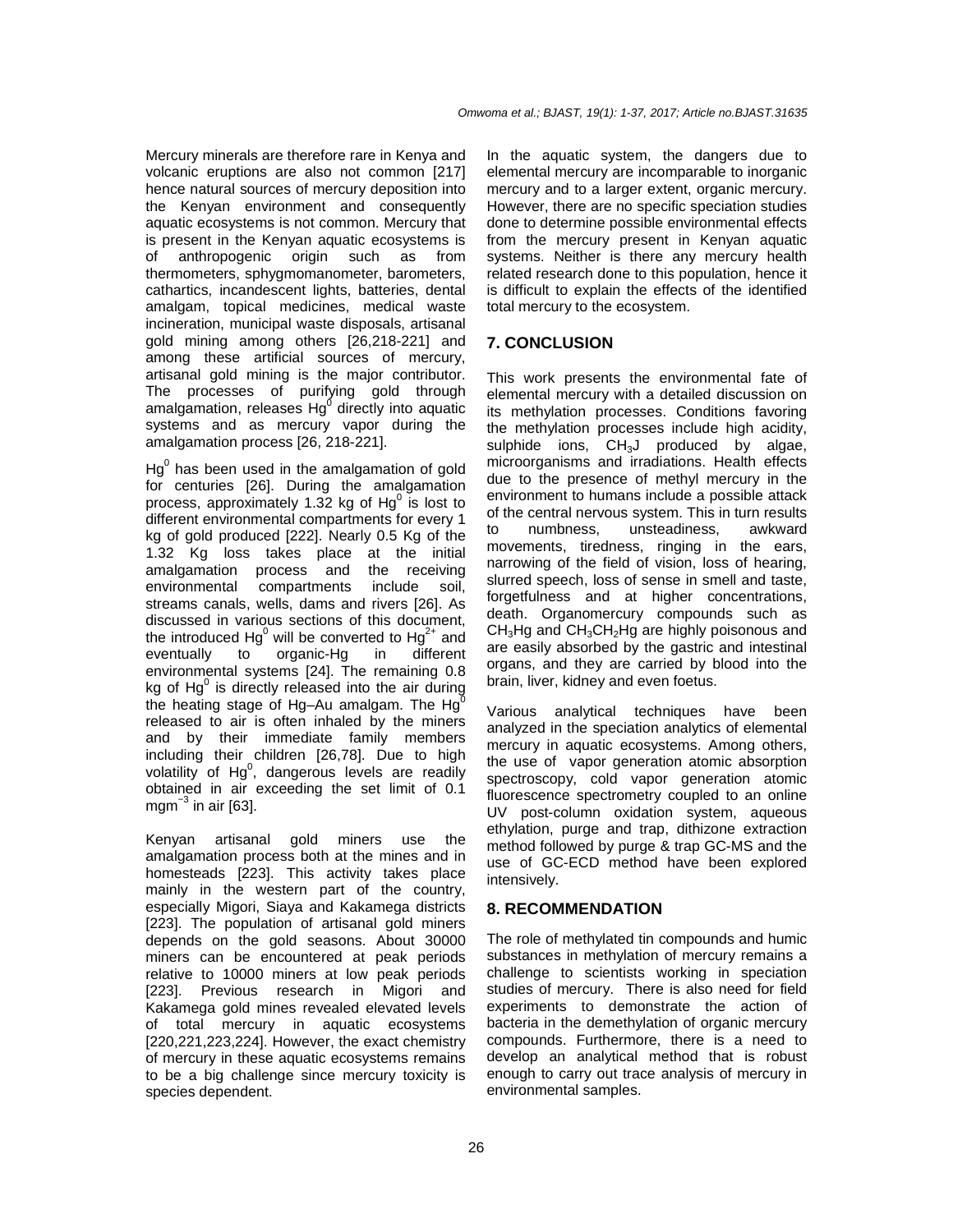#### **ACKNOWLEDGEMENTS**

This project was partly funded by the Alexander von Humboldt Foundation of Germany (Group Linkage Project, Ref. No. 3.4-Fokop-DEU/1064266).

## **COMPETING INTERESTS**

Authors have declared that no competing interests exist.

#### **REFERENCES**

- 1. Norrby LJ. Why is mercury liquid? Or, why do relativistic effects not get into chemistry textbooks? J. Chem. Educ. 1991;68:110.
- 2. Hammond CR. The elements in lide. CRC Handbook of Chemistry and Physics (86th ed.), CRC Press; 2005. ISBN 0-8493-0486-5
- 3. Hans Wedepohl K. The composition of the continental crust. Geochim. Cosmochim. Acta. 1995;59:1217-1232.
- 4. Rytuba JJ. Mercury from mineral deposits and potential environmental impact. Environ. Geol. 2003;43:326-338.
- 5. Jamieson RW. Domestic architecture and power. Springer; 2000. ISBN 0-306-46176-5
- 6. Brooks WE. Mercury, U.S. Geological Survey, USA; 2007.
- 7. Sheridan M. Green lightbulbs poison workers: Hundreds of factory staff are being made ill by mercury used in bulbs destined for the West. The Sunday Times. London, UK; 2009.
- 8. Parker SK, Schwartz B, Todd J, Pickering LK. Thimerosal-containing vaccines and autistic spectrum disorder: A critical review of published original data. Pediatrics. 2004; 114:793-804.
- 9. Liu J, Shi JZ, Yu LM, Goyer RA, Waalkes MP. Mercury in traditional medicines: Is cinnabar toxicologically similar to common mercurials? Experimental Biology and Medicine. 2008;233:810-817.
- 10. Leopold BR. Manufacturing processes involving mercury. Use and release of mercury in the United States, U.S. Environmental Protection Agency, Cincinnati, Ohio; 2002.
- 11. Barkay T, Miller SM, Summers AO. Bacterial mercury resistance from atoms to ecosystems. FEMS Microbiol. Rev. 2003; 27:355-384.
- 12. Fitzgerald WF, Mason RP. The global mercury cycle: Oceanic and anthropogenic aspects. In: Global and regional mercury cycles: Sources, fluxes and mass balances (Baeyens, W., Ed.), Springer Netherlands; 1996.
- 13. Slemr F, Langer E. Increase in global atmospheric concentrations of mercury inferred from measurements over the Atlantic Ocean. Nature. 1992;355:434-437.
- 14. Fitzgerald WF, Engstrom DR, Mason RP, Nater EA. The case for atmospheric mercury contamination in remote areas. Environ. Sci. Technol. 1998;32:1-7.
- 15. Lorey P, Driscoll CT. Historical trends of mercury deposition in Adirondack Lakes. Environ. Sci. Technol. 1999;33:718-722.
- 16. Swain EB, Engstrom DR, Brigham ME, Henning TA, Brezonik PL. Increasing rates of atmospheric mercury deposition in midcontinental North America. Science. 1992;257:784-787.
- 17. Schuster PF, Krabbenhoft DP, Naftz DL, Cecil LD, Olson ML, Dewild JF, Susong DD, Green JR, Abbott ML. Atmospheric mercury deposition during the last 270 years: A glacial ice core record of natural and anthropogenic sources. Environ. Sci. Technol. 2002;36:2303-2310.
- 18. Morel FMM, Kraepiel AML, Amyot M. The chemical cycle and bioaccumulation of mercury. Annu. Rev. Ecol. Syst. 1998;29: 543-566.
- 19. Summers OA, Sugarman IL. Cell-free mercury(II)-reducing activity in a plasmidbearing strain of Escherichia coli. J. Bacteriol. 1974;119:242-249.
- 20. Schottel LJ. The mercuric and organomercurial detoxifying enzymes from a plasmid-bearing strain of Escherichia coli. J. Biol. Chem. 1978;253:4341-4349.
- 21. Schaefer JK, Letowski J, Barkay T. Mer mediated resistance and volatilization of Hg(II) under anaerobic conditions. Geomicrobiol. J. 2010;19:87-102.
- 22. Krystofova O, Shestivska V, Galiova M, Novotny K, Kaiser J, Zehnalek J, Babula P, Opatrilova R, Adam V, Kizek R. Sunflower plants as bioindicators of environmental pollution with lead (II) ions. Sensors. 2009;9:5040-5058.
- 23. De Flora S, Bennicelli C, Bagnasco M. Genotoxicity of mercury compounds. A review. Mutat Res. 1994;317:57-79.
- 24. François MMM, Anne MLK, Marc A. The chemical cycle and bioaccumulation of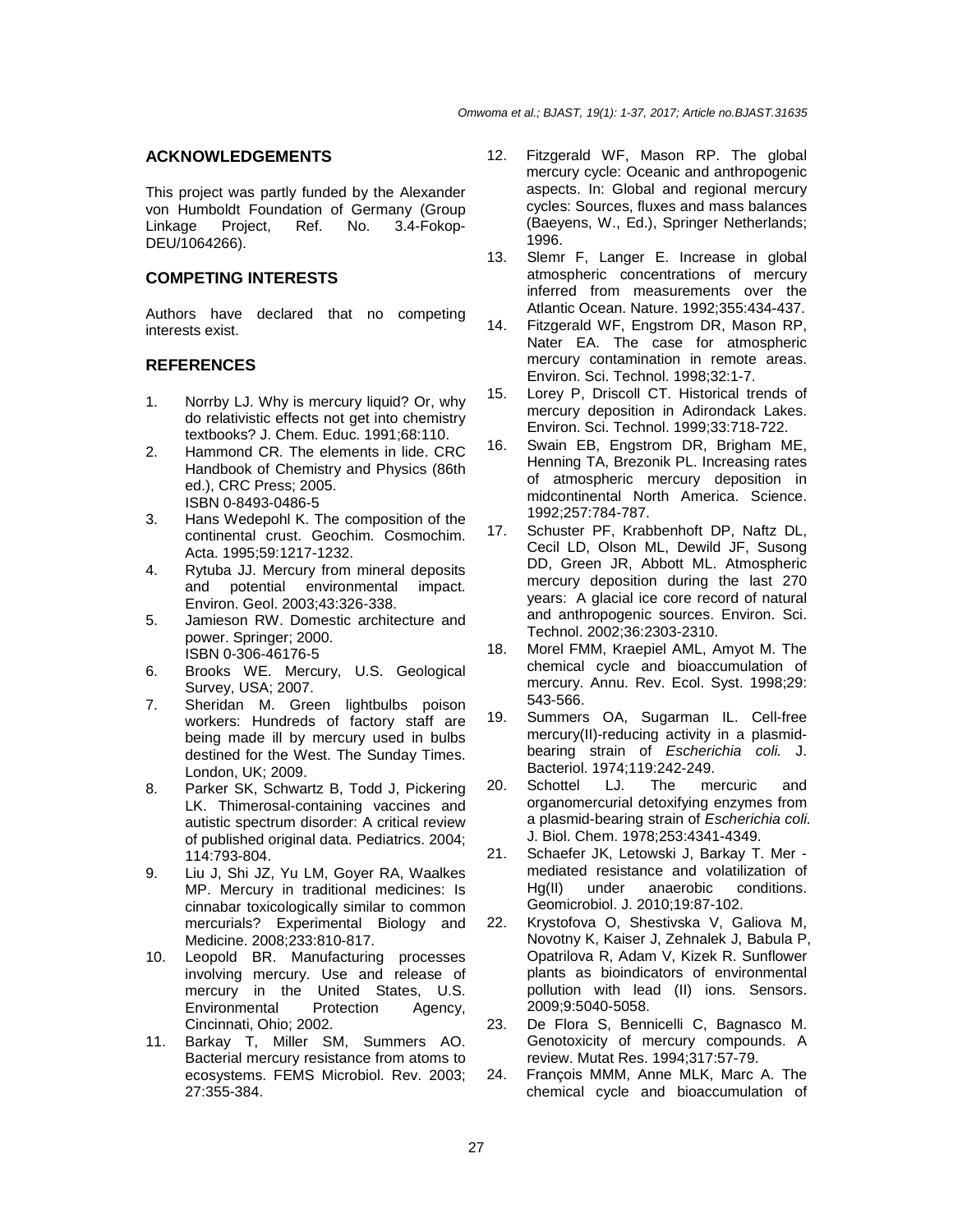mercury. Annu. Rev. Ecol. Syst. 1998;29: 543-566.

- 25. Hammond CR. The elements, In: Handbook of chemistry and physics CRC press. Boca Raton; 2000. ISBN: 0849304814
- 26. Timmins KJ. Artisanal gold mining without mercury pollution, United Nations Industrial Development Organization; 2003. Available:http://www.naturalresources.org/ minerals/cd/docs/unido/asm\_mercury.pdf
- 27. Ullrich SM, Tanton TW, Abdrashitova SA. Mercury in the aquatic environment: A review of factors affecting methylation. Crit. Rev. Env. Sci. Technol. 2001;31:241-293.
- 28. Loux NT. Diel temperature effects on the exchange of elemental mercury between the atmosphere and underlying waters. Environ. Toxicol. Chem. 2000;19:1191- 1198.
- 29. Amyot M, Gill GA, Morel FMM. Production and loss of dissolved gaseous mercury in coastal seawater. Environ. Sci. Technol. 1997;31:3606-3611.
- 30. Stein ED, Cohen Y, Winer AM. Environmental distribution and transformation of mercury compounds. Crit. Rev. Env. Sci. Technol. 2009;26:1-43.
- 31. Clever HL, Johnson SA, Derrick ME. The solubility of mercury and some sparingly soluble mercury salts in water and aqueous electrolyte solutions. J. Phys. Chem. Ref. Data. 1985;14:631.
- 32. Smith T, Pitts K, McGarvey JA, Summers AO. Bacterial oxidation of mercury metal vapor, Hg(0). Appl. Environ. Microbiol. 1998;64:1328-1332.
- 33. Anne OS, Simon S. Mercury resistance in a plasmid-bearing strain of Escherichia coli. J. Bacteriol. 1972;112:1228-1236.
- 34. Hamlett NV, Landale EC, Davis BH, Summers AO. Roles of the Tn21 merT, merP and merC gene products in mercury resistance and mercury binding. J. Bacteriol. 1992;174:6377-6385.
- 35. Omwoma S, Lalah JO, Ongeri DMK, Schramm KW. The impact of agronomic inputs on selected physicochemical features and their relationships with heavy metals levels in surface sediment and water in sugarcane farms in Nzoia, Kenya. Environ. Earth Sci. 2013;71:4297- 4308.
- 36. Lindberg SE, Brooks S, Lin CJ, Scott KJ, Landis MS, Stevens RK, Goodsite M, Richter A. Dynamic oxidation of gaseous mercury in the arctic troposphere at polar

sunrise Environ. Sci. Technol. 2002;36: 1245-1256.

- 37. Thoming J, Kliem BK, Ottosen LM. Electrochemically enhanced oxidation reactions in sandy soil polluted with mercury. Sci. Total Environ. 2000;261: 137-147.
- 38. Lalonde JD, Amyot M, Kraepiel AM, Morel FM. Photooxidation of Hg(0) in arti¢cial and natural waters. Environ. Sci. Technol. 2001;35:1367-1372.
- 39. de Magalhaes ME, Tubino M. A possible path for mercury in biological systems: The oxidation of metallic mercury by molecular oxygen in aqueous solutions. Sci. Total Environ. 1995;170:229-239.
- 40. Munthe J. The aqueous oxidation of elemental mercury by ozone. Atmos. Environ. 1992;26A:1461-1468.
- 41. Seigneur C, Wrobel J, Constantinou E. A chemical kinetic mechanism for atmospheric inorganic mercury. Environ. Sci. Technol. 1994;28:1589-1597.
- 42. Yamamoto M. Possible mechanism of elemental mercury oxidation in the presence of SH compounds in aqueous solution. Chemosphere. 1995;31:2791- 2798.
- 43. Luther III GW, Tsamakis E. Concentration and form of dissolved sulfide in the oxic water column of the ocean. Mar. Chem. 1989;127:165-177.
- 44. Mason RP, Reinfelder JR, Morel FMM. Uptake, toxicity and trophic transfer of mercury in a coastal diatom. Environ. Sci. Technol. 1996;30:1835-1845.
- 45. Dyall-Smith DJ, Scurry JP. Mercury pigmentation and high mercury levels from the use of a cosmetic cream. Med. J. Aust. 1990;153:409-415.
- 46. Weldon MM, Smolinski MS, Maroufi A, Hasty BW, Gilliss DL, Boulanger LL, Balluz LS, Dutton RJ. Mercury poisoning associated with a Mexican beauty cream. West J Med. 2000;173:15-18.
- 47. Matilainen T, Verta M. Mercury methylation and demethylation in aerobic surface waters. Can. J. Fish. Aquat. Sci. 1995;52: 1597-1608.
- 48. Regnell O, Hammar T, Helgée A, Troedsson B. Effects of anoxia and sulfide on concentrations of total and methyl mercury in sediment and water in two Hgpolluted lakes. Can. J. Fish. Aqua. Sci. 2001;58:506-517.
- 49. Boszke L, Głosińska G, Siepak J. Some aspects of speciation of mercury in a water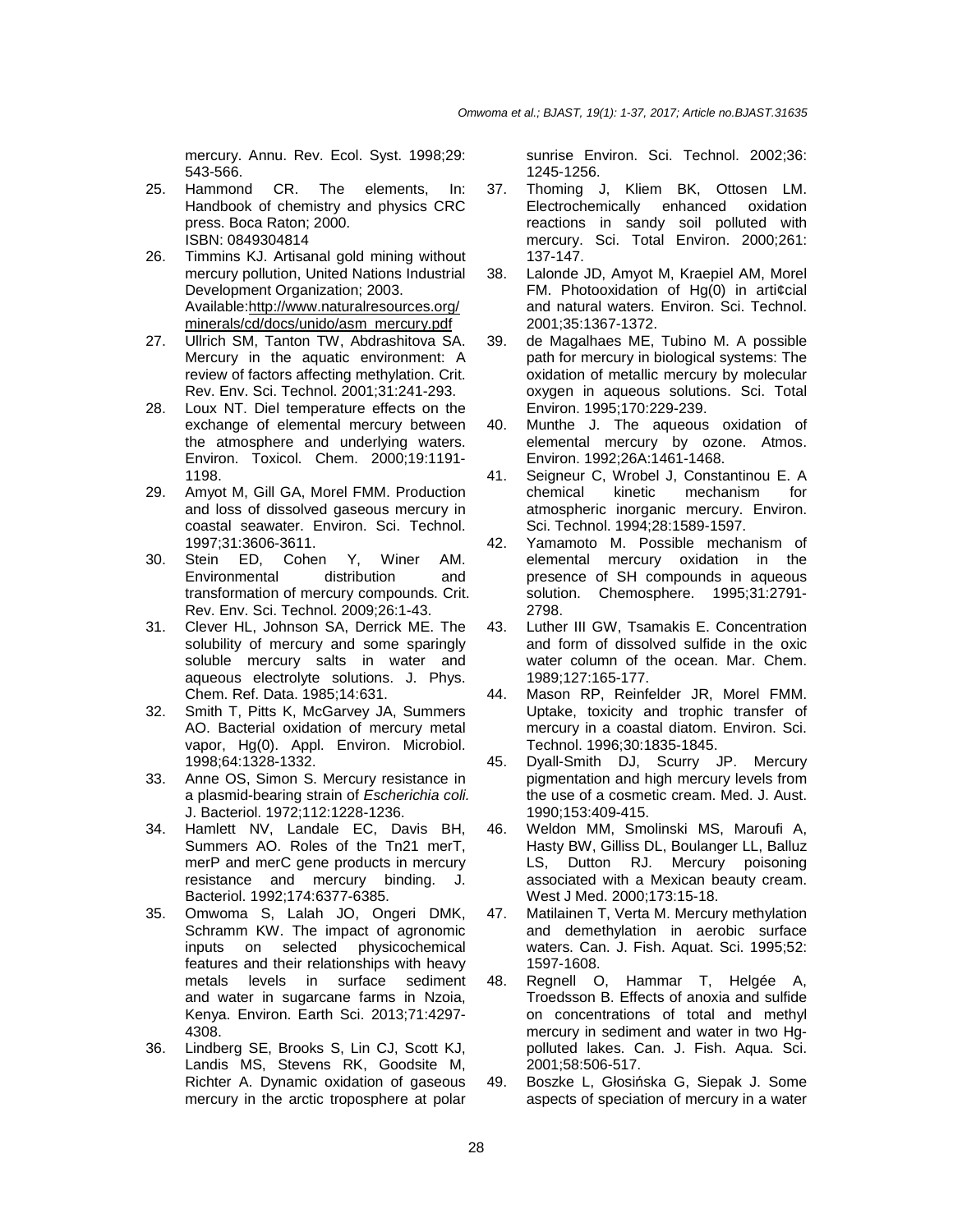environment. Polish J. of Env. Studies. 2002;11:285-298.

- 50. Nagase H, Ose Y, Sato T, Ishikawa T. Methylation of mercury by humic substances in an aquatic environment. Sci. Total Environ. 1982;25:133-142.
- 51. Weber JH. Review of possible paths for abiotic methylation of mercury(II) in the aquatic environment. Chemosphere. 1993; 26:2063-2077.
- 52. Jensen S, Jernelov A. Biological methylation of mercury in aquatic organisms. Nature. 1969;223:753-754.
- 53. Wood JM. Biological cycles for toxic elements in the environment. Science. 1974;183:1049-1052.
- 54. Gilmour CC, Henry EA, Mitchell R. Sulfate stimulation of mercury methylation in freshwater sediments. Environ. Sci. Technol. 1992;26:2281-2287.
- 55. King JK, Kostka JE, Frischer ME, Saunders FM. Sulfate-reducing bacteria methylate mercury at variable rates in pure culture and in marine sediments. Applied and Environmental Microbiology. 2000;66: 2430-2437.
- 56. Wood JM, Kennedy FS, Rosen CG. Synthesis of methyl-mercury compounds by extracts of a methanogenic bacterium. Nature. 1968;220:173-174.
- 57. Chen B, Wang T, Yin Y, He B, Jiang G. Methylation of inorganic mercury by methylcobalamin in aquatic systems. Appl. Organomet. Chem. 2007;21:462-467.
- 58. Leermakers M, Elskens M, Panutrakul S, Monteny F, Baeyens W. Geochemistry of mercury in an intertidal flat of the Scheldt estuary. Netherlands J. Aqua. Ecol. 1993; 27:267-277.
- 59. Benoit JM, Gilmour CC, Mason RP. Aspects of bioavailability of mercury for methylation in pure cultures of Desulfobulbus propionicus (1pr3). Applied and Environmental Microbiology. 2001;67: 51-58.
- 60. Hamelin S, Amyot M, Barkay T, Wang Y, Planas D. Methanogens: Principal methylators of mercury in lake periphyton. Environ. Sci. Technol. 2011;45:7693-7700.
- 61. Bryan GW, Langston WJ. Bioavailability, accumulation and effects of heavy metals in sediments with special reference to United Kingdom estuaries: A review. Environ. Pollut. 1992;76:89-131.
- 62. Craig PJ, Moreton PA. Total mercury, methyl mercury and sulphide levels in

British estuarine sediments—III. Water Res. 1986;20:1111-1118.

- 63. Guzzi G, La Porta CA. Molecular mechanisms triggered by mercury. Toxicology. 2008;244:1-12.
- 64. Galvin M. Occurrence of metals in waters: An overview. Water S. A. 1996;22:7-18.
- 65. Hamasaki T, Nagase H, Yoshioka Y, Sato T. Formation, distribution and ecotoxicity of methylmetals of tin, mercury and arsenic in the environment. Critical Review in Environ. Sci. Technol. 1995;25:45-91.
- 66. Wang R, Feng XB, Wang WX. In vivo mercury methylation and demethylation in freshwater tilapia quantified by mercury stable isotopes. Environ. Sci. Technol. 2013;47:7949-7957.
- 67. Ebinghaus R, Hintelmann H, Wilken RD. Mercury-cycling in surface waters and in the atmosphere? Species analysis for the investigation of transformation and transport properties of mercury. Fresen. J. Anal. Chem. 1994;350:21-29.
- 68. Sulikowski GA, Sulikowski MM, Haukaas MH, Moon B. Iodomethane. e-EROS Encyclopedia of Reagents for Organic Synthesis; 2005.

DOI: 10.1002/047084289X.ri029m.pub2

- 69. Cerrati G, Bernhard M, Weber JH. Model reactions for abiotic mercury(II) methylation: Kinetics of methylation of mercury(II) by mono-, di-, and tri-methyltin in seawater. Appl. Organomet. Chem. 1992;6:587-595.
- 70. Davies SN, DeWiest RCM. Hydrogeology wiley interscience. Chichester UK; 1966.
- 71. Hobman JL, Wilson JR, Brown NL. Microbial mercury reduction. In: Environmental microbe-metal interaction. Lovley D. R. (ed.) ASM Press, Washington; 2000.
- 72. Black FJ, Conaway CH, Flegal AR. Stability of dimethyl mercury in seawater and its conversion to monomethyl mercury. Environ. Sci. Technol. 2009;43:4056-4062.
- 73. Seller P, Kelly CA, Rudd JWM, MacHutchon AR. Photodegradation of methylmercury in lakes. Nature. 1996;380: 694-697.
- 74. Suda I, Suda M, Hirayama K. Degradation of methyl and ethyl mercury by singlet oxygen generated from sea water exposed to sunlight or ultraviolet light. Arch. Toxicol. 1993;67:365-368.
- 75. Amyot M, Lean DRS, Mierle G. Photochemical formation of volatile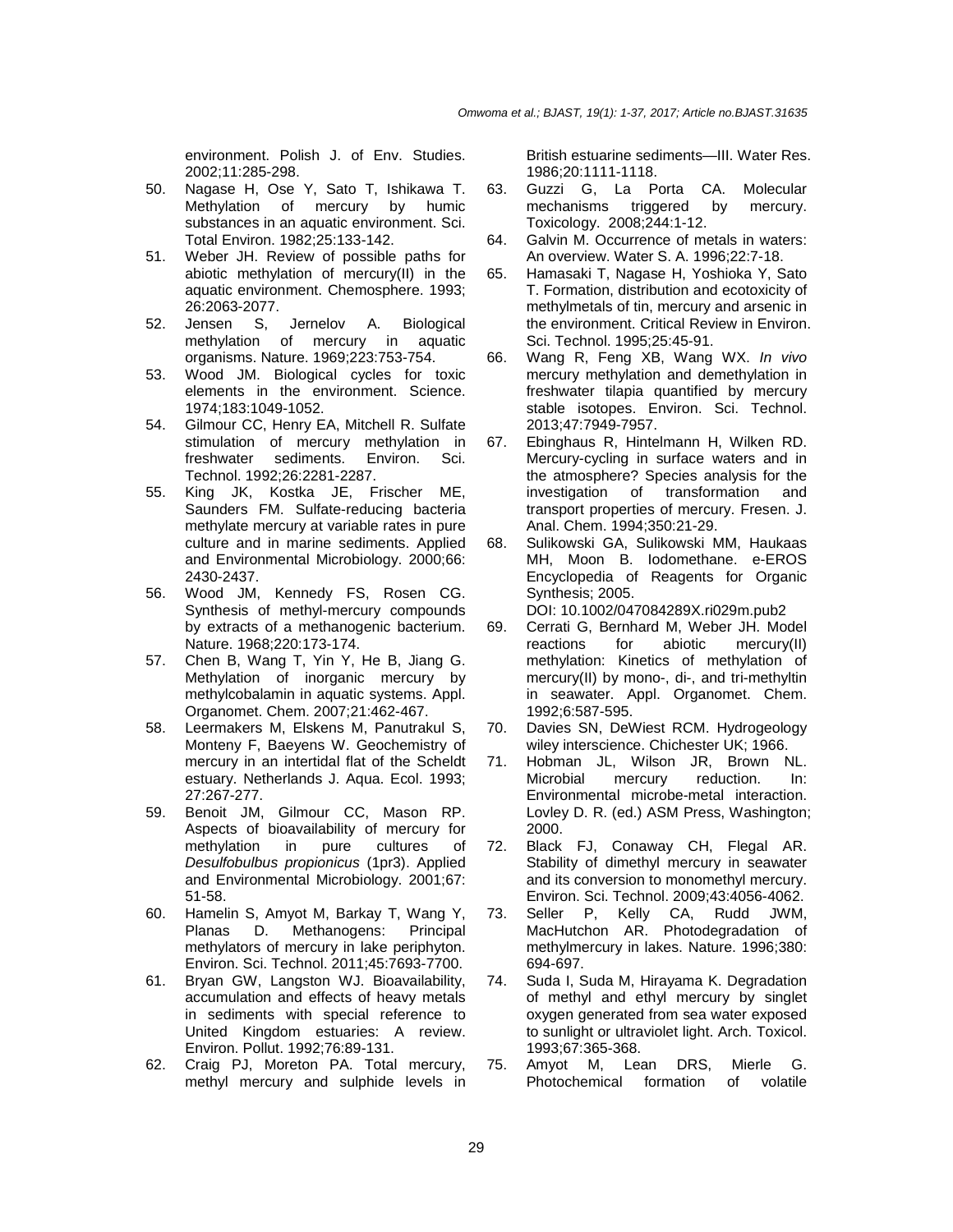mercury in high arctic lakes. Environ. Toxicol. Chem. 1997;16:2054-2063.

- 76. Mitra J, Guerrero EN, Hegde PM, Wang H. Boldogh I, Rao KS, Mitra S, Hegde ML. New perspectives on oxidized genome damage and repair inhibition by prooxidant metals in neurological diseases. Biomolecules. 2014;4:678-703.
- 77. UNEP, Global mercury assessment, UNEP chemicals Geneva, Switzerland; 2002.
- 78. UNIDO, Assistance in assessing and reducing mercury pollution emanating from artisanal gold mining in Ghana, United Nations Industrial Development Organization Project Document US/GHA/99/128, USA; 2000.
- 79. Cernichiari E, Brewer R, Myers GJ, Marsh DO, Lowell W, Lapham W. Monitoring methylmercury during pregnancy: Maternal hair predicts fetal brain exposure. Neurotoxicology. 1995;16:4.
- 80. Rezayi M, Esmaeli AS, Valinasab T. Mercury and selenium content in Otolithes ruber and Psettodes erumei from Khuzestan shore, Iran, Bulletin of Environmental Contamination and Toxicology. 2011;86:511-514.
- 81. WHO. Environmental health criteria 101: Methylmercury international program on chemical safety. World Health Organization, Geneva; 1990.
- 82. WHO, Environmental health criteria 118. Inorganic mercury, International Program on Chemical Safety. World Health Organization, Geneva; 1991.
- 83. Bakir F, Damluji SF, Amin-Zaki L, Murtadha M, Khalidi A, Al-Rawi NY, Tikriti S, Dhahir HI, Clarkson TW, Smith JC, Doherty RA. Methylmercury poisoning in Iraq. Science. 1973;181:230-241.
- 84. McKeown-Eyssen GE, Ruedy J. Prevalence of neurological abnormality in cree Indians exposed to methylmercury in Northern Quebec. Clin. Invest. Med. 1983; 6:161-169.
- 85. Marsh DO, Turner MD, Smith JC, Allen P, Richdale N. Fetal methylmercury study in a Peruvian fish-eating population. Neurotoxicology. 1995;16:717-726.
- 86. Myers GJ, Davidson PW, Cox C, Shamlaye C, Cernichiari E, Clarkson TW. Twenty-seven years studying the human neurotoxicity of methylmercury exposure. Environmental Research. 2000;83:275-285.
- 87. Davidson PW, Myers GJ, Cox C, Axtell C, Shamlaye C, Sloane-Reeves J, Cernichiari E, Needham L, Choi A, Wang Y, Berlin M,

Clarkson TW. Effects of prenatal and postnatal methylmercury exposure from fish consumption on neurodevelopment. Jama. 1998;280:701.

- 88. Davidson PW, Myers GJ, Cox C, Shamlaye CF, Marsh DO, Tanner MA, Berlin M, Sloane-Reeves J, Cernichiari E, Choisy O. Longitudinal neuro-<br>developmental study of seychellois developmental study of seychellois children following in utero exposure to methylmercury from maternal fish ingestion: Outcomes at 19 and 29 months. Neurotoxicology. 1995;16:677-688.
- 89. Grandjean P, Esben BJ, Roberta FW, Poul JJ, Pal W, Frodi D, Niels K. Methylmercury exposure biomarkers as indicators of neurotoxicity in children aged 7 years. Am. J. Epidemiol. 1999;150:301-305.
- 90. Grandjean P, Weihe P, White RF, Debes F. Cognitive performance of children prenatally exposed to "safe" levels of methylmercury. Environmental Research. 1998;77:165-172.
- 91. Grandjean P, Weihe P, White RF, Debes F, Araki S, Yokoyama K, Murata K, SØRensen N, Dahl R, JØRgensen PJ. Cognitive deficit in 7-year-old children with prenatal exposure to methylmercury. Neurotoxicol. Teratol. 1997;19:417-428.
- 92. Boulland M, Boudeault A. New almaden. Arcadia Publishing, Chicago, USA; 2006. ISBN: 0738531316
- 93. USEPA. Clean air mercury rule, United States Environmental Protection Agency, Washington DC, USA; 2005.
- 94. Ball LK, Ball R, Pratt RD. An assessment of thimerosal use in childhood vaccines. Pediatrics. 2001;107:1147-1154.
- 95. Geier MR, Geier DA. The potential importance of steroids in the treatment of autistic spectrum disorders and other disorders involving mercury toxicity. Medical Hypotheses. 2005;64:946-954.
- 96. Halsey NA. Limiting infant exposure to thimerosal in vaccines and other sources of mercury. Jama. 1999;282:1763.
- 97. Baskin DS, Ngo H, Didenko VV. Thimerosal induces DNA breaks, caspase-3 activation, membrane damage, and cell death in cultured human neurons and fibroblasts. Toxicol. Sci. 2003;74:361- 368.
- 98. Magos L. Review on the toxicity of ethylmercury, including its presence as a preservative in biological and pharmaceutical products. Journal of Applied Toxicology. JAT. 2001;21:1-5.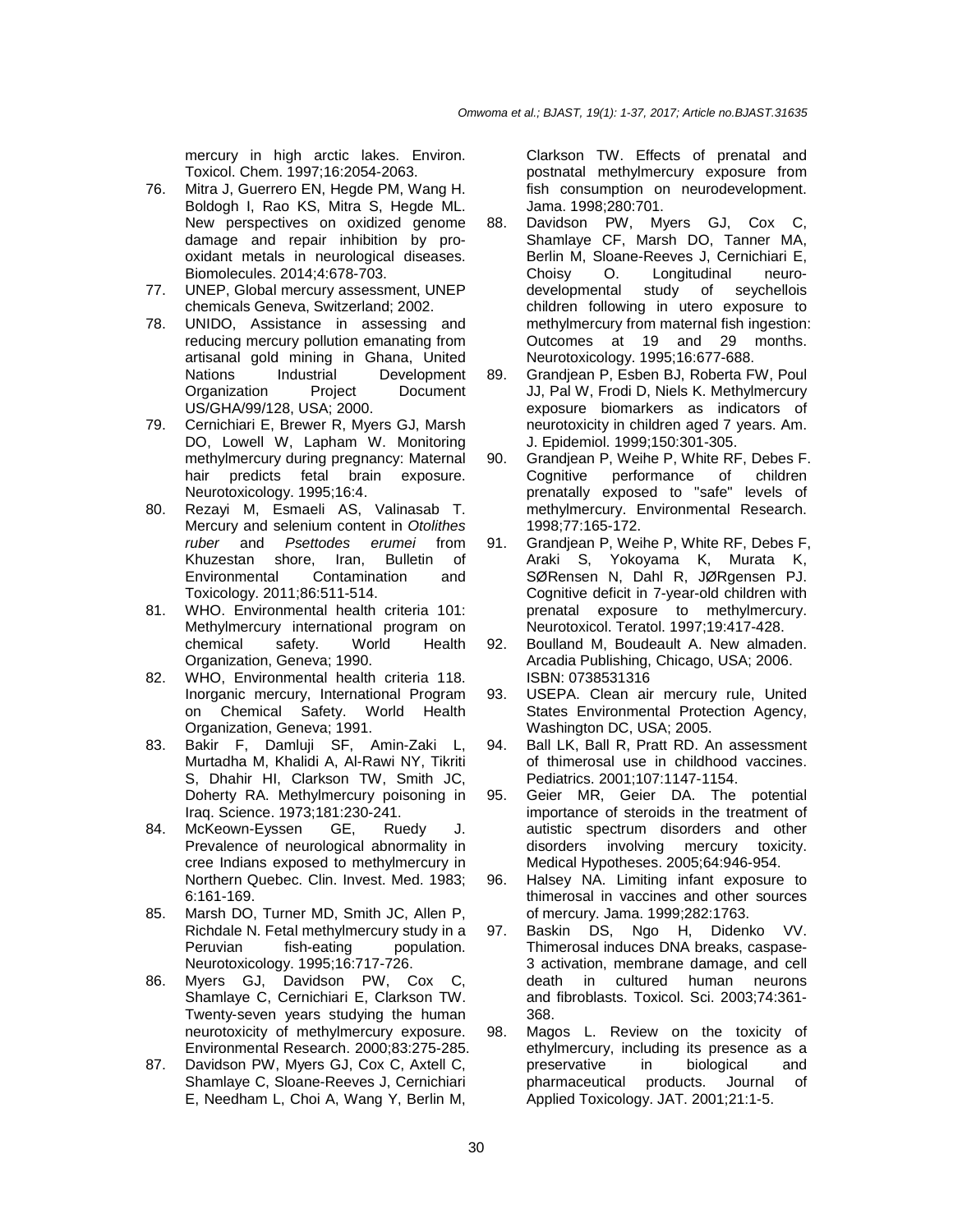- 99. Adams WJ, Kimerle RA, Barnett JW. Sediment quality and aquatic life assessment. Environ. Sci. Tech. 1992;26: 1864-1875.
- 100. Manly R. Biological indicators, In: Environmental analytical chemistry, Fifield, F.W., Haines, P.J. (Eds.). Black Academic and Professional, Oxford, London; 1996.
- 101. Campbell NA. Biology, 4th. Ed., The Benjamin/Cummings Publishing Company Inc., USA. University of California; 1996.
- 102. Roth D, Fay L, Moyer K, Warne R. Environmental lands acquisition and maintenance strategy discussion paper South West Florida Water Management District, USA; 1997.
- 103. Stauber JL, Florence TM. Mechanism of toxicity of ionic copper and copper complexes to algae. Marine Biol. 1987;94: 511-519.
- 104. Kaitala S. Multiple toxicity and accumulation of heavy metals in two bivalve mollusc species. Water Sci. Tech. 1998;20:23-32.
- 105. Kale RD. Earthworms: Natures gift for utilization of organic wastes. Earthworms ecology. CRC Press, Boca Raton, FinLand; 1998.
- 106. Kara Y. Bioaccumulation of Cu, Zn and Ni from the wastewater by treated Nasturtium officinale. Int. J. Environ. Sci. Tech. 2013; 2:63-67.
- 107. Kaonga CC, Chiotha SS, Monjerezi M, Fabiano E, Henry EM. Levels of cadmium, manganese and lead in water and algae; Spirogyra aequinoctialis. Int. J. Environ. Sci. Tech. 2008;5:471-478.
- 108. Spurgeon DJ, Weeks JM, Van Gestel CAM. A summary of eleven years progress in earthworm ecotoxicology. Pedobiologia. 2003;47:588-606.
- 109. Lanno R, Wells J, Conder J, Bradham K, Basta N. The bioavailability of chemicals in soil for earthworms. Ecotox. Environ. Safe. 2004;57:39-47.
- 110. Ruhling A, Germund T. An ecological approach to lead problem. Botaniska Notiser. 1968;121:21-42.
- 111. Grodzińska K, Szarek G, Godzik B. Heavy metal deposition in polish national parks changes during ten years. Water, Air, Soil Pollut. 1990;49:409-419.
- 112. Thoni L, Schnyder N, Krieg F. Comparison of metal concentrations in three species of mosses and metal freights in bulk

precipitations. Anal. Bioanal. Chem. 1996;354:703-708.

- 113. Otvos E, Pazmandi T, Tuba Z. First national survey of atmospheric heavy metal deposition in hungary by the analysis of mosses. Sci. Total Environ. 2003;309: 151-160.
- 114. Ross H. On the use of mosses (Hylocomium splendens and Pleurozium schreberi) for estimating atmospheric trace metal deposition. Water, Air, Soil Pollut. 1990;50.
- 115. Bargagli R, Brown DH, Nelli L. Metal biomonitoring with mosses: Procedures for correcting for soil contamination. Environl. Polln. 1995;89:169-175.
- 116. Poikolainen J, Kubin E, Piispanen J, Karhu J. Atmospheric heavy metal deposition in Finland during 1985–2000 using mosses as bioindicators. Sci. Total Environ. 2004;318:171-185.
- 117. Giesbrecht GF, Gumpertz LM. Completely randomized design in: Planning, construction and statistical analysis of comparative experiments. John Wiley & Sons, Inc., Hoboken, NJ, USA; 2005.
- 118. Ryan TP. Completely randomized design. In: Modern Experimental Design, John Wiley & Sons, Inc., Hoboken, NJ, USA; 2007.
- 119. Montgomery DC. Design and analysis of experiments. John Wiley & Sons, Inc.; 2009.

ISBN: 978-0-470-45687-3

- 120. Wilder LGR. Speciation of mercury in environmental samples. Master thesis, University of Barcelona Catalonia; 2010.
- 121. Quevauviller P, de la Calle-Guntiñas MB, Maier EA, Cámara C. A survey on stability of chemical species in solution during storage: The BCR experience, Microchimica Acta. 1995;118:131-141.
- 122. Shimomura S, Nishihara Y, Tanase Y. Decrease of mercury in the diluted mercury (II) solutions. Bunseki Kagaku. 1968;17: 1148-1149.
- 123. Shimomura S, Nishihara V, Fukumoto Y, Tanase Y. Adsorption of mercuric ions by ferric hydroxide. Eisei Kagaku. 1969;15: 84-89.
- 124. Toribara T. Behaviour of dilute solutions of mercury. Talanta. 1970;17:1025-1028.
- 125. Lo JM, Wai CM. Mercury loss from water during storage. Mechanisms and prevention. Anal. Chem. 1975;47:1869- 1870.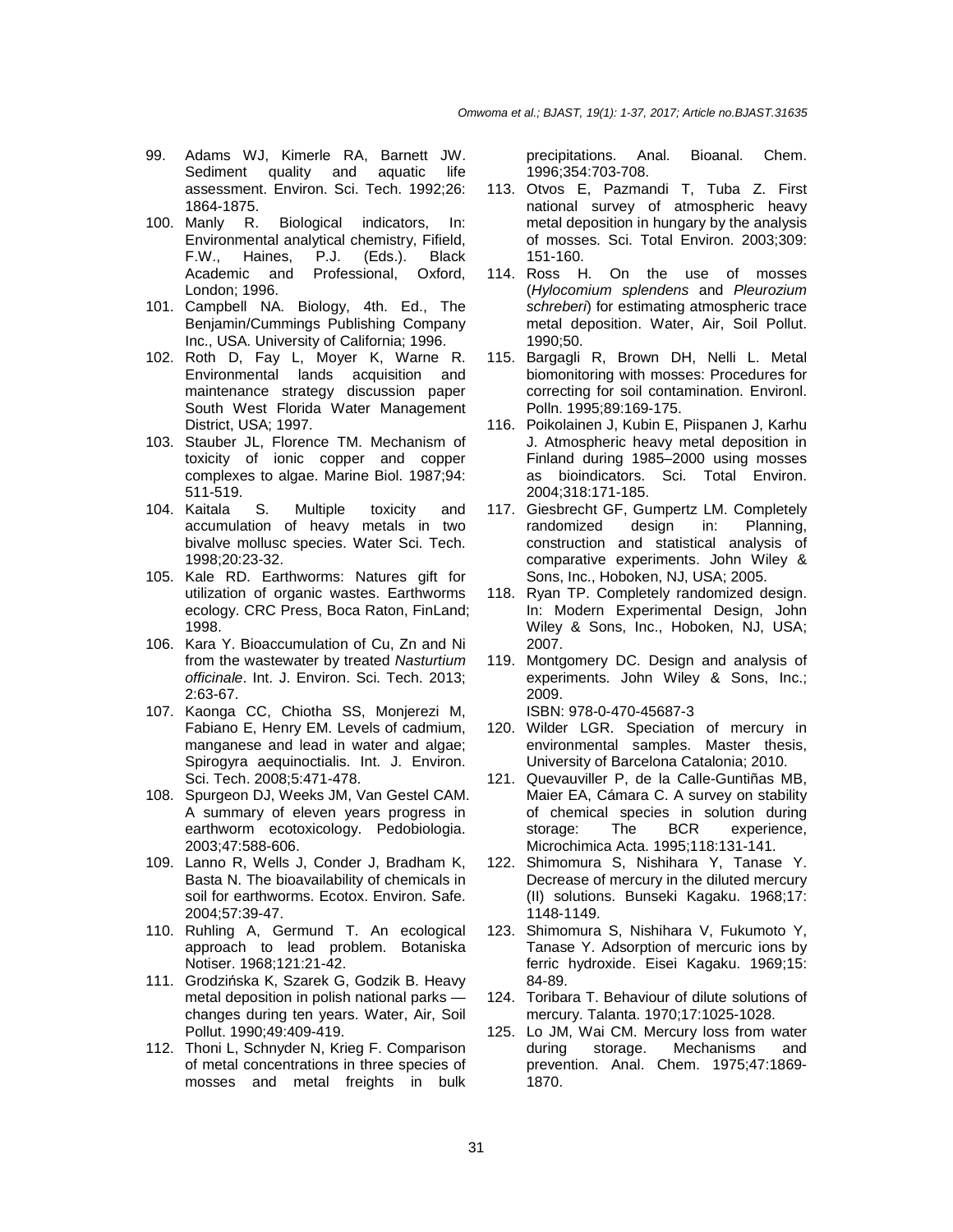- 126. Wasik A, Namieśnik J. Speciation of organometallic compounds of tin, lead and mercury. Pol. J. Environ. Stud. 2001;10: 405-413.
- 127. Stäb JA, Cofino WP, van Hattum B, Brinkman UAT. Assessment of transport routes of triphenyltin used in potato culture in the Netherlands. Anal. Chim. Acta. 1994;286:335-341.
- 128. Łobiński R, Pereiro IR, Chassaigne H, Wasik A, Szpunar J. Elemental speciation and coupled techniques? Towards faster and reliable analyses. J. Anal. At. Spectrom. 1998;13:859-867.
- 129. Moens L, De Smaele T, Dams R, Van Den<br>Broeck P. Sandra P. Sensitive. Broeck P, Sandra P. Sensitive, simultaneous determination of organomercury, -lead, and -tin compounds<br>with beadspace solid phase headspace solid phase microextraction capillary gas chromatography combined with inductively coupled plasma mass spectrometry. Anal. Chem. 1997;69:1604-1611.
- 130. Fischer R, Rapsomanikis S, Andreae MO. Determination of methylmercury in fish samples using GC/AA and sodium tetraethylborate derivatization. Anal. Chem. 1993;65:763-766.
- 131. Gerbersmann C, Heisterkamp M, Adams FC, Broekaert JC. Two methods for the speciation analysis of mercury in fish involving microwave-assisted digestion and gas chromatography-atomic emission spectrometry. Anal. Chim. Acta. 1997;350: 273-285.
- 132. Liang L, Horvat M, Bloom NS. An improved speciation method for mercury by GC/CVAFS after aqueous phase ethylation and room temperature precollection. Talanta. 1994;41:371-379.
- 133. Yin X, Frech W, Hoffmann E, Lüdke C, Skole J. Mercury speciation by coupling cold vapour atomic absorption spectrometry with flow injection on-line preconcentration and liquid chromatographic separation. Fresen. J. Anal. Chem. 1998;361:761-766.
- 134. Dachs J, Alzaga R, Bayona JM, Quevauviller P. Development of a supercritical fluid extraction procedure for tributyltin determination in sediments. Anal. Chim. Acta. 1994;286:319-327.
- 135. Ceulemans M, Freddy CA. Speciation of organotin in environmental sediment samples. Talanta. 1998;46:395-405.
- 136. Shawky S, Emons H, Derbeck HW. Speciation of organotin compounds in fish samples. Anal. Commun. 1996;33:107.
- 137. Gremm T, Frimmel F. Determination of organotin compounds in aqueous samples by means of HPGC-AED. Water Res. 1992;26:1163-1169.
- 138. Vercauteren J, De Meester A, De Smaele T, Vanhaecke F, Moens L, Dams R, Sandra P. Headspace solid-phase microextraction-capillary gas chromatography-ICP mass spectrometry for the determination of the organotin pesticide fentin in environmental samples. J. Anal. At. Spectrom. 2000;15:651-656.
- 139. Sadiki Ai, Williams DT. Speciation of organotin and organolead compounds in drinking water by gas chromatography atomic emission spectrometry. Chemosphere. 1996;32:1983-1992.
- 140. Heisterkamp M, Adams FC. In situ propylation using sodium tetrapropylborate as a fast and simplified sample preparation for the speciation analysis of organolead compounds using GC-MIP-AES. J. Anal. At. Spectrom. 1999;14:1307-1311.
- 141. Baxter DC, Frech W. Speciation of lead in environmental and biological samples (Technical Report). Pure Appl. Chem. 1995;67.
- 142. Dirkx WMR, Lobiński R, Adams FC. Speciation analysis of organotin in water and sediments by gas chromatography with optical spectrometric detection after extraction separation. Anal. Chim. Acta. 1994;286:309-318.
- 143. Takeuchi M, Mizuishi K, Hobo T. Determination of organotin compounds in environmental samples. Anal. Sci. 2000; 16:349-359.
- 144. Leermakers M, Nguyen HL, Kurunczi S, Vanneste B, Galletti S, Baeyens W. of methylmercury in environmental samples using static headspace gas chromatography and atomic fluorescence detection after aqueous phase ethylation. Anal. Bioanal. Chem. 2003;377:327-333.
- 145. Lee J, Ryu Y, Park J, Jeon S, Kim S, Kim Y. Determination of methylmercury in biological samples using dithizone extraction method followed by purge & trap GC-MS. Bull. Korean Chem. Soc. 2007;28: 2293-2298.
- 146. Kerry T. Analysis of ultra-trace level methyl mercury in water by aqueous phase ethylation. HG-005-2.7; 2008.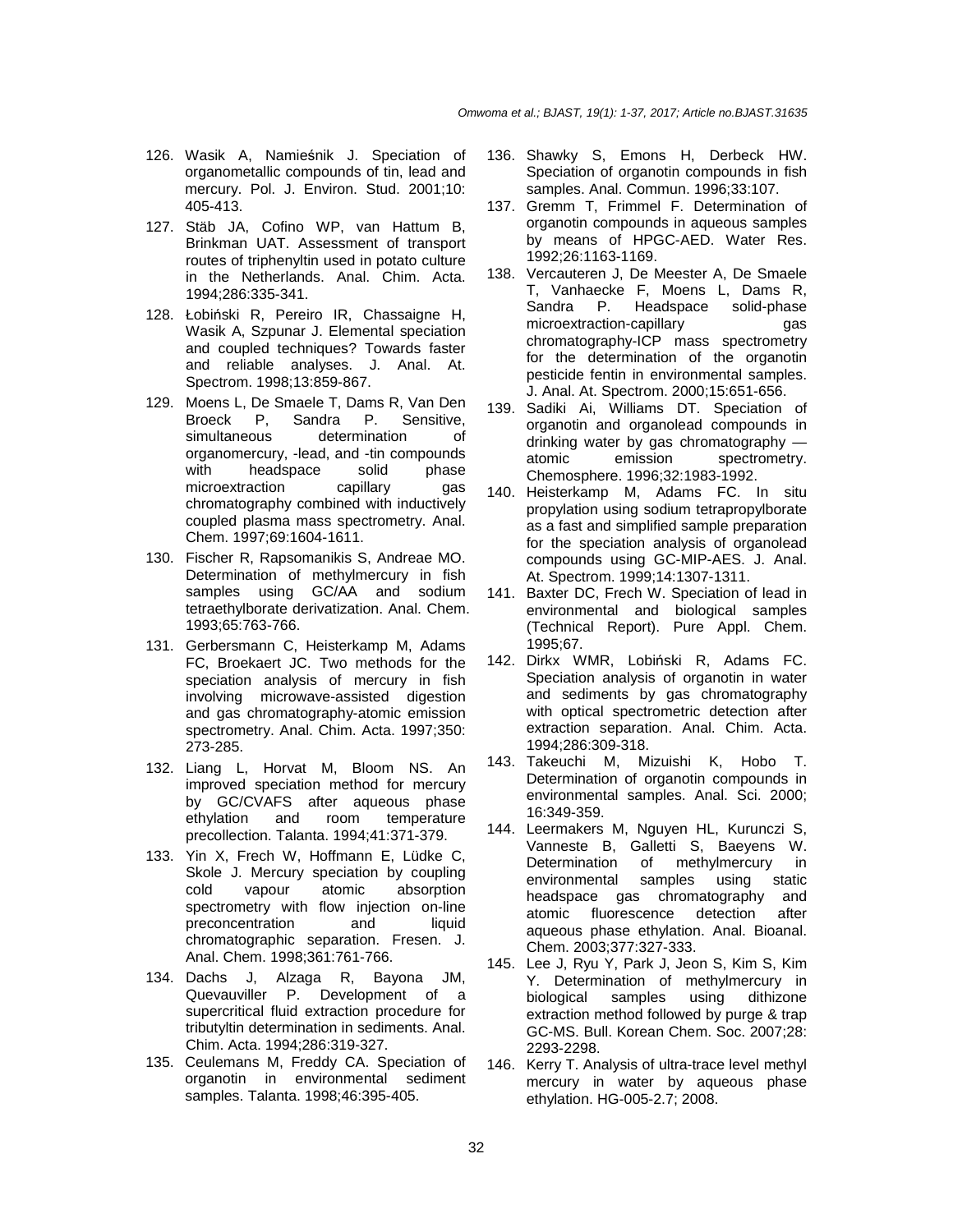- 147. USEPA, Method 3200: Mercury species fractionation and quantification by microwave assisted extraction, selective solvent extraction and/or solid phase extraction, United States Environmental Protection Agency, Washington DC, USA; 2005.
- 148. Burguera M. Analytical methodology for speciation of arsenic in environmental and biological samples. Talanta. 1997;44: 1581-1604.
- 149. Vazquez MJ, Carro AM, Lorenzo RA, Cela R. Optimization of methylmercury microwave-assisted extraction from aquatic sediments. Anal. Chem. 1997;69: 221-225.
- 150. Caricchia AM, Minervini G, Soldati P, Chiavarini S, Ubaldi C, Morabito R. GC-ECD determination of methylmercury in sediment samples using a SPB-608 capillary column after alkaline digestion. Microchem. J. 1997;55:44-55.
- 151. Wuilloud JCA, Wuilloud RG, Vonderheide AP, Caruso JA. Gas chromatography/ plasma spectrometry—an important analytical tool for elemental speciation studies. Spectrochim. Acta. 2004;Part B(59):755-792.
- 152. Chester TL, Pinkston JD, Raynie DE. Supercritical fluid chromatography and extraction. Anal. Chem. 1998;70:301R-319R.
- 153. Kumar UT, Vela NP, Dorsey JG, Caruso JA. Supercritical fluid extraction of organotins from biological samples and speciation by liquid chromatography and<br>inductively coupled plasma mass inductively coupled plasma mass spectrometry. J. Chromatogr. 1993;A 655: 340-345.
- 154. Kumar UT, Vela NP, Caruso JA. Multielement detection of organometals by supercritical fluid chromatography with<br>inductively coupled plasma mass inductively coupled plasma mass spectrometry detection. J. Chromatogr. Sci. 1995;33:606-610.
- 155. Greschonig H, Schmid MG. x000Fc, G. bitz, Capillary electrophoretic separation of inorganic and organic arsenic compounds. Fresen. J. Anal. Chem. 1998;362:218-223.
- 156. Łobiński R, Adams FC. Speciation analysis by gas chromatography with plasma source spectrometric detection. Spectrochim. Acta. 1997;Part B 52:1865- 1903.
- 157. Ritsema R, Donard OFX. In sample handling and trace analysis of pollutants: Techniques, applications and quality

assurance, (ed. D. Barcelo). Elsevier Science B.V; 1999.

- 158. Afghan BK, Chan ASY. Analysis of trace organics in aquatic environment. CRS Press Inc., Florida; 1989.
- 159. Thomas P, Christopher L, Gerhard S. Precise sulfur isotope ratio measurements in trace concentration of sulfur by inductively coupled plasma double focusing sector field mass spectrometry. J. Anal. At. Spectrom. 1999;14:1501-1504.
- 160. Thomas P, Stephan H, Christopher L, Gerhard S. Determination of rare earth elements U and Th in environmental samples by inductively coupled plasma double focusing sectorfield mass spectrometry (ICP-SMS). J. Anal. At. Spectrom. 1999;14:1-8.
- 161. de la CG, x000F MB. as, Laturnus F, Adams FC. Purge and trap/thermal desorption device for the determination of dimethylselenide and dimethyldiselenide. Fresen. J. Anal. Chem. 1999;364:147-153.
- 162. Salih B. Speciation of inorganic and organolead compounds by gas chromatography-atomic absorption spectrometry and the determination of lead species after pre-concentration onto diphenylthiocarbazone-anchored polymeric microbeads. Spectrochim. Acta, Part B. 2000;55:1117-1127.
- 163. Cai Y. Speciation and analysis of mercury, arsenic and selenium by atomic fluorescence spectrometry. TrAC, Trends Anal. Chem. 2000;19:62-66.
- 164. Jiang SH, Liang JH, Chou JT, Lin UT, Yeh WW. A hybrid method for calculating absolute peak efficiency of germanium detectors. Nucl. Instr. and Meth. in Phys. Res. A. 1998;413:281-292.
- 165. Morita H, Tanaka H, Shimomura S. Atomic fluorescence spectrometry of mercury: principles and developments. Spectrochim. Acta. 1995;50B:69-84.
- 166. Feldman C. Preservation of dilute mercury solutions. Anal. Chem. 1974;46:99-102.
- 167. Hamlin SN. Preservation of samples for dissolved mercury. J. Am. Water Resour. Assoc. 1989;25:255-262.
- 168. Wilhelm SM, Bloom N. Mercury in petroleum. Fuel Process. Technol. 2000;63: 1-27.
- 169. Brigham ME, Wentz DA, Aiken GR, Krabbenhoft DP. Mercury cycling in stream ecosystems. 1. Water column chemistry and transport. Environ. Sci. Technol. 2009;43:2720-2725.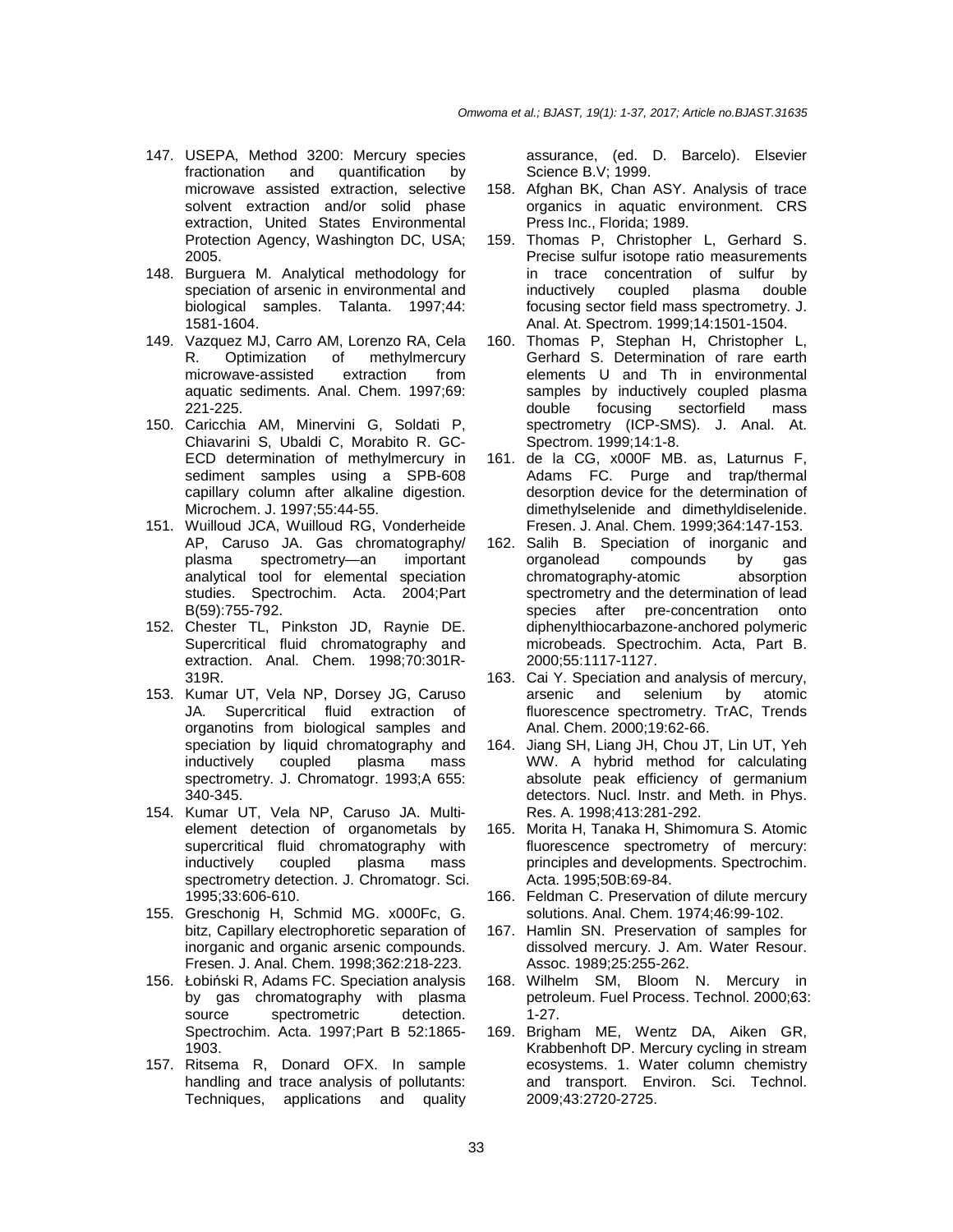- 170. Braman RS, Johnson DL. Selective absorption tubes and emission technique for determination of ambient forms of mercury in air. Environ. Sci. Technol. 1974;8:996-1003.
- 171. Schroeder WH, Jackson R. An instrumental analytical technique for vapour-phase mercury species in air. Chemosphere. 1984;13:1041-1051.
- 172. Yolanda F, Klaus M, Hazel D. Accurate analysis of foodstuffs using vapor generation atomic absorption spectroscopy and ICP-OES thermo fisher scientific. San Jose, CA, U SA; 2011. Available:http://www.thermo.com/eThermo/ CMA/PDFs/Various/File\_53371.pdf
- 173. Kaercher LE, Goldschmidt F, Paniz JNG, de Moraes Flores ÉM, Dressler VL. Determination of inorganic and total mercury by vapor generation atomic absorption spectrometry using different temperatures of the measurement cell. Spectrochim. Acta. 2005;Part B(60):705- 710.
- 174. Duarte FA, Bizzi CA, Antes FG, Dressler VL, Flores ÉMdM. Organic, inorganic and total mercury determination in fish by chemical vapor generation with collection on a gold gauze and electrothermal atomic absorption spectrometry. Spectrochim. Acta. 2009;Part B(64):513-519.
- 175. Luna AS, Ralph ES, Reinaldo CdC. Chemical vapor generation: Atomic absorption by Ag, Au, Cu, and Zn following reduction of aquo ions with sodium tetrahydroborate (III). Anal. Chem. 2000; 72:3523-3531.
- 176. Yasutake A, Nagano M, Nakano A. Simple method for methylmercury estimation in biological samples using atomic absorption spectroscopy. J. Health Sci. 2005;51:220- 223.
- 177. PSA, Schematic diagram of the continuous-flow vapor/ hydride generator. Millennium Excalibur, P. S. Analytical. Hydride generator users manual. PS Analyical LTD. 1998;2.0.
- 178. Liang LN, Jiang GB, Liu JF, Hu JT. Speciation analysis of mercury in seafood by using high-performance liquid chromatography on-line coupled with coldvapor atomic fluorescence spectrometry via a post column microwave digestion. Anal. Chim. Acta. 2003;477:131-137.
- 179. USEPA, Methyl mercury in water by distillation, aqueous ethylation, purge and trap, and CVAFS. Method 1630. EPA-821-

R-01-020, U.S. Environmental Protection Agency Office of Water Office of Science and Technology, Engineering and Analysis Division Pennsylvania Avenue NW, Washington, D.C.; 2001.

- 180. Horvat M. Global and regional mercury cycles: Sources, fluxes and mass balances; Beayens, W., Ed., Kluwer Academic Publishers, The Netherlands; 1996.
- 181. Akagi H, Nishimura H. Advances in mercury toxicology; Suzuki, T., Ed., Plenum Press, New York, U. S. A; 1991.
- 182. Baxter DC, Rodushkin I, Engstrom E, Klockare D, Waara H. Methylmercury measurement in whole blood by isotopedilution GC-ICPMS with 2 sample preparation methods. Clinical Chemistry. 2007;53:111-116.
- 183. Salih B, Say R, Denizli A, Genç Ö, Pişkin E. Determination of inorganic and organic mercury compounds by capillary gas chromatography coupled with atomic absorption spectrometry after preconcentration on dithizone-anchored<br>poly(ethylene glycol dimethacrylatepoly(ethylene glycol dimethacrylatehydroxyethylmethacrylate) microbeads. Anal. Chim. Acta. 1998;371:177-185.
- 184. Marsalek P, Svobodova Z. Rapid determination of methylmercury in fish tissues. Czech J. Food Sci. 2006;24:138- 142.
- 185. Cappon CJ, Smith JC. Gaschromatographic determination of inorganic mercury and organomercurials in biological materials. Anal. Chem. 1977;49: 365-369.
- 186. Hight SC. Rapid determination of methyl mercury in fish and shellfish: Collaborative study. J. Assoc. Off. Anal. Chem. 1987; 70:667-672.
- 187. Lorenzo RA, Carro A, Rubí E, Casais CR. Selective determination of methyl mercury in biological samples by means of programmed temperature gas chromatography. J. AOAC Int. 1993;76: 608-614.
- 188. O'Reilly JE. Gas chromatographic determination of methyl and ethyl mercury: "Passivation" of the chromatographic column. J. Chromatogr. 1982;A 238:433- 444.
- 189. USEPA, Method 7472, Mercury in aqueous samples and extracts by anodic stripping voltammetry, United States Environmental Protection Agency; 1996. Available:http://www.epa.gov/solidwaste/h azard/testmethods/sw846/pdfs/7472.pdf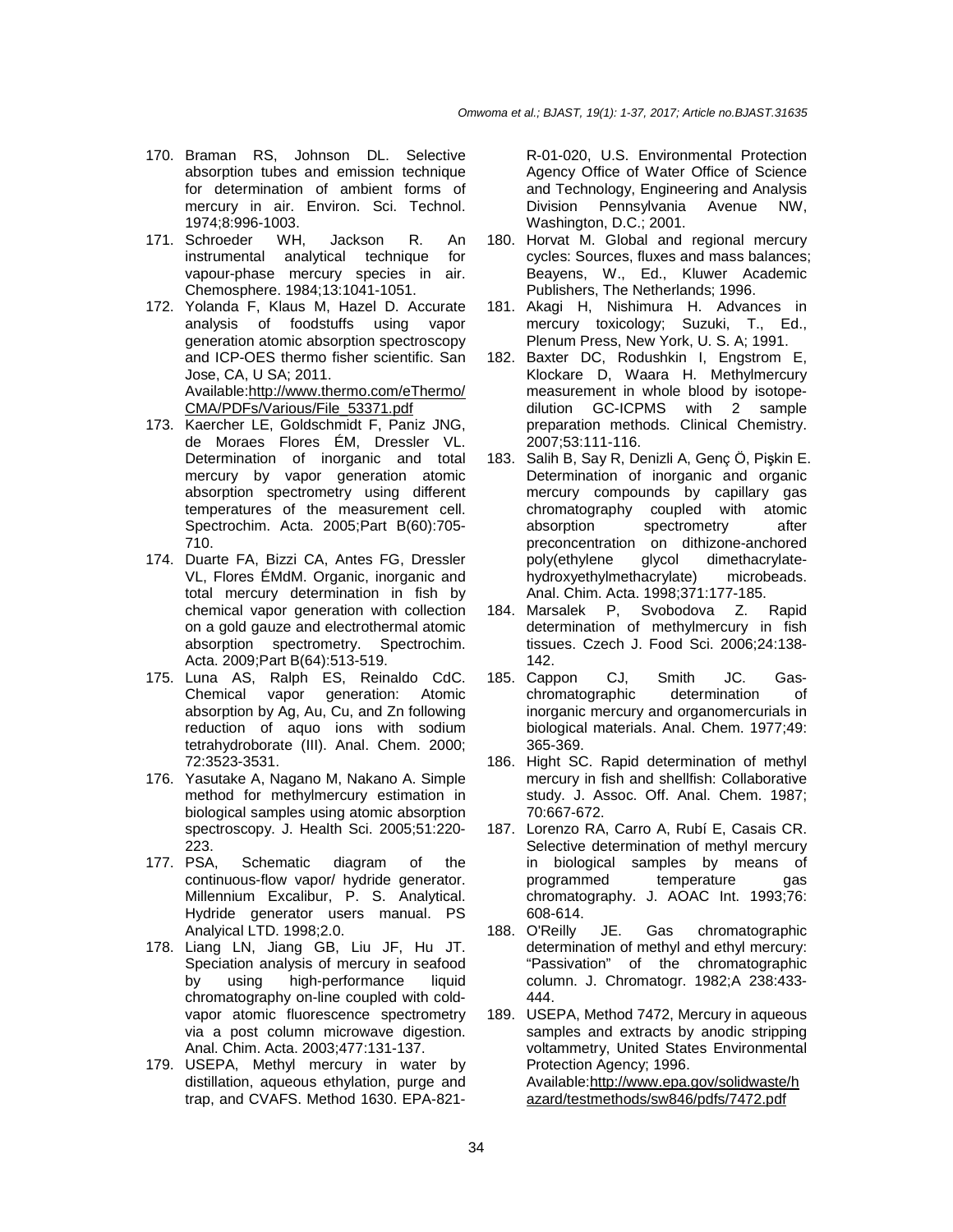- 190. PAR, Fundamentals of stripping voltammetry. Princeton Applied Research, S. Illinois Avenue, Oak Ridge, TN 37830; 2015. Available:www.princetonappliedresearch.c om/download.asbx?AttributeFileId=f1013b 2b-413b-48db-8449-80bce19abbf0
- 191. Brett CMA, Brett AMO. Electrochemistry: principles, methods and applications. Oxford Science Pub, Oxford, UK.; 1993.
- 192. Batley GE, Florence TM. An evaluation and comparison of some techniques of anodic stripping voltammetry. J. Electroanal. Chem. 1974;55:23-43.
- 193. Augelli MA, Munoz RAA, Richter EM, Cantagallo MI, Angnes L. Analytical procedure for total mercury determination in fishes and shrimps by chronopotentiometric stripping analysis at gold film electrodes after microwave digestion. Food Chem. 2007;101:579-584.
- 194. Bouyssiere B, Baco F, Savary L, Lobiñski R. Speciation analysis for mercury in gas<br>condensates by capillary das condensates by capillary chromatography with inductively coupled plasma mass spectrometric detection. J. Chromatogr. 2002;A 976:431-439.
- 195. Liang L, Horvat M, Danilchik P. A novel analytical method for determination of picogram levels of total mercury in gasoline and other petroleum based products. Sci.Total Environ. 1996;187:57- 64.
- 196. Bouyssiere B, Szpunar J, Lobinski R. Gas chromatography with inductively coupled plasma mass spectrometric detection in speciation analysis. Spectrochim. Acta. 2002;Part B(57):805-828.
- 197. Won JH, Park JY, Lee TG. Mercury emissions from automobiles using gasoline, diesel and LPG. Atmos. Environ. 2007;41: 7547-7552.
- 198. Shafawi A, Ebdon L, Foulkes M, Stockwell P, Corns W. Preliminary evaluation of adsorbent-based mercury removal systems for gas condensate. Anal. Chim. Acta. 2000;415:21-32.
- 199. Poluektov NS, Vitkun RA, Zelyukova YV. Determination of milligram amounts of mercury by atomic absorption in the gaseous phase. Zh. Anal. Khim. 1964;19: 927-937.
- 200. Poluektov NS, Vitkun RA. Determination of mercury by absorption flame photometry. Zh. Anal. Khim. 1963;18:37.
- 201. Vermeir G, Vandecasteele C, Dams R. Atomic fluorescence spectrometry

combined with reduction aeration for the determination of mercury in biological samples. Anal. Chim. Acta. 1991;242:203- 208.

- 202. Lindstedt G. A rapid method for the determination of mercury in urine. Analyst. 1970;95:264.
- 203. Morita H, Sugimoto M, Shimomura S. Selective determination of inorganic and total mercury by cold vapor atomic fluorescence spectrometry coupled with flow injection analysis. Anal. Sci. 1990;6: 91-95.
- 204. Umezaki Y, Iwamoto K. Determination of submicrogram amounts of mercury in water by flameless atomic absorption spectrophotometry- differentiation of inorganic and organic mercury. Jpn. Anal. 1971;20:173.
- 205. Korenaga T, Yamada E, Hara Y, Sakamoto H, Chohji T, Nakagawa C, Ikatsu H, Izawa M, Goto M. Elimination of interference by iodide in determination of mercury by cold-vapor AAS. Bunseki Kagaku. 1987;36:194-198.
- 206. Kimoto T, Morimune H, Morita H, Sakurai H, Shimomura S. Nondispersive atomic fluorescence method on determination of trace amount of mercury. Bunseki Kagaku. 1982;31:637-641.
- 207. Muscat VI, Vickers TJ, Andren A. Simple and versatile atomic fluorescence system for determination of nanogram quantities of mercury. Anal. Chem. 1972;44:218-221.
- 208. Fishman MJ. Determination of mercury in water. Anal. Chem. 1970;42:1462-1463.
- 209. Nelson LA. Brominating solution for the preconcentration of mercury from natural waters. Anal. Chem. 1979;51:2289-2290.
- 210. Ebdon L, Wilkinson JR, Jackson KW. Determination of mercury in coal by nonoxidative pyrolysis and cold vapour atomicfluorescence spectrometry. Analyst. 1982; 107:269.
- 211. Cavalli P, Rossi G. Determination of submicrogram amounts of mercury in various matrices by flameless atomicfluorescence spectrometry. Analyst. 1976; 101:272.
- 212. Bhattacharyya SS, Das AK. Determination of mercury in wastewater and sludge samples by AAS after separation with liquid chelating exchanger. At. Spectrosc. 1988;9:68-70.
- 213. Dumarey R, Dams R, Hoste J. Comparison of the collection and desorption efficiency of activated charcoal, silver and gold for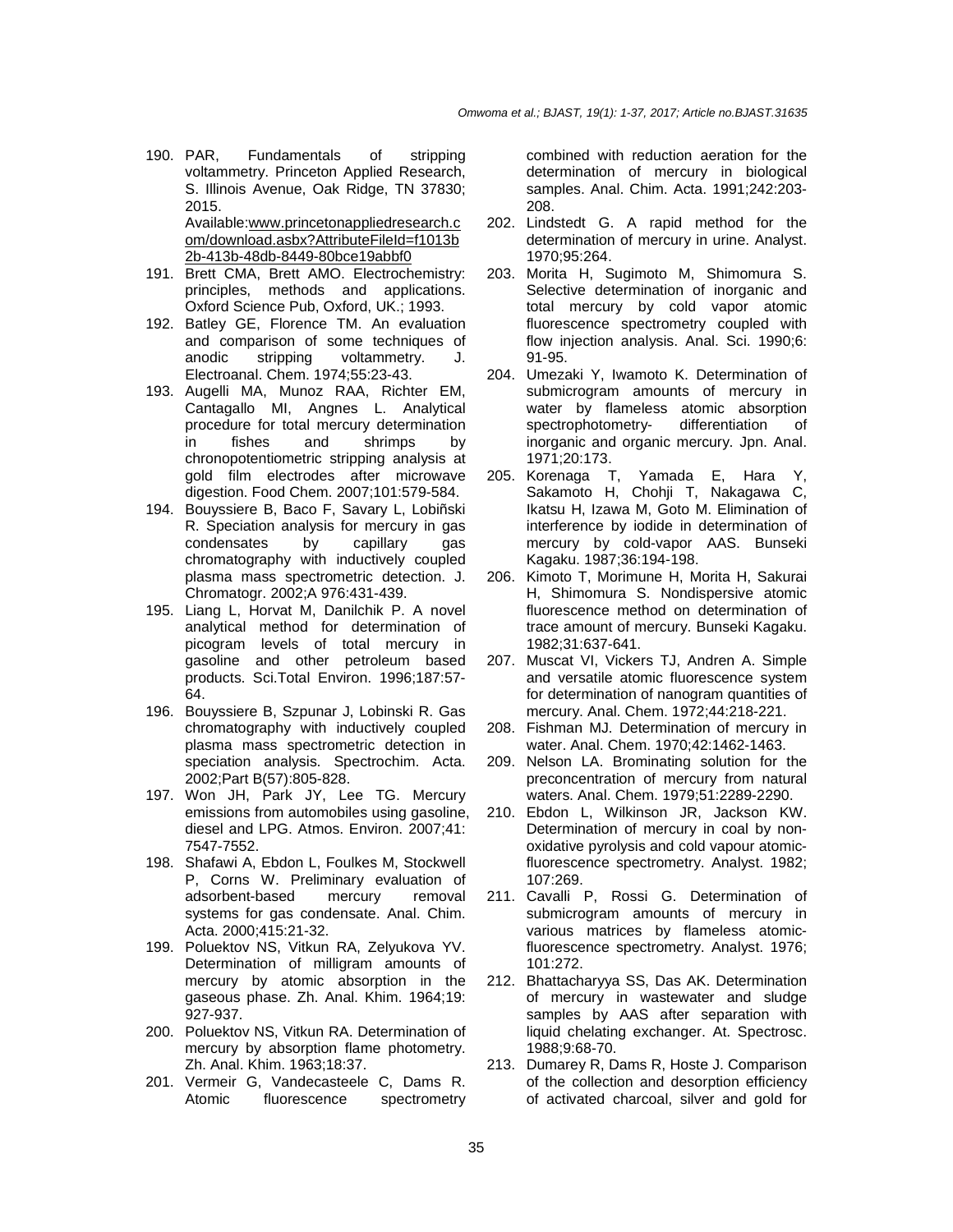the determination of vapor-phase atmospheric mercury. Anal. Chem. 1985; 57:2638-2643.

- 214. Birnie SE. Automated continuous monitoring of inorganic and total mercury in wastewater and other waters by flowinjection analysis and cold-vapour atomic absorption spectrometry. The Journal of Automatic Chemistry. 1988;10:140-143.
- 215. Agemian H, Chau ASY. Automated method for the determination of total dissolved mercury in fresh and saline waters by ultraviolet digestion and cold vapor atomic absorption spectrometry. Anal. Chem. 1978;50:13-16.
- 216. Pulfrey W. The geology and mineral resources of Kenya. The Government Printer, Kenya; 1947.
- 217. Siebert L, Simkin T. Volcanoes of the World: An Illustrated catalog of holocene volcanoes and their eruptions. Smithsonian Institution; 2003. Available:http://gcmd.nasa.gov/records/GC MD\_GVP\_Holocene\_Volcanoes.html
- 218. Ogola JS, Mitullah WV, Omulo MA. Impact of gold mining on the environment and human Health: A case study in the Migori gold belt, Kenya. Environl. Geochem. and Health. 2002;24:141-157.
- 219. UNEP, Regional awareness raising workshop on mercury pollution, Pretoria, South Africa, UNEP chemicals, Geneva, Switzerland; 2004.
- 220. Milka W. Exposure to mercury and other mine related hazards amongst gold mine workers in Migori gold belt. Kenya. Msc thesis, Jomo Kenyatta University of Agriculture and Technology Kenya; 2006.
- 221. Odumo OB, Mustapha AO, Patel JP, Angeyo HK. Multielemental analysis of Migori (Southwest, Kenya) artisanal gold mine ores and sediments by EDX-ray fluorescence technique: Implications of

occupational exposure and environmental impact. Bulletin of Environmental Contamination and Toxicology. 2011;86: 484-489.

- 222. Harada M, Nakachi S, Cheu T, Hamada H, Ono Y, Tsuda T, Yanagida K, Kizuki T, Ohno TH. Mercury pollution in Tanzania: Relation between scalp hair, mercury level and health. Institute of Molecular Embryology and Genetics, Kumamoto, Japan; 1997.
- 223. Jason SO, Winnie VM, Monica AO. The socio-economic aspects of artisanal gold mining in Migori district, Kenya. In: The socio-economic impacts of artisanal and small-scale mining in developing countries: Gavin M. Hilson (Eds) Taylor & Francis, Netherlands; 2003.
- 224. Priscilla MS. A failed eldorado: British trusteeship, Luyia land rights and the Kakamega gold rush, 1930-1952, Ph.D thesis, West Virginia University South Africa; 2000.
- 225. Kružíková K, Randák T, Kenšová R, Kroupová H, Leontovyčová D, Svobodová<br>Z. Mercury and methylmercury Z. Mercury and methylmercury concentrations in muscle tissue of fish caught in major rivers of the Czech republic. Acta Veterinaria Brno. 2008; 77:637-643.
- 226. Kongchum M, Devai I, DeLaune RD, Jugsujinda A. Total mercury and methylmercury in freshwater and salt marsh soils of the Mississippi river deltaic plain. Chemosphere. 2006;63:1300- 1303.
- 227. Talebi SM, Moayed M, Mohammadpour-Boltork I. Determination of mercury and methylmercury in aqueous samples by cold vapor atomic absorption spectrometry after pre-concentration with bis(2 mercaptobenzothlazole). Scientia Iranica. 2008;15:418-421.